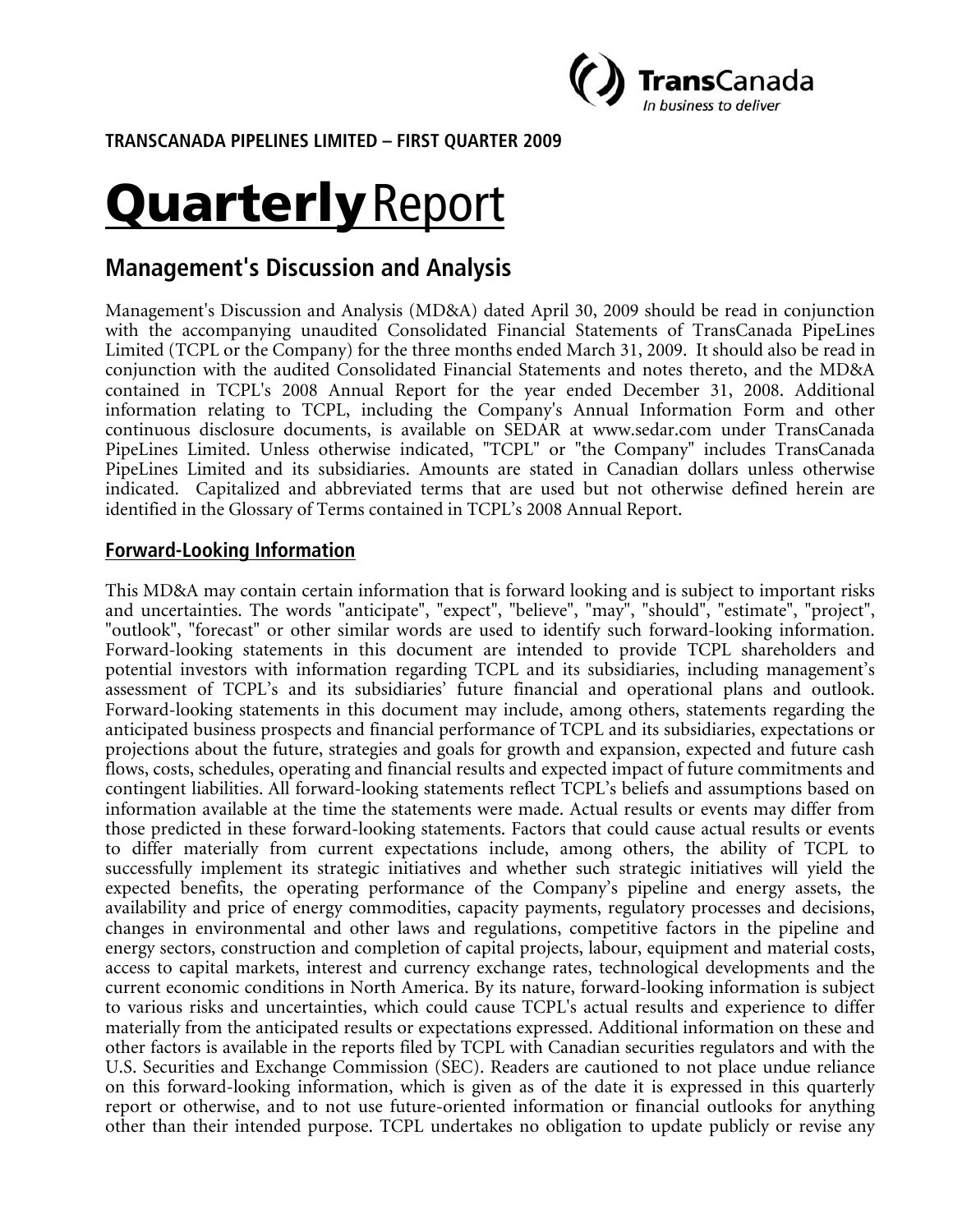forward-looking information, whether as a result of new information, future events or otherwise, except as required by law.

## **Non-GAAP Measures**

TCPL uses the measures "comparable earnings", "earnings before interest, taxes, depreciation and amortization" (EBITDA), "comparable EBITDA", "earnings before interest and taxes" (EBIT), "comparable EBIT" and "funds generated from operations" in this MD&A. These measures do not have any standardized meaning prescribed by Canadian generally accepted accounting principles (GAAP). They are, therefore, considered to be non-GAAP measures and are unlikely to be comparable to similar measures presented by other entities. Management of TCPL uses these non-GAAP measures to improve its ability to compare financial results among reporting periods and to enhance its understanding of operating performance, liquidity and ability to generate funds to finance operations. These non-GAAP measures are also provided to readers as additional information on TCPL's operating performance, liquidity and ability to generate funds to finance operations.

Management uses the measures of comparable earnings, EBITDA and EBIT to better evaluate trends in the Company's underlying operations. Comparable earnings, comparable EBITDA and comparable EBIT comprise net income, EBITDA and EBIT, respectively, adjusted for specific items that are significant, but are not reflective of the Company's underlying operations in the period. Specific items are subjective, however, management uses its judgement and informed decision-making when identifying items to be excluded in calculating comparable earnings, comparable EBITDA and comparable EBIT, some of which may recur. Specific items may include but are not limited to certain income tax refunds and adjustments, gains or losses on sales of assets, legal and bankruptcy settlements, and certain fair value adjustments. The table in the Consolidated Results of Operations section of this MD&A presents a reconciliation of comparable earnings, comparable EBITDA, comparable EBIT and EBIT to Net Income. Comparable earnings per share is calculated by dividing comparable earnings by the weighted average number of shares outstanding for the period.

EBITDA is an approximate measure of the Company's operating cash flow. EBITDA comprises earnings before deducting interest and other financial charges, income taxes, depreciation and amortization, and non-controlling interests and preferred share dividends. EBIT is a measure of the Company's earnings from ongoing operations. EBIT comprises earnings before deducting interest and other financial charges, income taxes and non-controlling interests and preferred share dividends.

Funds generated from operations comprises net cash provided by operations before changes in operating working capital. A reconciliation of funds generated from operations to net cash provided by operations is presented in the "Liquidity and Capital Resources" section of this MD&A.

# **Financial Information Presentation**

Effective January 1, 2009, TCPL revised the information presented in the tables of this MD&A to better reflect the operating and financing structure of the Company. The Pipelines and Energy results summaries are presented geographically by separating the Canadian and U.S. portions of each segment. The Company believes this new format more clearly describes the financial performance of its business units. The new format presents EBITDA and EBIT as the Company believes these measures provide increased transparency and more useful information with respect to the performance of the Company's individual assets. To conform with this new presentation:

• certain income and expense amounts pertaining to operations that were previously classified on the Consolidated Statement of Income as Other Expenses/(Income) are now included in Operating and Other Expenses/(Income);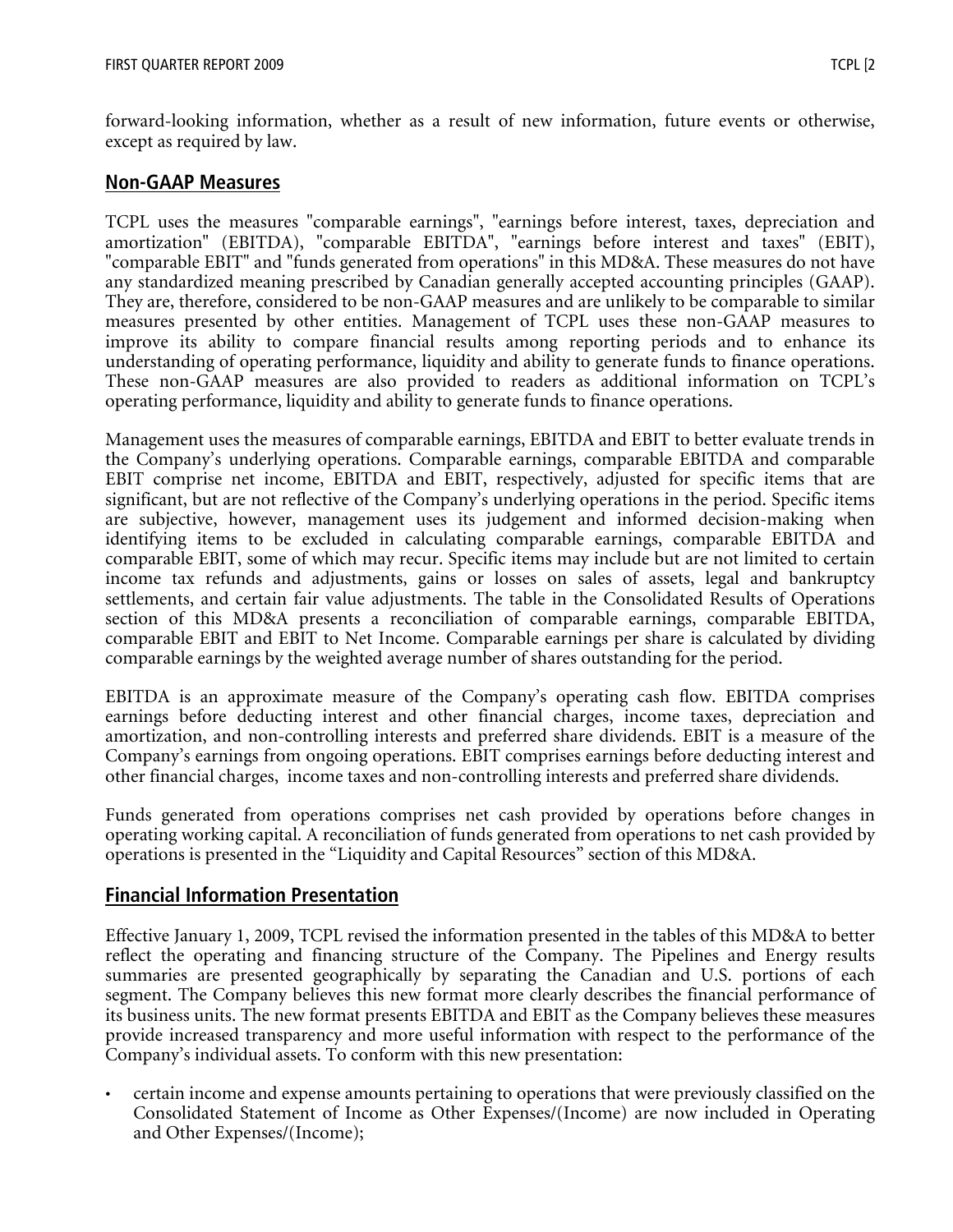- depreciation expense has been redefined as Depreciation and Amortization expense, and includes amortization for power purchase arrangements (PPA) of \$14 million in first quarter 2009 (2008 - \$14 million), which was previously included in Commodity Purchases Resold;
- certain support services costs previously allocated to Pipelines and Energy of \$31 million in first quarter 2009 (2008 - \$26 million) will now be included in Corporate; and
- amounts related to interest and other financial charges, income taxes, interest and other income, and non-controlling interests will no longer be reported on a segmented basis.

Segmented information has been retroactively reclassified to reflect these changes. These changes had no impact on reported consolidated Net Income.

## **Consolidated Results of Operations**

#### **Reconciliation of Comparable Earnings, Comparable EBITDA, Comparable EBIT and EBIT to Net Income Applicable to Common Shares**

| For the three months ended March 31                                                      | Pipelines    |              | Energy      |             | Corporate |                              | Total          |                |
|------------------------------------------------------------------------------------------|--------------|--------------|-------------|-------------|-----------|------------------------------|----------------|----------------|
| (unaudited)(millions of dollars)                                                         | 2009         | 2008         | 2009        | 2008        | 2009      | 2008                         | 2009           | 2008           |
| Comparable EBITDA <sup>(1)</sup><br>Depreciation and amortization                        | 871<br>(260) | 802<br>(254) | 290<br>(86) | 287<br>(56) | (30)      | (22)                         | 1,131<br>(346) | 1,067<br>(310) |
| Comparable $\mathrm{EBIT}^{(1)}$                                                         | 611          | 548          | 204         | 231         | (30)      | (22)                         | 785            | 757            |
| Specific items:<br>Fair value adjustment of natural gas<br>storage inventory and forward |              |              |             |             |           |                              |                |                |
| contracts                                                                                |              |              | (13)        | (17)        |           | $\qquad \qquad \blacksquare$ | (13)           | (17)           |
| Calpine bankruptcy settlements                                                           |              | 279          |             |             |           | $\qquad \qquad =$            |                | 279            |
| GTN lawsuit settlement                                                                   |              | 17           |             |             |           | $\qquad \qquad =$            |                | 17             |
| Writedown of Broadwater LNG                                                              |              |              |             |             |           |                              |                |                |
| project costs                                                                            |              |              |             | (41)        |           |                              |                | (41)           |
| $EBIT^{(1)}$                                                                             | 611          | 844          | 191         | 173         | (30)      | (22)                         | 772            | 995            |
| Interest expense                                                                         |              |              |             |             |           |                              | (301)          | (224)          |
| Financial charges of joint ventures                                                      |              |              |             |             |           |                              | (14)           | (16)           |
| Interest income and other                                                                |              |              |             |             |           |                              | 22             | 11             |
| Income taxes                                                                             |              |              |             |             |           |                              | (114)          | (250)          |
| Non-controlling interests and preferred                                                  |              |              |             |             |           |                              |                |                |
| share dividends                                                                          |              |              |             |             |           |                              | (35)           | (71)           |
| Net Income Applicable to Common                                                          |              |              |             |             |           |                              | 330            | 445            |
| <b>Shares</b>                                                                            |              |              |             |             |           |                              |                |                |
|                                                                                          |              |              |             |             |           |                              |                |                |
| Specific items (net of tax):                                                             |              |              |             |             |           |                              |                |                |
| Fair value adjustment of natural gas storage inventory and forward contracts             |              |              |             |             |           |                              | 9              | 12             |
| Calpine bankruptcy settlements<br>GTN lawsuit settlement                                 |              |              |             |             |           |                              |                | (152)          |
| Writedown of Broadwater LNG project costs                                                |              |              |             |             |           |                              |                | (10)<br>27     |
| Comparable Earnings $^{(1)}$                                                             |              |              |             |             |           |                              | 339            | 322            |
|                                                                                          |              |              |             |             |           |                              |                |                |

(1) Refer to the Non-GAAP Measures section in this MD&A for further discussion of comparable EBITDA, comparable EBIT, EBIT, and comparable earnings.

TCPL's net income applicable to common shares in first quarter 2009 was \$330 million compared to \$445 million in first quarter 2008. Net income applicable to common shares decreased \$115 million primarily due to:

• decreased contribution from Pipelines due to \$152 million of after-tax gains (\$279 million pre-tax) on shares received by GTN and Portland for Calpine bankruptcy settlements and proceeds from a GTN lawsuit settlement of \$10 million after tax (\$17 million pre-tax) received in first quarter 2008. The impact of these items on the Pipelines segment was partially offset by the positive impact of a stronger U.S. dollar on Pipelines' U.S. operations.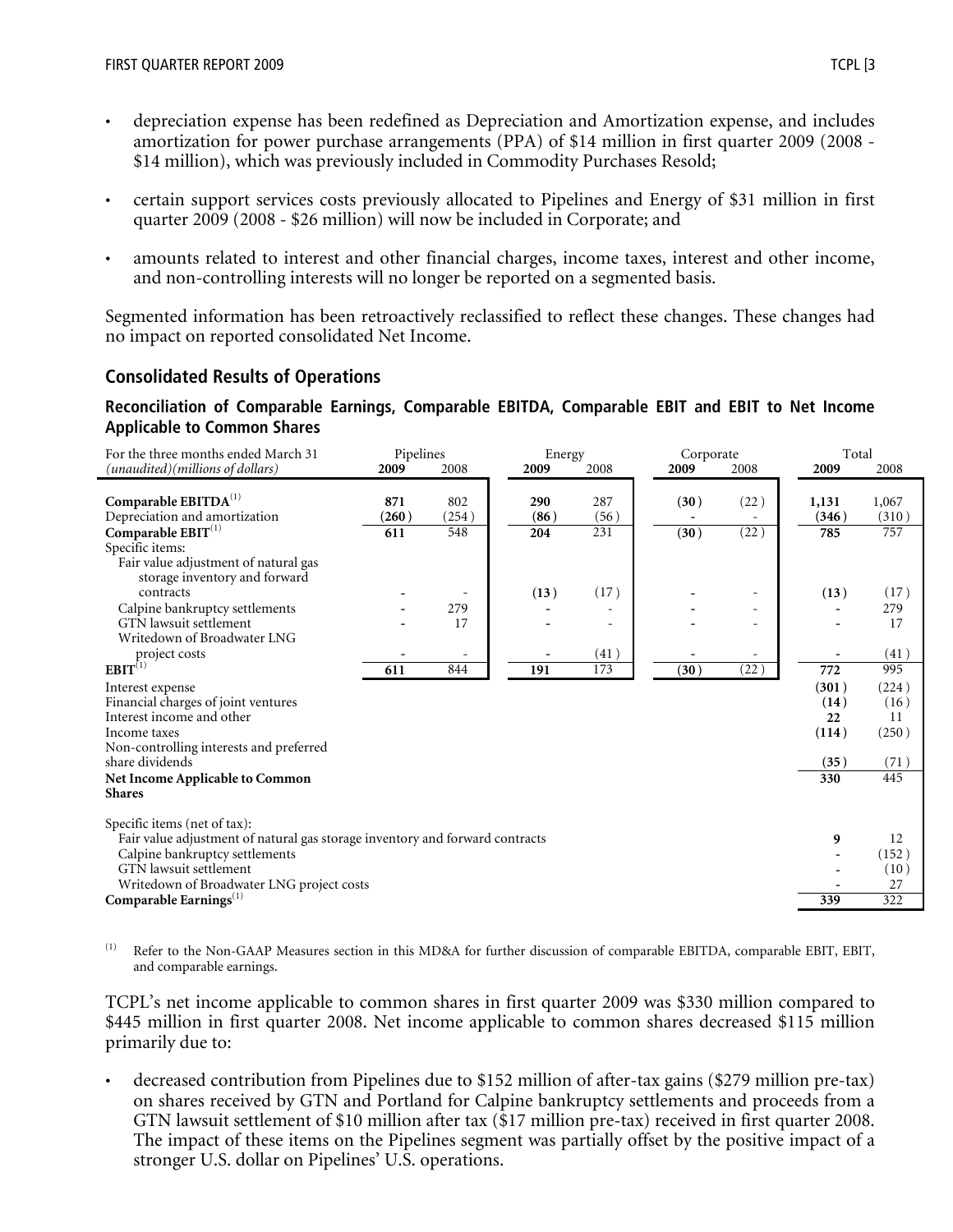- increased contribution from Energy due to the positive impact of a \$27 million after-tax (\$41 million pre-tax) writedown of costs capitalized for the Broadwater liquefied natural gas (LNG) project in first quarter 2008 and increased contribution from Bruce Power and Eastern Power. These positive impacts in Energy were offset by decreased contributions from Natural Gas Storage and U.S. Power.
- decreased contribution from Corporate due to higher support services costs; and
- increased interest expense due to debt issuances throughout 2008 and first quarter 2009 offset by decreased income tax expense due to a reduced pre-tax income as noted above.

Comparable earnings in first quarter 2009 were \$339 million compared to \$322 million for the same period in 2008. Comparable earnings in first quarter 2009 and 2008 excluded \$9 million after tax (\$13 million pre-tax) and \$12 million after tax (\$17 million pre-tax), respectively, of net unrealized losses resulting from changes in the fair value of proprietary natural gas storage inventory and natural gas forward purchase and sale contracts. In addition, comparable earnings in first quarter 2008 excluded the \$152 million of Calpine bankruptcy settlements, the \$10 million GTN lawsuit settlement and the \$27 million writedown of Broadwater LNG project costs.

Comparable EBIT was \$785 million in first quarter 2009 compared to \$757 million in first quarter 2008. The increase in comparable EBIT of \$28 million was primarily due to an increase in Pipelines, partially offset by decreases in Energy and Corporate. Results from each of the segments for the three months ended March 31, 2009 are discussed further in the Pipelines, Energy and Corporate sections of this MD&A.

# **Pipelines**

The Pipelines business generated comparable EBIT of \$611 million in first quarter 2009 compared to \$548 million in first quarter 2008. Comparable EBIT for first quarter 2008 excluded \$279 million of gains received by GTN and Portland for the Calpine bankruptcy settlements and \$17 million of proceeds received by GTN from a lawsuit settlement with a software supplier.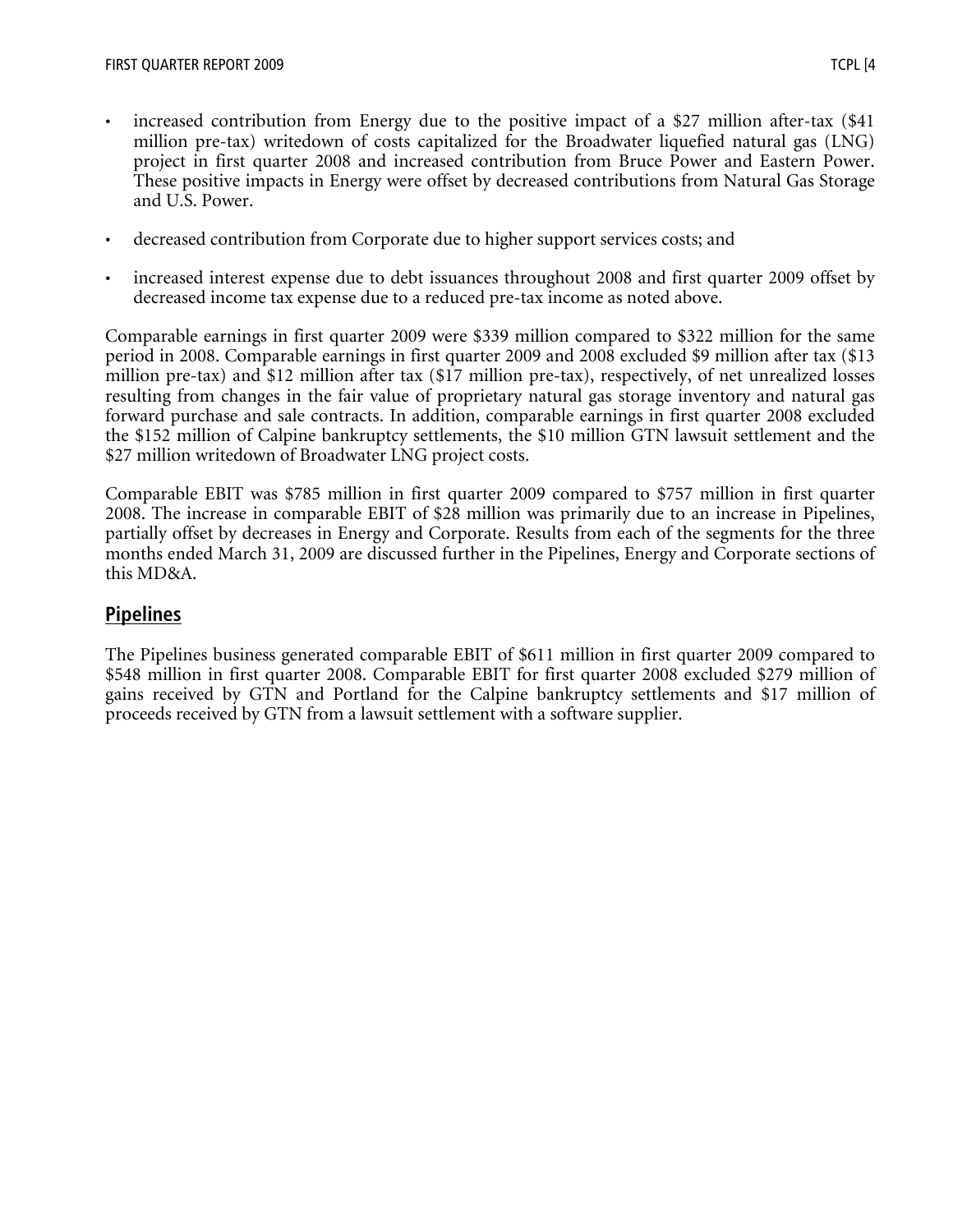#### **Pipelines Results**

| (unaudited)                                              | Three months ended March 31 | 2008  |  |
|----------------------------------------------------------|-----------------------------|-------|--|
| (millions of dollars)                                    | 2009                        |       |  |
|                                                          |                             |       |  |
| <b>Canadian Pipelines</b>                                |                             |       |  |
| Canadian Mainline                                        | 284                         | 290   |  |
| Alberta System                                           | 168                         | 179   |  |
| Foothills                                                | 34                          | 35    |  |
| Other (TQM, Ventures LP)                                 | 19                          | 13    |  |
| Canadian Pipelines Comparable EBITDA <sup>(1)</sup>      | 505                         | 517   |  |
| <b>U.S. Pipelines</b>                                    |                             |       |  |
| <b>ANR</b>                                               | 133                         | 102   |  |
| <b>GTN</b>                                               | 61                          | 52    |  |
| <b>Great Lakes</b>                                       | 44                          | 36    |  |
| PipeLines $LP(2)$                                        | 24                          | 19    |  |
| Iroquois                                                 | 23                          | 15    |  |
| Portland <sup>(2)</sup>                                  | 14                          | 12    |  |
| International (Tamazunchale, TransGas,                   |                             |       |  |
| <b>INNERGY/Gas Pacifico)</b>                             | 13                          | 10    |  |
| General, administrative and support costs <sup>(3)</sup> | (3)                         | (5)   |  |
| Non-controlling interests <sup>(2)</sup>                 | 65                          | 54    |  |
| U.S. Pipelines Comparable EBITDA <sup>(1)</sup>          | 374                         | 295   |  |
|                                                          |                             |       |  |
| Business Development Comparable EBITDA <sup>(1)</sup>    | (8)                         | (10)  |  |
| Pipelines Comparable EBITDA <sup>(1)</sup>               | 871                         | 802   |  |
| Depreciation and amortization                            | (260)                       | (254) |  |
| Pipelines Comparable $EBIT^{(1)}$                        | 611                         | 548   |  |
| Specific items:                                          |                             |       |  |
| Calpine bankruptcy settlements <sup>(4)</sup>            |                             | 279   |  |
| GTN lawsuit settlement                                   |                             | 17    |  |
| Pipelines EBIT <sup>(1)</sup>                            | 611                         | 844   |  |

The US of the Non-GAAP Measures section in this MD&A for further discussion of comparable EBITDA, comparable EBIT and EBIT.<br>
PipeLines LP and Portland results reflect TCPL's 32.1 per cent and 61.7 per cent ownership intere

(3) Represents costs associated with the Company's Canadian and foreign non-wholly owned pipelines.<br>(4) GTN and Portland received shares of Calpine with an initial value of \$154 million and \$103 million, respectively, from bankruptcy settlements with Calpine. These shares were subsequently sold for an additional gain of \$22 million.

#### **Net Income for Wholly Owned Canadian Pipelines**

| (unaudited)           | Three months ended March 31 |      |  |
|-----------------------|-----------------------------|------|--|
| (millions of dollars) | 2009                        | 2008 |  |
|                       |                             |      |  |
| Canadian Mainline     | 66                          | 68   |  |
| Alberta System        | 39                          | 32   |  |
| Foothills             | 6                           |      |  |

#### *Canadian Pipelines*

Canadian Mainline's first quarter 2009 net income of \$66 million decreased \$2 million compared to \$68 million in first quarter 2008 primarily as a result of a lower average investment base and a lower rate of return on common equity (ROE) as determined by the National Energy Board (NEB), of 8.57 per cent in 2009 compared to 8.71 per cent in 2008. First quarter 2009 EBITDA of \$284 million decreased \$6 million compared to \$290 million in first quarter 2008 due to lower revenues as a result of recovery of a lower overall return on rate base in 2009. Decreases in net income and EBITDA were partially offset by lower operations, maintenance and administrative (OM&A) costs.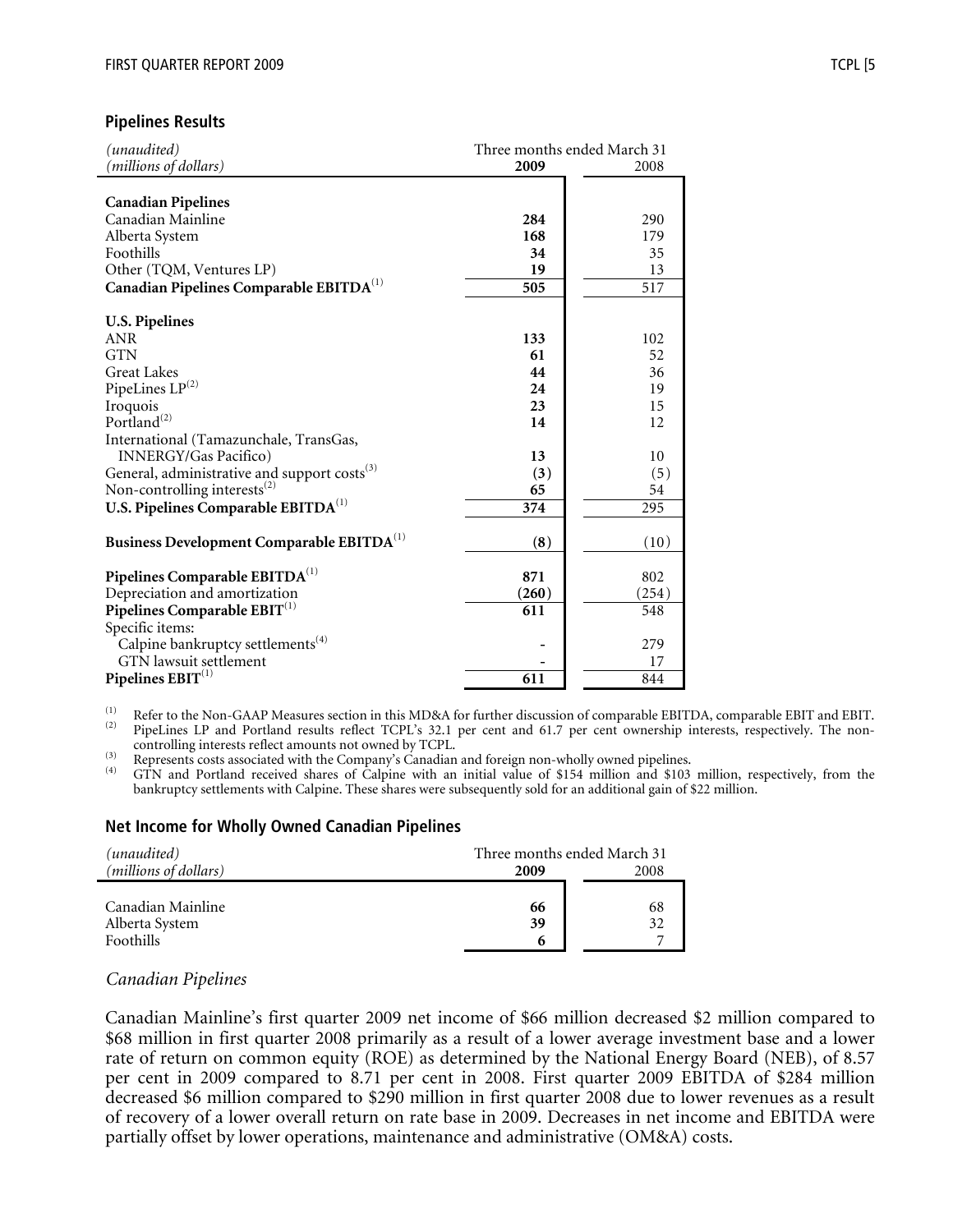The Alberta System's net income was \$39 million in first quarter 2009 compared to \$32 million in the same quarter of 2008 and reflects the impact of a 2008-2009 settlement approved by the Alberta Utilities Commission (AUC) in December 2008. The Alberta System's EBITDA was \$168 million in first quarter 2009 compared to \$179 million in the same quarter of 2008. The decrease was primarily due to lower revenues as a result of lower depreciation approved in the settlement, partially offset by the impact of increased earnings due to the settlement.

TCPL's proportionate share of EBITDA from Other Canadian Pipelines was \$19 million for the three months ended March 31, 2009 compared to \$13 million for the same period in 2008. The increase was primarily due to a March 2009 NEB decision to increase TQM's allowed rate of return on capital for the years 2007 and 2008.

#### *U.S. Pipelines*

ANR's EBITDA in first quarter 2009 was \$133 million compared to \$102 million in first quarter 2008. The increase of \$31 million was primarily due to a stronger U.S. dollar. In addition, ANR's higher revenues from new growth projects were partially offset by higher OM&A costs.

GTN's EBITDA for first quarter 2009 of \$61 million increased \$9 million compared to \$52 million from the same period in 2008 primarily due to a stronger U.S. dollar and lower OM&A expenses in first quarter 2009.

EBITDA for the remainder of the U.S. pipelines was \$180 million for the three months ended March 31, 2009 compared to \$141 million for the same period in 2008. The increase was primarily due to a stronger U.S. dollar in 2009.

| Three months<br>ended March 31                                             | Mainline <sup>(1)</sup> | Canadian     | Alberta<br>System $^{(2)}$ |                | Foothills  |            | $\text{ANR}^{\left( 3\right) }$ |            | <b>GTN</b><br>$System^{(3)}$ |            |
|----------------------------------------------------------------------------|-------------------------|--------------|----------------------------|----------------|------------|------------|---------------------------------|------------|------------------------------|------------|
| (unaudited)                                                                | 2009                    | 2008         | 2009                       | 2008           | 2009       | 2008       | 2009                            | 2008       | 2009                         | 2008       |
| Average investment base<br>(\$millions)<br>Delivery volumes (Bcf)<br>Total | 6,590<br>1.004          | 7,176<br>928 | 4,586<br>1,018             | 4,224<br>1,065 | 725<br>323 | 765<br>388 | n/a<br>491                      | n/a<br>472 | n/a<br>195                   | n/a<br>213 |
| Average per day                                                            | 11.2                    | 10.2         | 11.3                       | 11.7           | 3.6        | 4.3        | 5.5                             | 5.2        | $2.2\,$                      | 2.3        |

#### **Operating Statistics**

(1) Canadian Mainline's physical receipts originating at the Alberta border and in Saskatchewan for the three months ended March 31, 2009 were 472 billion cubic feet (Bcf) (2008 – 493 Bcf); average per day was 5.2 Bcf (20

<sup>(2)</sup> Field receipt volumes for the Alberta System for the three months ended March 31, 2009 were 909 Bcf (2008 – 947 Bcf); average per day was 10.1 Bcf (2008 – 10.4 Bcf).

 $\frac{d}{dx}$  ANR's and the GTN System's results are not impacted by average investment base as these systems operate under fixed rate models approved by the FERC.

#### *Capitalized Project Costs*

At March 31, 2009, Other Assets included \$122 million and \$49 million of capitalized costs related to the Keystone pipeline system expansion to the U.S. Gulf Coast and the Bison pipeline project, respectively.

As at March 31, 2009, TCPL had advanced \$141 million to the Aboriginal Pipeline Group (APG) with respect to the Mackenzie Gas Pipeline Project (MGP). TCPL and the other co-venture companies involved in the MGP continue to pursue approval of the proposed project, focusing on obtaining regulatory approval and the Canadian government's support of an acceptable fiscal framework. Discussions with the Canadian government are continuing, but project timing remains uncertain. In the event the co-venture group is unable to reach an agreement with the government on an acceptable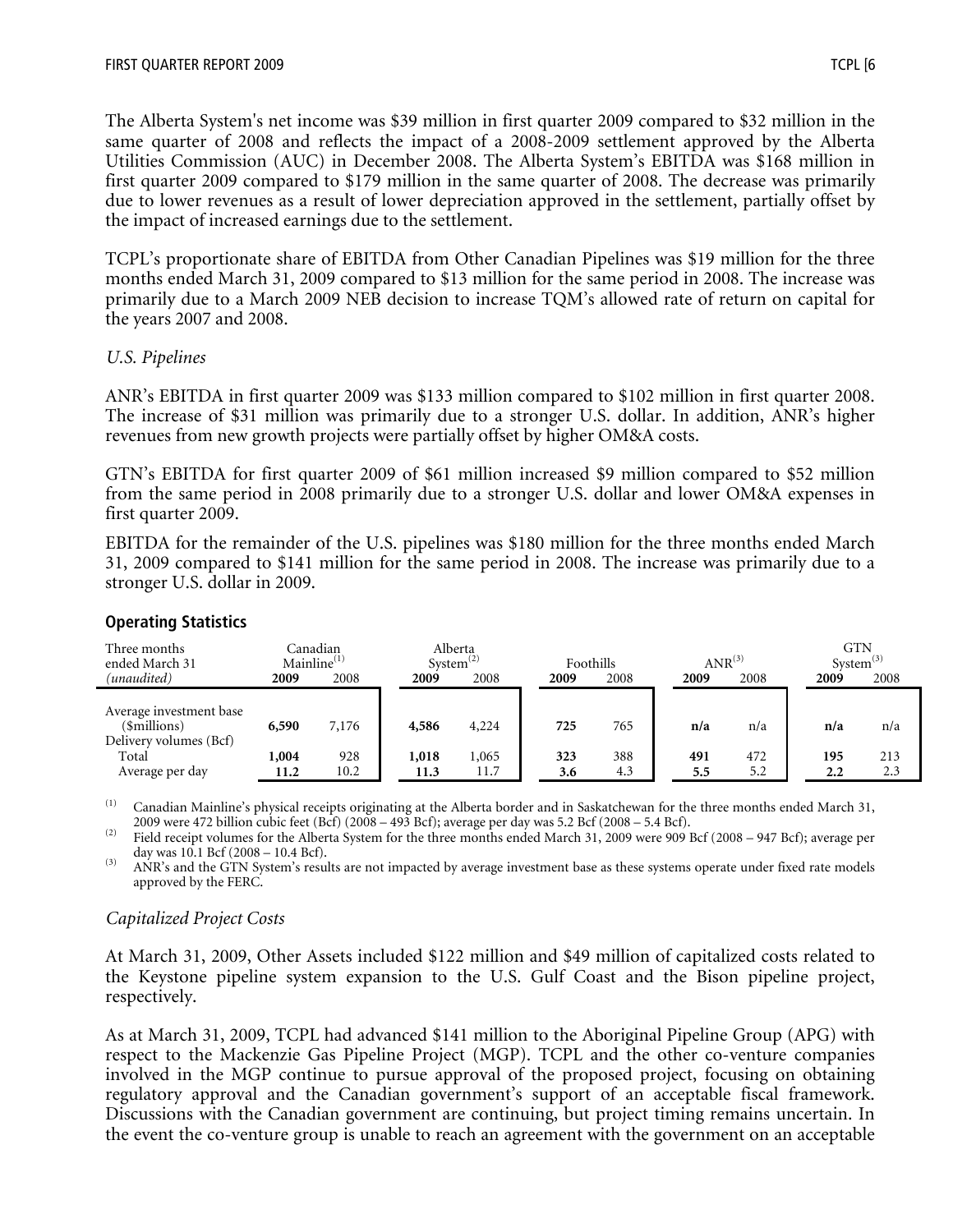fiscal framework, the parties will need to determine the appropriate next steps for the project. For TCPL, this may result in a reassessment of the carrying amount of the APG advances.

#### **Energy**

Energy's comparable EBIT was \$204 million in first quarter 2009 compared to \$231 million in first quarter 2008. Comparable EBIT excluded net unrealized losses of \$13 million and \$17 million in first quarter 2009 and 2008, respectively, resulting from changes in the fair value of proprietary natural gas storage inventory and natural gas forward purchase and sale contracts. In addition, comparable EBIT in first quarter 2008 excluded the \$41 million writedown of costs previously capitalized for the Broadwater LNG project.

## **Energy Results**

| (unaudited)                                                                                       | Three months ended March 31 |      |  |
|---------------------------------------------------------------------------------------------------|-----------------------------|------|--|
| (millions of dollars)                                                                             | 2009                        | 2008 |  |
|                                                                                                   |                             |      |  |
| <b>Canadian Power</b>                                                                             |                             |      |  |
| <b>Western Power</b>                                                                              | 93                          | 99   |  |
| <b>Eastern Power</b>                                                                              | 52                          | 35   |  |
| <b>Bruce Power</b>                                                                                | 99                          | 54   |  |
| General, administrative and support costs                                                         | (8)                         | (7)  |  |
| Canadian Power Comparable EBITDA <sup>(1)</sup>                                                   | 236                         | 181  |  |
|                                                                                                   |                             |      |  |
| U.S. Power $^{(2)}$                                                                               |                             |      |  |
| Northeast Power                                                                                   | 42                          | 64   |  |
| General, administrative and support costs                                                         | (12)                        | (9)  |  |
| U.S. Power Comparable EBITDA <sup>(1)</sup>                                                       | 30                          | 55   |  |
|                                                                                                   |                             |      |  |
| <b>Natural Gas Storage</b>                                                                        | 39                          | 69   |  |
| Alberta Storage                                                                                   | (3)                         | (2)  |  |
| General, administrative and support costs<br>Natural Gas Storage Comparable EBITDA <sup>(1)</sup> | 36                          | 67   |  |
|                                                                                                   |                             |      |  |
| Business Development Comparable EBITDA <sup>(1)</sup>                                             | (12)                        | (16) |  |
| Energy Comparable $EBITDA(1)$                                                                     | 290                         | 287  |  |
| Depreciation and amortization                                                                     | (86)                        | (56) |  |
| Energy Comparable $EBIT^{(1)}$                                                                    | 204                         | 231  |  |
| Specific items:                                                                                   |                             |      |  |
| Fair value adjustments of natural gas storage                                                     |                             |      |  |
| inventory and forward contracts                                                                   | (13)                        | (17) |  |
| Writedown of Broadwater LNG project costs                                                         |                             | (41) |  |
| Energy $EBIT^{(1)}$                                                                               | 191                         | 173  |  |

(1) Refer to the Non-GAAP Measures section in this MD&A for further discussion of comparable EBITDA, comparable EBIT and EBIT.<br>
Includes Ravenswood effective August 2008.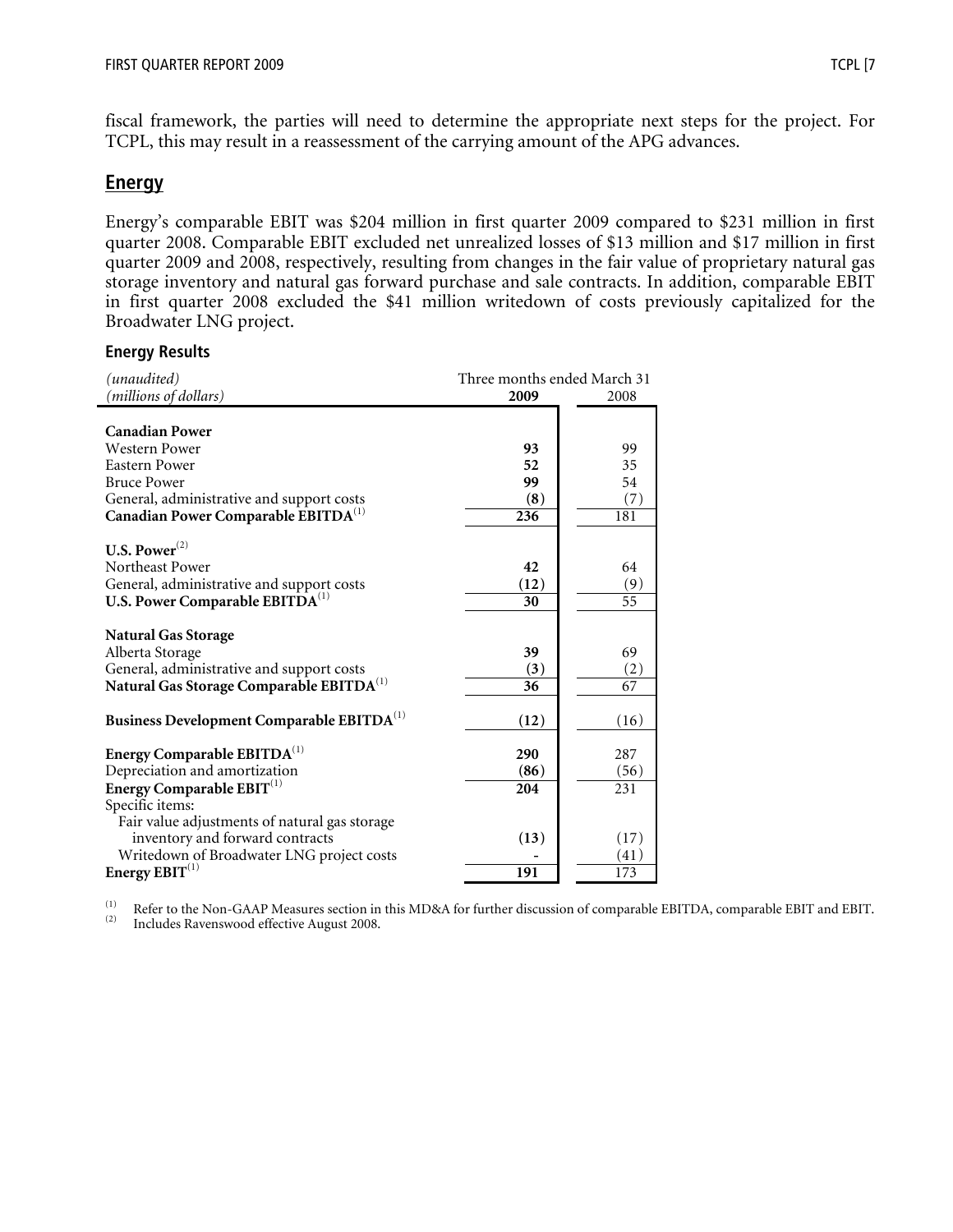#### **Western and Eastern Canadian Power Comparable EBITDA**(1)(2)

| (unaudited)<br>(millions of dollars)      | Three months ended March 31<br>2009 | 2008              |
|-------------------------------------------|-------------------------------------|-------------------|
|                                           |                                     |                   |
| Revenues                                  |                                     |                   |
| Western power                             | 215                                 | 295               |
|                                           | 69                                  | 52                |
| Eastern power<br>Other<br>(3)             | 49                                  | 17                |
|                                           | 333                                 | 364               |
| <b>Commodity Purchases Resold</b>         |                                     |                   |
| Western power                             | (98)                                | (156)             |
|                                           |                                     | (2)               |
| Eastern power<br>Other <sup>(4)</sup>     | (46)                                | $\left(13\right)$ |
|                                           | (144)                               | (171)             |
|                                           |                                     |                   |
| Plant operating costs and other           | (44)                                | (59)              |
| General, administrative and support costs | $(\bf 8)$                           | 7                 |
| Comparable $EBITDA^{(2)}$                 | 137                                 | 127               |

(1) Includes Carleton effective November 2008.<br>(2) Pofer to the Non-CAAB Measures estime in

<sup>(2)</sup> Refer to the Non-GAAP Measures section in this MD&A for further discussion of comparable EBITDA.<br>
(3) Other revenue includes sales of natural gas and thermal carbon black.<br>
(4) Other commodity purchases resold inclu

#### **Western and Eastern Canadian Power Operating Statistics**(1)

|                                   | Three months ended March 31 |       |  |
|-----------------------------------|-----------------------------|-------|--|
| (unaudited)                       | 2009                        | 2008  |  |
| Sales Volumes (GWh)               |                             |       |  |
| Supply                            |                             |       |  |
| Generation                        |                             |       |  |
| Western Power                     | 605                         | 629   |  |
| <b>Eastern Power</b>              | 355                         | 286   |  |
| Purchased                         |                             |       |  |
| Sundance A & B and Sheerness PPAs | 2,440                       | 3,359 |  |
| Other purchases                   | 185                         | 315   |  |
|                                   | 3,585                       | 4,589 |  |
| Sales                             |                             |       |  |
| Contracted                        |                             |       |  |
| <b>Western Power</b>              | 2,053                       | 3,074 |  |
| <b>Eastern Power</b>              | 391                         | 332   |  |
| Spot                              |                             |       |  |
| <b>Western Power</b>              | 1,141                       | 1,183 |  |
|                                   | 3,585                       | 4,589 |  |
| <b>Plant Availablity</b>          |                             |       |  |
| Western Power <sup>(2)</sup>      | 91%                         | 92%   |  |
| <b>Eastern Power</b>              | 97%                         | 98%   |  |

 $\begin{array}{ll}\n\text{(1)} & \text{Includes Carleton effective November 2008.} \\
\text{(2)} & \text{Excludes facilities that provide power to Traous.}\n\end{array}$ 

Excludes facilities that provide power to TransCanada under PPAs.

Western Power's EBITDA of \$93 million in first quarter 2009 decreased \$6 million compared to \$99 million in first quarter 2008. The decrease was primarily due to lower contracted and uncontracted volumes of power sold in Alberta resulting from lower plant availability under the PPAs, partially offset by lower PPA costs per megawatt hour (MWh).

Eastern Power's EBITDA of \$52 million increased \$17 million compared to \$35 million in first quarter 2008 due to increased revenue from Bécancour and the Carleton wind farm at Cartier Wind, which went into service in November 2008.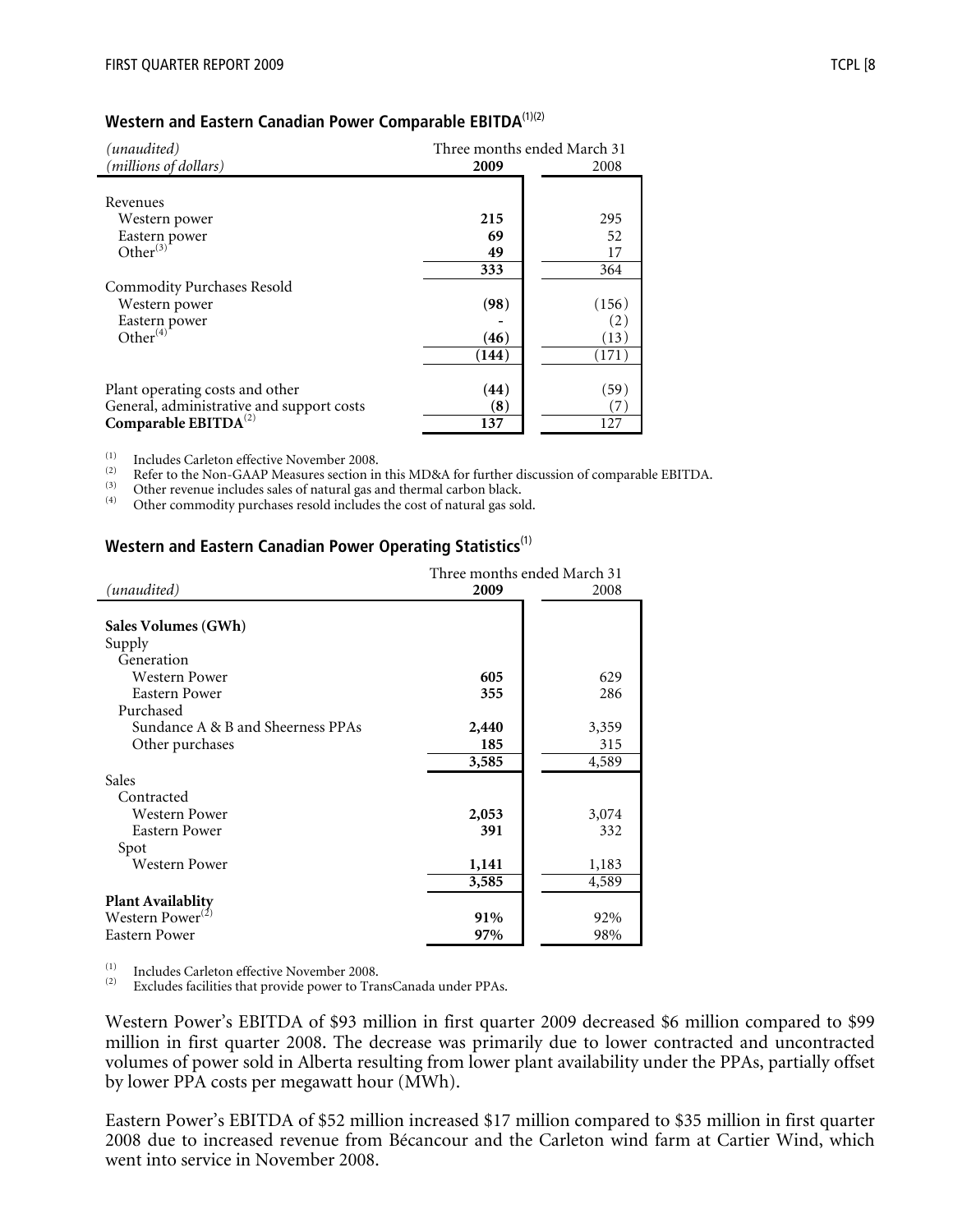In first quarter 2009, Other Revenue and Other Commodity Purchases Resold of \$49 million and \$46 million, respectively, increased compared to first quarter 2008 as a result of an increase in the quantity of natural gas being resold in Eastern Power.

Plant Operating Costs and Other of \$44 million, which includes fuel gas consumed in generation, decreased in first quarter 2009 from the same period in 2008 primarily due to lower natural gas prices in Western Power.

Western Power manages the sale of its supply volumes on a portfolio basis. A portion of its supply is held for sale in the spot market for operational reasons and the amount of supply volumes eventually sold into the spot market is dependent upon the ability to transact in forward sales markets at acceptable contract terms. This approach to portfolio management assists in minimizing costs in situations where Western Power would otherwise have to purchase electricity in the open market to fulfill its contractual sales obligations. Approximately 64 per cent of Western Power sales volumes were sold under contract in first quarter 2009, compared to 72 per cent in first quarter 2008. To reduce its exposure to spot market prices on uncontracted volumes, as at March 31, 2009, Western Power had entered into fixed-price power sales contracts to sell approximately 6,500 gigawatt hours (GWh) for the remainder of 2009 and 5,500 GWh for 2010.

Eastern Power is focused on selling power under long-term contracts. As a result, in first quarter 2009 and 2008, 100 per cent of Eastern Power sales volumes were sold under contract and will continue to be fully sold under contract for 2009 and 2010.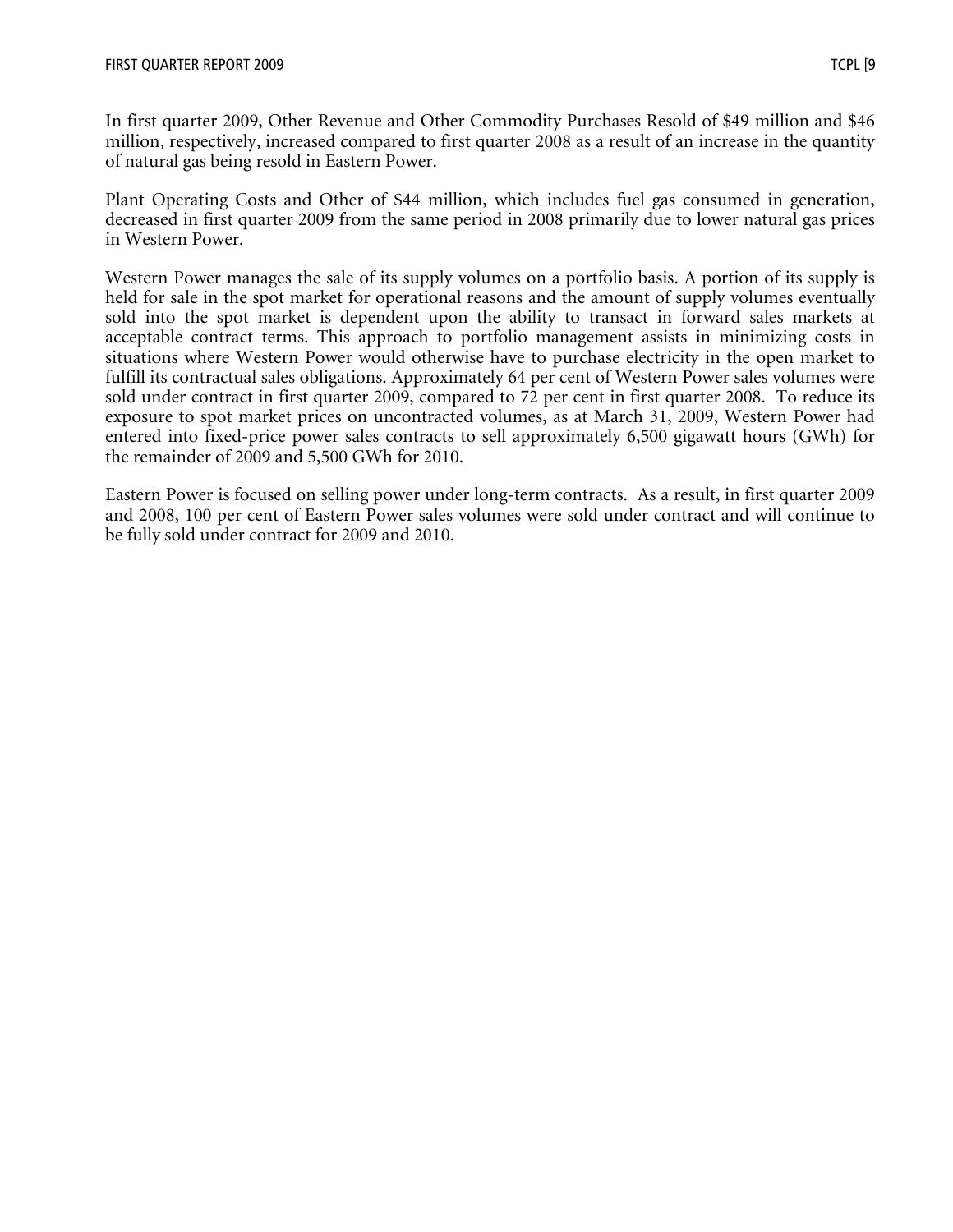#### **Bruce Power Results**

| (TCPL's proportionate share)                           | Three months ended |                 |
|--------------------------------------------------------|--------------------|-----------------|
| (unaudited)                                            | March 31           |                 |
| (millions of dollars unless otherwise indicated)       | 2009               | 2008            |
|                                                        |                    |                 |
| $Revenues^{(1)(2)}$                                    | 221                | 185             |
| Operating Expenses <sup>(2)</sup>                      | (122)              | (131)           |
| Comparable EBITDA <sup>(3)</sup>                       | 99                 | 54              |
| Bruce A Comparable EBITDA <sup>(3)</sup>               | 41                 | 35              |
| Bruce B Comparable EBITDA <sup>(3)</sup>               | 58                 | 19              |
| Comparable EBITDA(3)                                   | 99                 | $\overline{54}$ |
|                                                        |                    |                 |
| <b>Bruce Power – Other Information</b>                 |                    |                 |
| Plant availability                                     |                    |                 |
| <b>Bruce A</b>                                         | 97%                | 93%             |
| Bruce B                                                | 96%                | 72%             |
| <b>Combined Bruce Power</b>                            | 96%                | 79%             |
| Planned outage days                                    |                    |                 |
| <b>Bruce A</b>                                         |                    | 7               |
| <b>Bruce B</b>                                         |                    | 50              |
| Unplanned outage days                                  |                    |                 |
| <b>Bruce A</b>                                         | 5                  | 1               |
| Bruce B                                                | 8                  | 33              |
| Sales volumes (GWh)                                    |                    |                 |
| Bruce A                                                | 1,495              | 1,496           |
| Bruce B                                                | 2,139              | 1,624           |
|                                                        | 3,634              | 3,120           |
| Results per MWh                                        |                    |                 |
| Bruce A power revenues                                 | \$63               | \$60            |
| Bruce B power revenues                                 | \$52               | \$56            |
| Combined Bruce Power revenues                          | \$57               | \$57            |
| Combined Bruce Power operating expenses <sup>(4)</sup> | \$30               | \$41            |
| Percentage of Bruce B output sold to spot market       | 25%                | 28%             |

(1) Revenue includes Bruce A's fuel cost recoveries of \$10 million for the three months ended March 31, 2009 (2008 - \$6 million). Also includes gains of \$2 million as a result of changes in fair value of held-for-trading derivatives for the three months ended March 31,

2009 (2008 - \$3 million loss).<br>
Includes adjustments to eliminate the effects of inter-partnership transactions between Bruce A and Bruce B.<br>
(3) Refer to the Non-GAAP Measures section in this MD&A for further discussion

TCPL's proportionate share of Bruce Power's comparable EBITDA increased \$45 million in first quarter 2009 compared to first quarter 2008 primarily due to increased revenues resulting from higher output and lower operating costs, both as a result of fewer outage days.

TCPL's proportionate share of Bruce A's comparable EBITDA increased \$6 million in first quarter 2009 compared to first quarter 2008 as a result of higher contract prices.

TCPL's proportionate share of Bruce B's comparable EBITDA increased \$39 million in first quarter 2009 compared to first quarter 2008 due to increased output and lower operating costs, partially offset by lower realized prices. The increase in output was due to a decrease in the number of outage days in first quarter 2009 compared to first quarter 2008.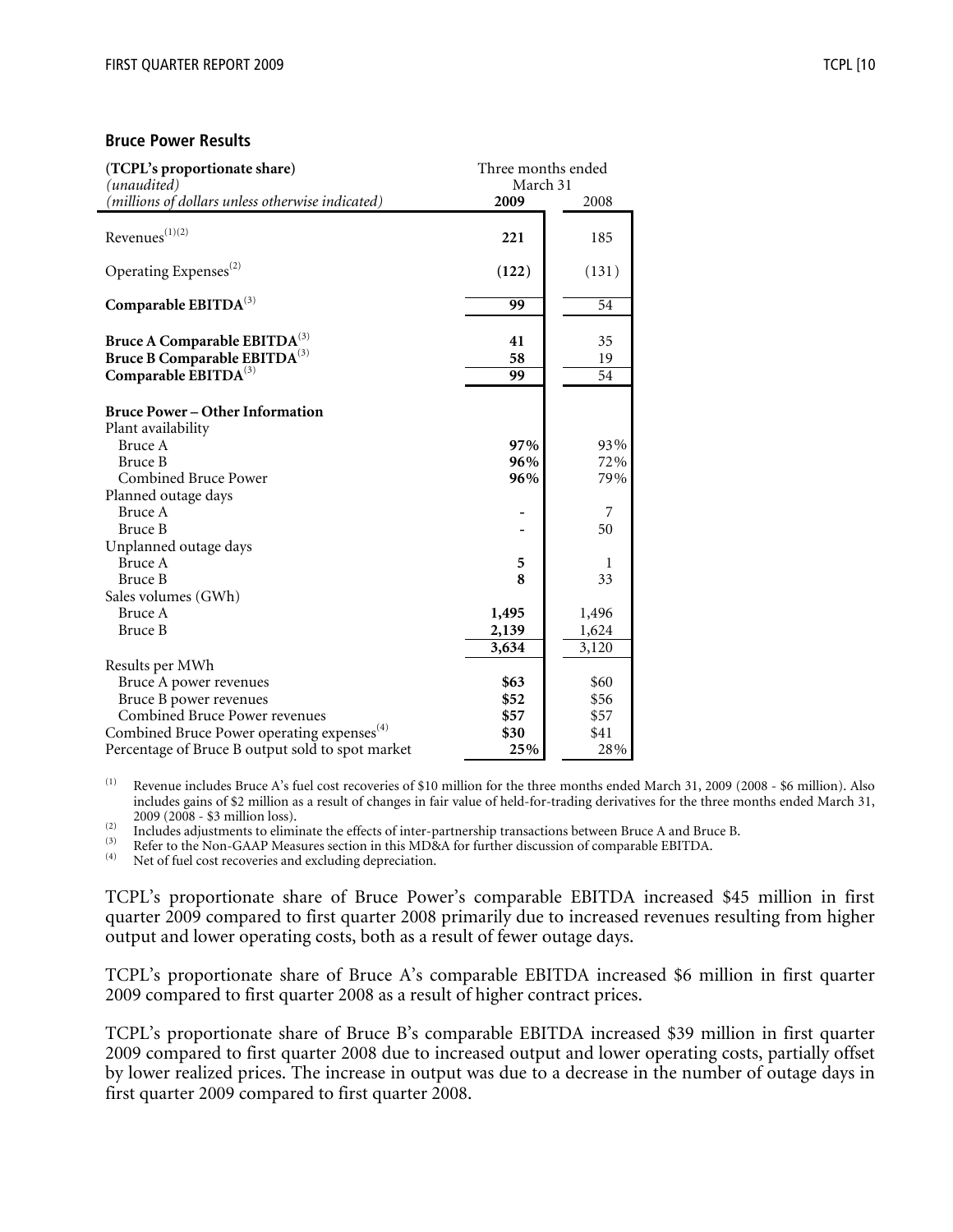TCPL's share of Bruce Power's generation in first quarter 2009 increased to 3,634 GWh compared to 3,120 GWh in first quarter 2008. The Bruce Power units ran at a combined average availability of 96 per cent in first quarter 2009, compared to 79 per cent in first quarter 2008.

In mid-April 2009, an approximate six week outage of Bruce B Unit 8 commenced. An approximate six week maintenance outage of Bruce A Unit 4 and an approximate one month outage of Bruce A Unit 3 have been rescheduled from March 2009 to September 2009.

Pursuant to the terms of a contract with the Ontario Power Authority (OPA), all of the output from Bruce A in first quarter 2009 was sold at a fixed price of \$63.00 per MWh (before recovery of fuel costs from the OPA) compared to \$59.69 per MWh in first quarter 2008. Sales from the Bruce B Units 5 to 8 were subject to a floor price of \$47.66 per MWh in first quarter 2009 and \$46.82 per MWh in first quarter 2008. Both the Bruce A and Bruce B reference prices are adjusted annually for inflation on April 1. Effective April 1, 2009, the fixed price for output from Bruce A increased by \$1.45 per MWh, subject to inflation adjustments from October 31, 2005, resulting in a Bruce A price of \$64.45 per MWh and the Bruce B floor price increased to \$48.76 per MWh. Payments received pursuant to the Bruce B floor price mechanism are subject to a recapture payment dependent on annual spot prices over the term of the contract. Bruce B EBITDA has not included any amounts received under this floor price mechanism to date. To reduce its exposure to spot market prices, as at March 31, 2009, Bruce B had entered into fixed price sales contracts to sell forward approximately 8,350 GWh for the remainder of 2009 and 7,560 GWh for 2010.

As at March 31, 2009, Bruce A had incurred \$2.7 billion in costs to date for the refurbishment and restart of Units 1 and 2, and approximately \$0.2 billion for the refurbishment of Units 3 and 4.

| (unaudited)                               | Three months ended March 31 |       |
|-------------------------------------------|-----------------------------|-------|
| (millions of dollars)                     | 2009                        | 2008  |
|                                           |                             |       |
| Revenues                                  |                             |       |
| Power                                     | 340                         | 226   |
| Other $^{(3)(4)}$                         | 172                         | 82    |
|                                           | 512                         | 308   |
| <b>Commodity Purchases Resold</b>         |                             |       |
| Power                                     | (155)                       | (134) |
| Other $(5)$                               | (148)                       | (66)  |
|                                           | (303)                       | (200) |
| Plant operating costs and other $(4)$     | (167)                       | (44)  |
| General, administrative and support costs | (12)                        | (9    |
| Comparable $EBITDA^{(2)}$                 | 30                          | 55    |

## **U.S. Power Comparable EBITDA**<sup>(1)(2)</sup>

The Machines Ravenswood effective August 2008.<br>
(2) Refer to the Non-GAAP Measures section in this MD&A for further discussion of comparable EBITDA.<br>
(3) Other revenue includes sales of natural gas.<br>
(4) Includes activity

owner. (5) Other commodity purchases resold includes the cost of natural gas sold.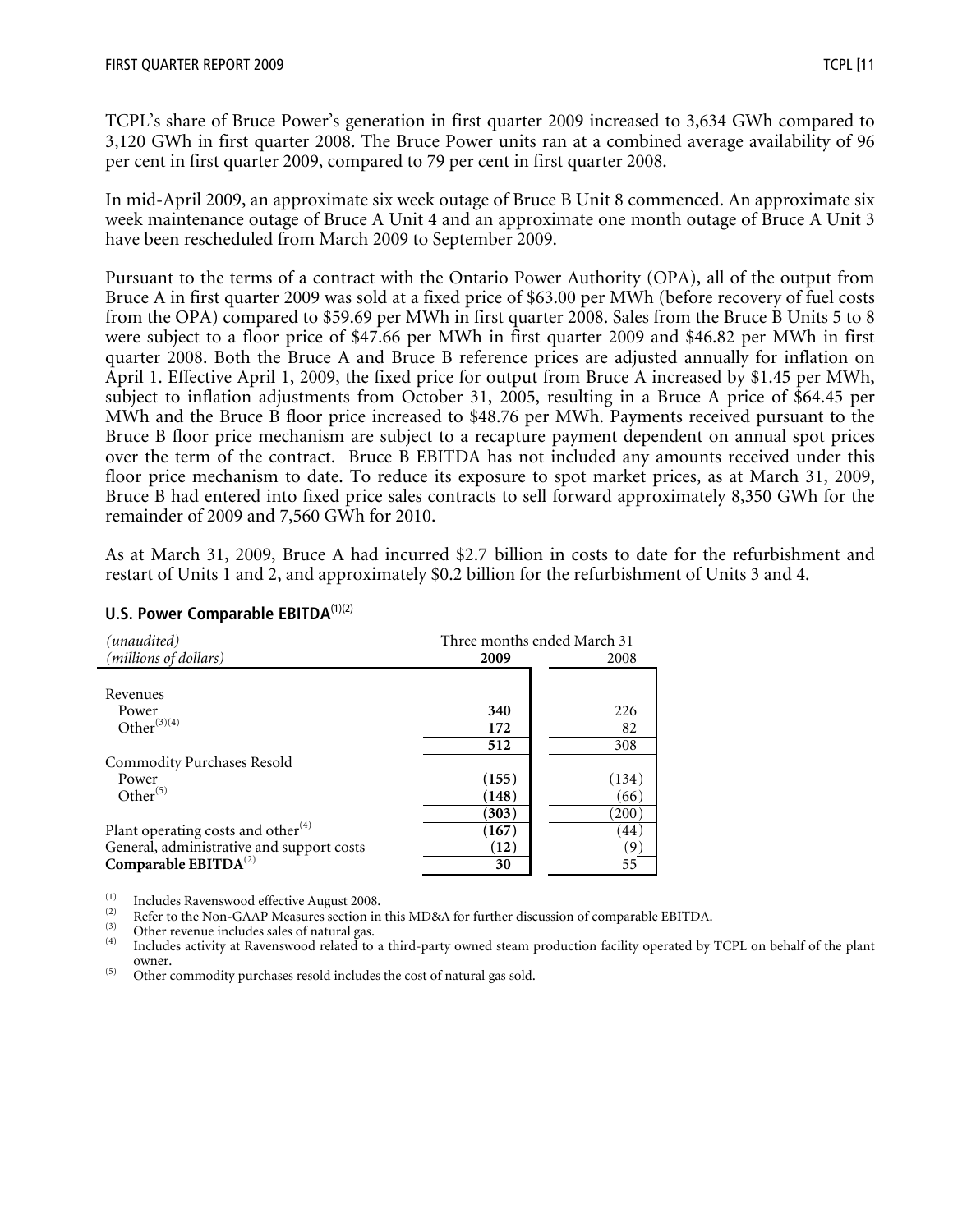|                               | Three months ended March 31 |       |
|-------------------------------|-----------------------------|-------|
| (unaudited)                   | 2009                        | 2008  |
| Sales Volumes (GWh)<br>Supply |                             |       |
| Generation                    | 1,168                       | 800   |
| Purchased                     | 1,259                       | 1,478 |
|                               | 2,427                       | 2,278 |
| Sales                         |                             |       |
| Contracted                    | 1,786                       | 2,180 |
| Spot                          | 641                         | 98    |
|                               | 2,427                       | 2,278 |
| <b>Plant Availability</b>     | 58%                         | 93%   |

(1) Includes Ravenswood effective August 2008.

U.S. Power's EBITDA of \$30 million in first quarter 2009 decreased \$25 million compared to \$55 million in first quarter 2008 primarily due to decreased water flows at TC Hydro and an expected loss at Ravenswood. These decreases were partially offset by higher realized prices on sales to commercial and industrial customers in New England and the positive impact of a stronger U.S. dollar in first quarter 2009. The expected loss at Ravenswood is the result of seasonally lower capacity payments relative to total expected capacity payments for the year, as well as the impact of a forced outage affecting Unit 30. The unit is currently undergoing repair and is expected back in service in second quarter 2009.

U.S. Power's power revenues of \$340 million in first quarter 2009 increased \$114 million compared to first quarter 2008 due to the incremental impact from Ravenswood and the positive impact of the stronger U.S. dollar.

Power Commodity Purchases Resold of \$155 million in first quarter 2009 increased \$21 million compared to the same period in 2008 primarily due to the impact of the stronger U.S. dollar in first quarter 2009 and a higher overall cost per GWh on purchased power volumes. These increases were partially offset by lower purchased power volumes as a result of decreased demand by commercial and industrial customers.

Other Revenue and Other Commodity Purchases Resold of \$172 million and \$148 million, respectively, increased in first quarter 2009 compared to first quarter 2008 as a result of an increase in the quantity of natural gas being resold and the impact of a stronger U.S. dollar. In addition, other revenues increased as a result of incremental revenues earned related to a steam generating facility at Ravenswood.

Plant Operating Costs and Other of \$167 million, which includes fuel gas consumed in generation, increased \$123 million in first quarter 2009 compared to the same period in 2008 due to the incremental costs from Ravenswood.

In first quarter 2009, 26 per cent of power sales volumes were sold into the spot market, compared to four per cent in first quarter 2008, as there were no power sales contracts in place for Ravenswood extending beyond 2008 at the time of acquisition. U.S. Power is focused on selling the majority of its power under contract to wholesale, commercial and industrial customers, while managing a portfolio of power supplies sourced from its own generation and wholesale power purchases. To reduce its exposure to spot market prices on uncontracted volumes, as at March 31, 2009, U.S. Power had entered into fixed-price power sales contracts to sell approximately 5,000 GWh for the remainder of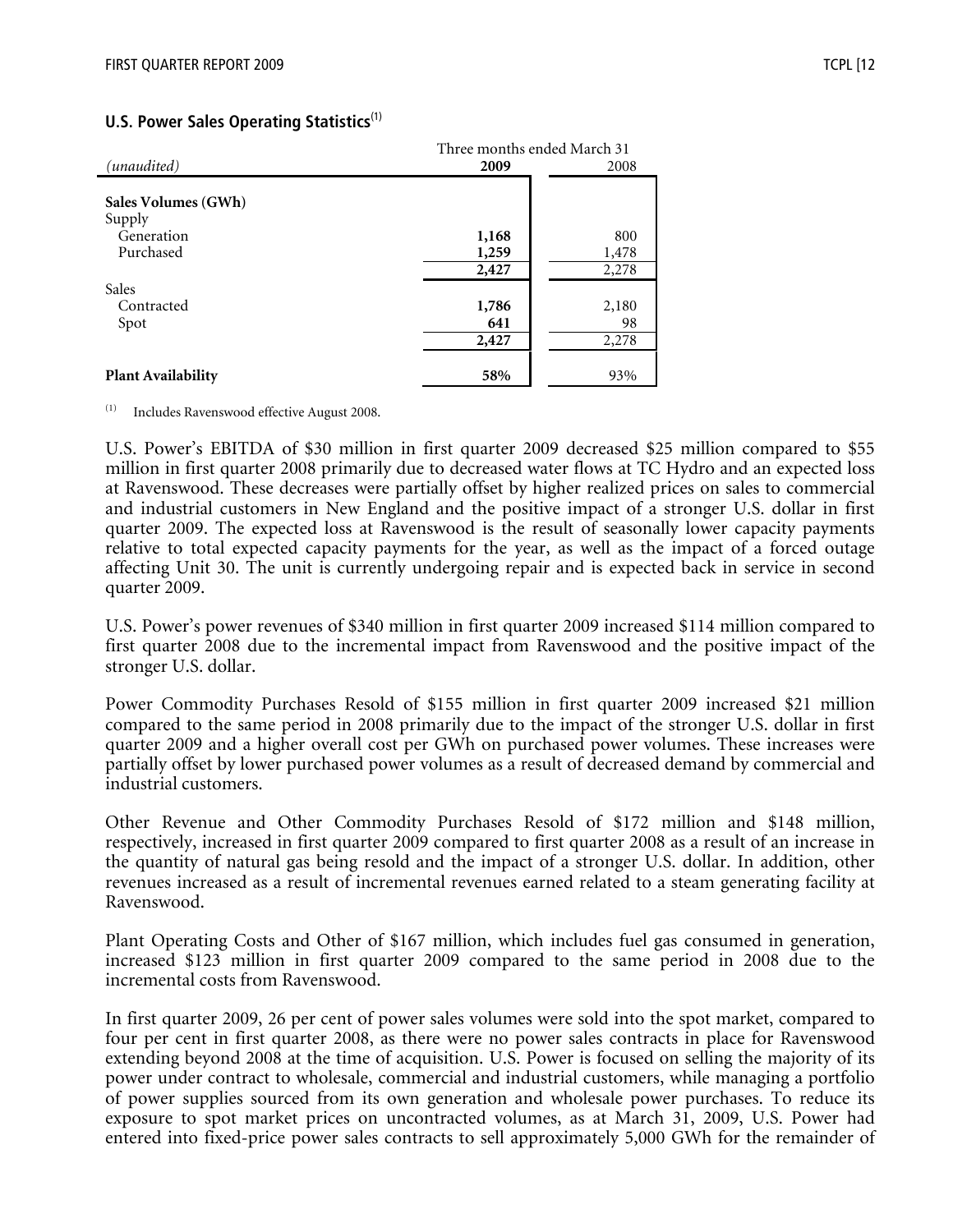2009 and 4,100 GWh for 2010, although certain contracted volumes are dependent on customer usage levels. Actual amounts contracted in future periods will depend on market liquidity and other factors.

#### **Natural Gas Storage**

Natural Gas Storage's comparable EBITDA of \$36 million in first quarter 2009 decreased \$31 million compared to \$67 million in first quarter 2008. The decrease was due to lower withdrawal activity and reduced sales of proprietary natural gas at the Edson facility compared to the same period in 2008.

Comparable EBITDA excluded net unrealized losses of \$13 million and \$17 million in first quarter 2009 and 2008, respectively, resulting from changes in the fair value of proprietary natural gas inventory in storage and natural gas forward purchase and sale contracts. TCPL manages its natural gas storage earnings by simultaneously entering into a forward purchase of natural gas for injection into storage and an offsetting forward sale of natural gas for withdrawal at a later period, thereby locking in future positive margins and effectively eliminating exposure to price movements of natural gas. Fair value adjustments recorded each period on proprietary natural gas held in storage inventory and these forward contracts are not representative of the amounts that will be realized on settlement.

#### **Depreciation and Amortization**

Depreciation and Amortization in first quarter 2009 increased \$30 million compared to first quarter 2008 primarily due to the acquisition of Ravenswood in August 2008.

## **Corporate**

Corporate's EBIT for the three months ended March 31, 2009 was a loss of \$30 million compared to a loss of \$22 million for the same period in 2008. The increase in Corporate's EBIT loss was primarily due to higher support services costs in 2009, reflecting a growing asset base and inflation, as well as a third party reimbursement of certain costs in first quarter 2008.

## **Other Income Statement Items**

#### **Interest Expense**

| (unaudited)                                                                                    | Three months ended March 31 |                  |  |
|------------------------------------------------------------------------------------------------|-----------------------------|------------------|--|
| ( <i>million of dollars</i> )                                                                  | 2009                        | 2008             |  |
| Interest on long-term debt $^{(1)}$<br>Other interest and amortization<br>Capitalized interest | 335<br>20<br>(54)<br>301    | 248<br>27<br>224 |  |

Includes interest for Junior Subordinated Notes.

TCPL's Interest Expense of \$301 million in first quarter 2009 increased \$77 million compared to \$224 million in first quarter 2008. The increase was primarily due to new debt issues of US\$1.5 billion and \$500 million in August 2008 and US\$2 billion and \$700 million in January and February 2009, respectively. In addition, U.S. dollar denominated interest expense increased due to the impact of a stronger U.S. dollar. These increases were partially offset by increased capitalization of interest to finance the Company's larger capital spending program in 2009.

On a consolidated basis, the positive impact of a stronger U.S. dollar on U.S. Pipelines and Energy results is almost fully offset by the net negative impact on U.S. interest expense and other non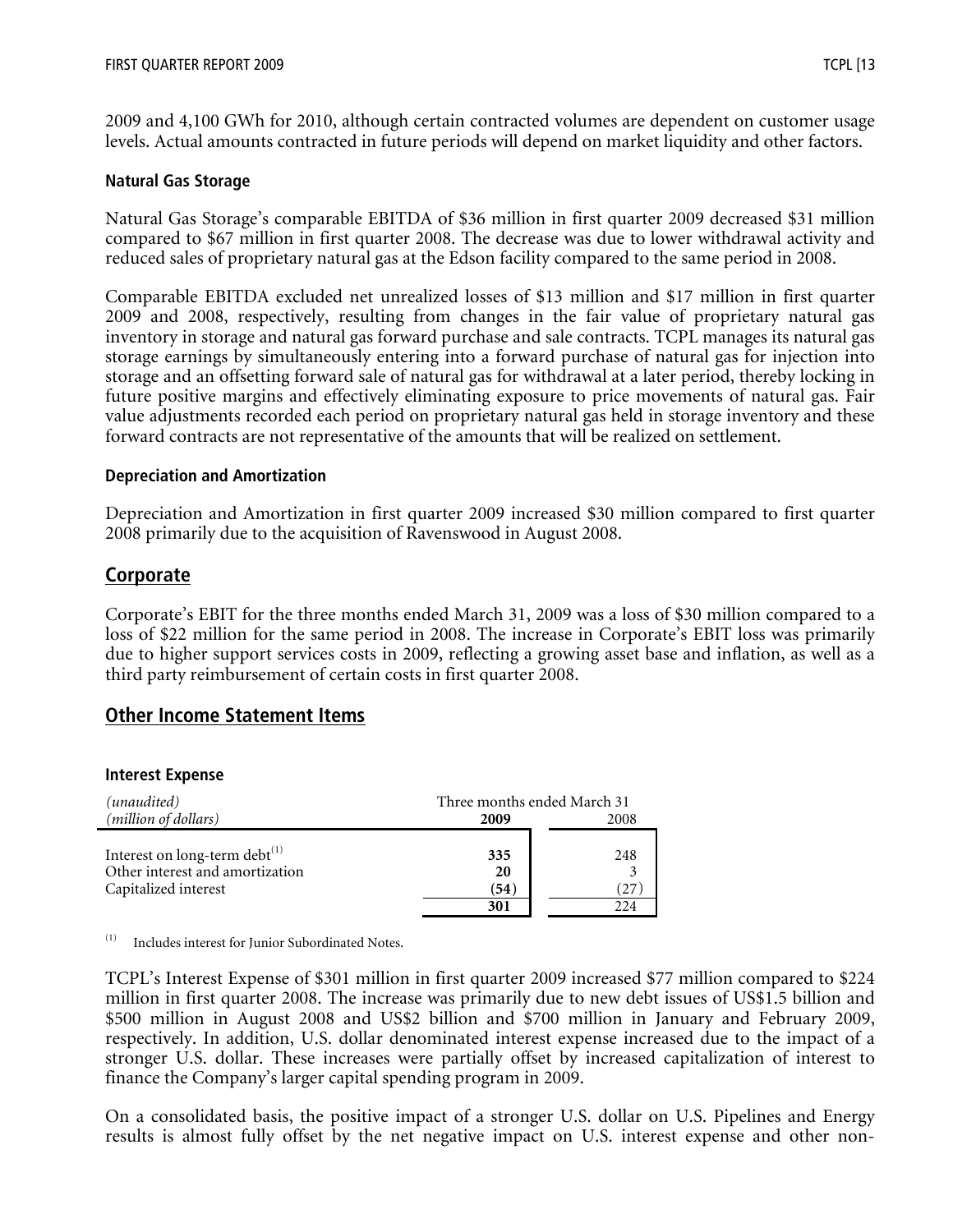operational expenses, thereby effectively reducing the Company's exposure to changes in foreign exchange.

Interest Income and Other was \$22 million for first quarter 2009 compared to \$11 million for the same period in 2008. The increase of \$11 million was primarily due to higher gains from changes in the fair value of derivatives used to manage the Company's exposure to foreign exchange rate fluctuations.

Income Taxes were \$114 million for first quarter 2009 compared to \$250 million for the same period in 2008. The decrease in income taxes was primarily due to the first quarter 2008 Calpine bankruptcy settlements, as well as higher tax rate differentials and other positive tax adjustments in 2009.

Non-Controlling Interests of \$29 million in first quarter 2009 decreased \$36 million compared to \$65 million in the same period of 2008 primarily due to the non-controlling interests' portion of Portland's Calpine bankruptcy settlement in first quarter 2008.

# **Liquidity and Capital Resources**

## *Global Market Conditions*

Despite uncertainty in global financial markets, TCPL's financial position remains sound and consistent with recent years as does its ability to generate cash in the short and long term to provide liquidity, maintain financial capacity and flexibility, as well as provide for planned growth. TCPL's liquidity position remains solid, underpinned by highly predictable cash flow from operations, significant cash balances on hand from recent debt issues, as well as committed revolving bank lines of US\$1.0 billion, \$2.0 billion and US\$300 million, maturing in November 2010, December 2012 and February 2013, respectively. To date, no draws have been made on these facilities as TCPL has maintained continuous access to the Canadian commercial paper market on competitive terms. An additional \$50 million and US\$324 million of capacity remains available on committed bank facilities at TCPL-operated affiliates with maturity dates from 2010 through 2012.

At March 31, 2009, the Company held cash and cash equivalents of \$2.2 billion compared to \$1.3 billion at December 31, 2008. The increase in cash and cash equivalents was primarily due to proceeds from the issuance of long-term debt in first quarter 2009.

## *Operating Activities*

#### **Funds Generated from Operations**(1)

| (unaudited)                                    | Three months ended March 31 |      |  |
|------------------------------------------------|-----------------------------|------|--|
| (millions of dollars)                          | 2009                        | 2008 |  |
|                                                |                             |      |  |
| <b>Cash Flows</b>                              |                             |      |  |
| Funds generated from operations <sup>(1)</sup> | 760                         | 917  |  |
| Decrease in operating working capital          | 91                          | 25   |  |
| Net cash provided by operations                | 851                         | 942  |  |

(1) Refer to the Non-GAAP Measures section in this MD&A for further discussion of funds generated from operations.

Net Cash Provided by Operations decreased \$91million in first quarter 2009 compared to the same period in 2008. Excluding the \$152 million of after-tax proceeds received from the Calpine bankruptcy settlements in first quarter 2008, Funds Generated From Operations in first quarter 2009 were consistent with first quarter 2008.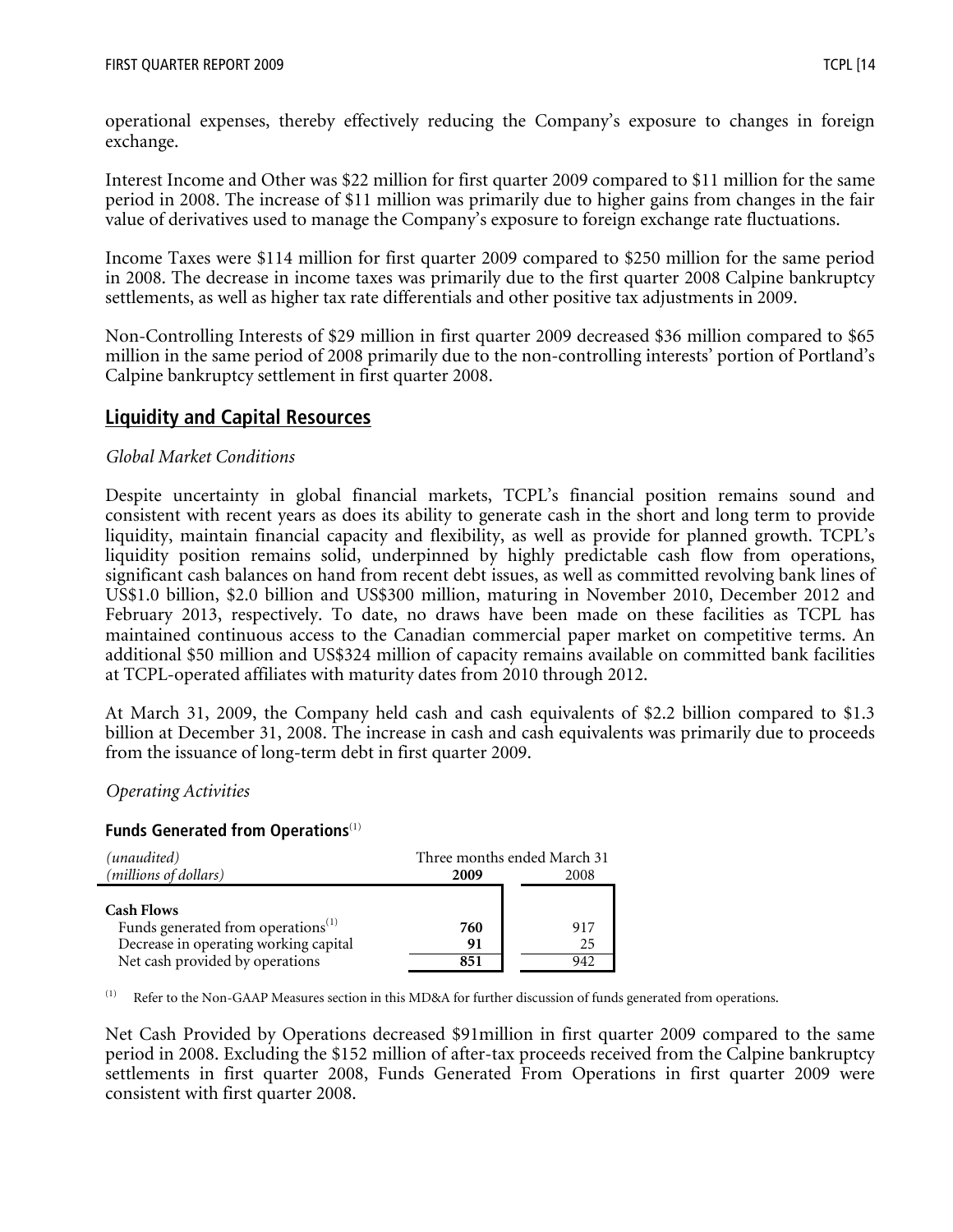#### *Investing Activities*

Acquisitions, net of cash acquired of \$8 million, were \$134 million in first quarter 2009 (2008 - \$2 million). In accordance with TCPL's agreement to increase its ownership interest in Keystone to 79.99 per cent from 50 per cent, TCPL has funded 100 per cent of the \$459 million of the Keystone project cash calls since December 31, 2008. This has resulted in an acquisition of an incremental nine per cent ownership for a total cost of \$142 million, bringing TCPL's interest to 71 per cent at March 31, 2009 from 62 per cent at December 31, 2008.

The Company remains committed to executing its previously announced \$19 billion capital expenditure program over the next four years. For the three months ended March 31, 2009, capital expenditures totalled \$1.1 billion (2008 - \$460 million), primarily related to the Keystone pipeline system, expansion of the Alberta System, refurbishment and restart of Bruce A Units 1 and 2, and construction of Kibby Wind, Halton Hills, Coolidge and Portlands Energy.

#### *Financing Activities*

In the three months ended March 31, 2009, TCPL issued \$3.1 billion (2008 - \$112 million) and retired \$482 million (2008 - \$394 million) of long-term debt while notes payable decreased \$917 million (2008 – increase \$336 million).

On April 23, 2009, TCPL filed a \$2.0 billion Canadian Medium-Term Notes shelf prospectus to replace a March 2007 \$1.5 billion Canadian Medium-Term Notes shelf prospectus, which expired in April 2009.

On February 17, 2009, the Company issued Medium-Term Notes of \$300 million and \$400 million maturing in February 2014 and February 2039, respectively, and bearing interest at 5.05 per cent and 8.05 per cent, respectively. These notes were issued under the \$1.5 billion debt shelf prospectus filed in March 2007.

On January 9, 2009, the Company issued Senior Unsecured Notes of US\$750 million and US\$1.25 billion maturing in January 2019 and January 2039, respectively, and bearing interest at 7.125 per cent and 7.625 per cent, respectively. These notes were issued under a US\$3.0 billion debt shelf prospectus filed in January 2009, which now has capacity of US\$1.0 billion remaining.

#### *Dividends*

On April 30, 2009, TCPL's Board of Directors declared a dividend for the quarter ending June 30, 2009 in an aggregate amount equal to the quarterly dividend to be paid on TransCanada's issued and outstanding common shares at the close of business on June 30, 2009. The Board also declared regular dividends on TCPL's preferred shares.

# **Significant Accounting Policies and Critical Accounting Estimates**

To prepare financial statements that conform with Canadian GAAP, TCPL is required to make estimates and assumptions that affect both the amount and timing of recording assets, liabilities, revenues and expenses since the determination of these items may be dependent on future events. The Company uses the most current information available and exercises careful judgement in making these estimates and assumptions.

TCPL's significant accounting policies and critical accounting estimates have remained unchanged since December 31, 2008. For further information on the Company's accounting policies and estimates refer to the MD&A in TCPL's 2008 Annual Report.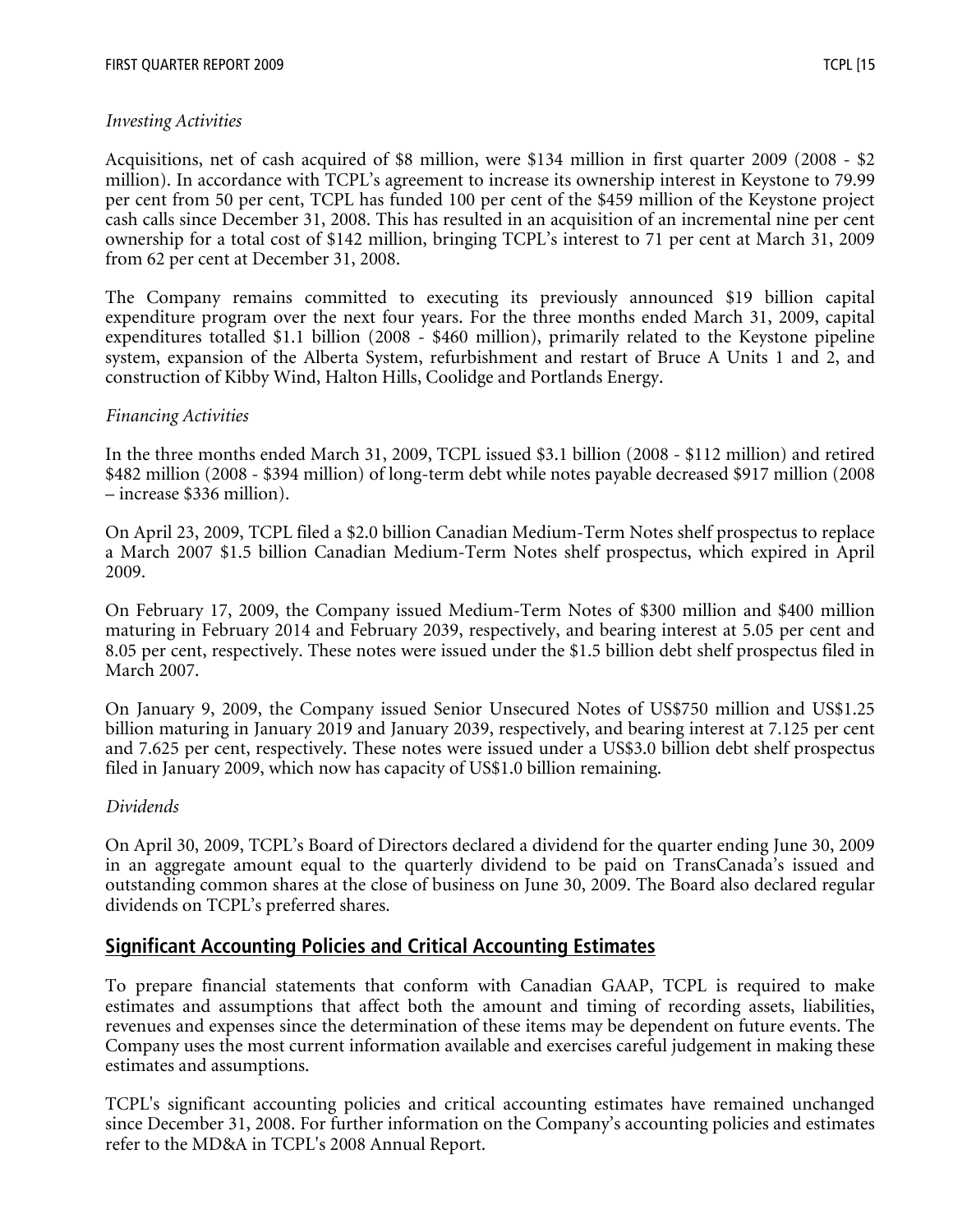# **Changes in Accounting Policies**

The Company's accounting policies have not changed materially from those described in TCPL's 2008 Annual Report except as follows:

#### *2009 Accounting Changes*

#### **Rate-Regulated Operations**

Effective January 1, 2009, the temporary exemption was withdrawn from the Canadian Institute of Chartered Accountants (CICA) Handbook Section 1100 "Generally Accepted Accounting Principles", which permitted the recognition and measurement of assets and liabilities arising from rate regulation. In addition, Section 3465 "Income Taxes" was amended to require the recognition of future income tax assets and liabilities for rate-regulated entities. The Company chose to adopt accounting policies consistent with the U.S. Financial Accounting Standards Board's Financial Accounting Standard (FAS) 71 "Accounting for the Effects of Certain Types of Regulation". As a result, TCPL retained its current method of accounting for its rate-regulated operations, except that TCPL will be required to recognize future income tax assets and liabilities, instead of using the taxes payable method, and will record an offsetting adjustment to regulatory assets and liabilities. As a result of adopting this accounting change, additional future income tax liabilities and a regulatory asset in the amount of \$1.4 billion were recorded in each of Future Income Taxes and Other Assets, respectively.

Adjustments to the first quarter 2009 financial statements have been made in accordance with the transitional provisions for Section 3465, which required a cumulative adjustment in the current period to future income taxes and a regulatory asset. Restatement of prior periods' financial statements was not permitted under Section 3465.

#### **Intangible Assets**

Effective January 1, 2009, the Company adopted CICA Handbook Section 3064 "Goodwill and Intangible Assets", which replaced Section 3062 "Goodwill and Other Intangible Assets". Section 3064 gives guidance on the recognition of intangible assets as well as the recognition and measurement of internally developed intangible assets. In addition, Section 3450 "Research and Development Costs" was withdrawn from the Handbook. Adopting this accounting change did not have a material effect on the Company's financial statements.

#### **Credit Risk and the Fair Value of Financial Assets and Financial Liabilities**

Effective January 1, 2009, the Company adopted the accounting provisions of Emerging Issues Committee (EIC) Abstract EIC 173, "Credit Risk and the Fair Value of Financial Assets and Financial Liabilities". Under EIC 173 an entity's own credit risk and the credit risk of its counterparties is taken into account in determining the fair value of financial assets and financial liabilities, including derivative instruments. Adopting this accounting change did not have a material effect on the Company's financial statements.

## *Future Accounting Changes*

## **International Financial Reporting Standards**

The CICA's Accounting Standards Board announced that Canadian publicly accountable enterprises are required to adopt International Financial Reporting Standards (IFRS), as issued by the International Accounting Standards Board (IASB), effective January 1, 2011. TCPL is currently considering the impact a conversion to IFRS or U.S. GAAP would have on its accounting systems and financial statements. TCPL's conversion project includes an analysis of project structure and governance, resources and training, analysis of key GAAP differences and a phased approach to the assessment of current accounting policies and conversion implementation. TCPL continues to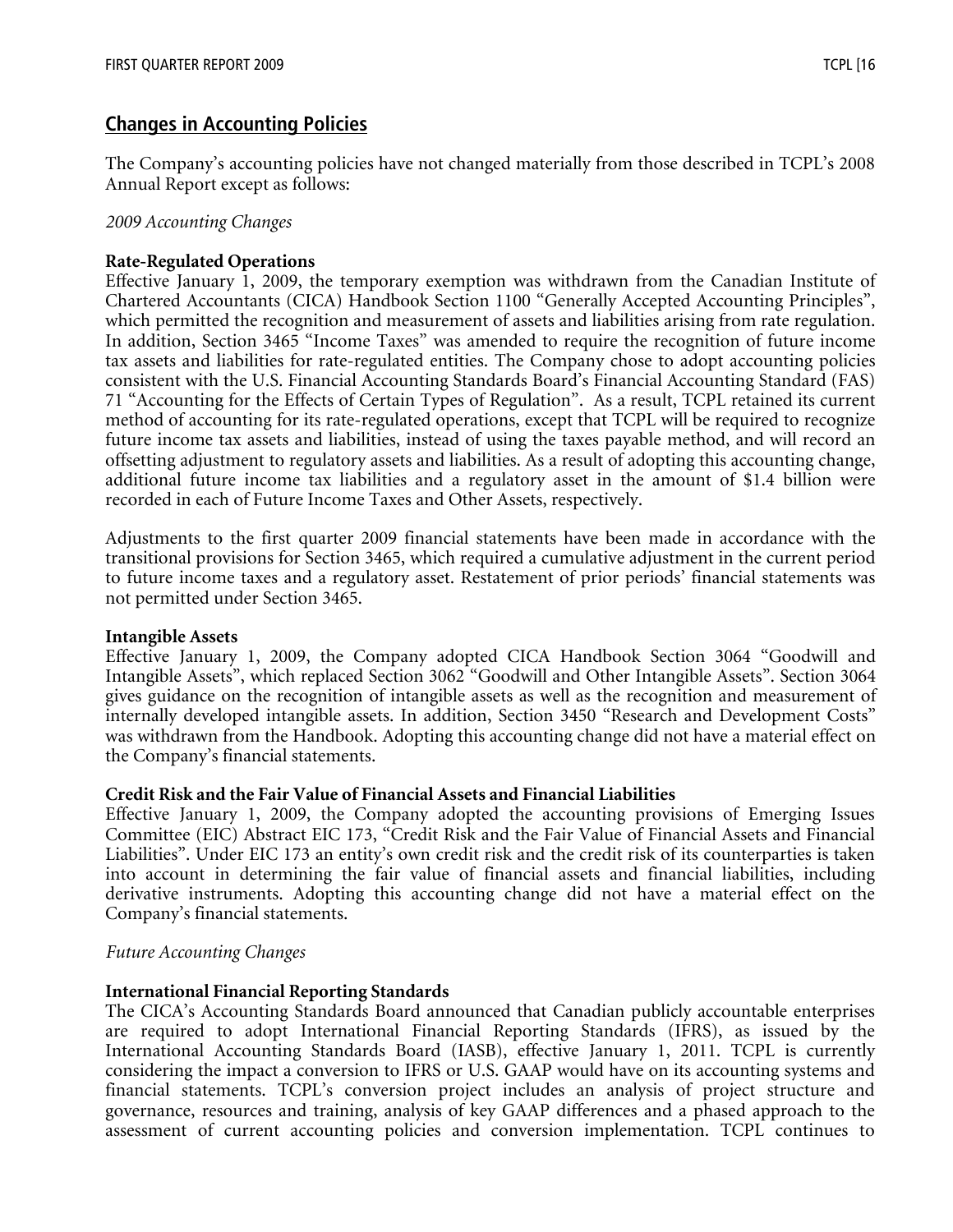progress its conversion project by scheduling training sessions and IFRS updates for employees, and continuing to assess the impact that significant GAAP or IFRS differences may have on TCPL.

Under existing Canadian GAAP, TCPL follows specific accounting policies unique to a rate-regulated business. TCPL is actively monitoring developments regarding potential future guidance on the applicability of certain aspects of rate-regulated accounting under IFRS. Developments in this area could have a significant effect on the scope of the project and on TCPL's financial results. The IASB is currently expected to issue an exposure draft on rate-regulated accounting in July 2009.

At the current stage of the project, TCPL cannot reasonably determine the full impact that adopting IFRS would have on its financial position and future results.

# **Contractual Obligations**

Other than commitments for future debt and interest payments relating to debt issuances and redemptions discussed in the "Financing Activities" section of this MD&A, there have been no other material changes to TCPL's contractual obligations from December 31, 2008 to March 31, 2009, including payments due for the next five years and thereafter. For further information on these contractual obligations, refer to the MD&A in TCPL's 2008 Annual Report.

## **Financial Instruments and Risk Management**

TCPL continues to manage and monitor its exposure to market, counterparty credit and liquidity risk.

#### *Counterparty Credit and Liquidity Risk*

TCPL's maximum counterparty credit exposure with respect to financial instruments at the balance sheet date, without taking into account security held, consisted primarily of the carrying amount, which approximates fair value, of non-derivative financial assets, such as accounts receivable, as well as the fair value of derivative financial assets. Letters of credit and cash are the primary types of security relating to these amounts. The Company does not have significant concentrations of counterparty credit risk with any individual counterparties and the majority of counterparty credit exposure is with counterparties who are investment grade. At March 31, 2009, there were no significant amounts past due or impaired.

TCPL has significant exposures to financial institutions as they provide committed credit lines as well as critical liquidity in the foreign exchange and interest rate derivative and energy wholesale markets, and letters of credit to mitigate TCPL's exposures to non-creditworthy counterparties.

As the uncertainty in the global financial markets persists, TCPL has continued to closely monitor and reassess the creditworthiness of its counterparties, including financial institutions. This has resulted in TCPL reducing or mitigating its exposure to certain counterparties where it is deemed warranted and permitted under contractual terms. As part of its ongoing operations, TCPL must balance its market and counterparty credit risks when making business decisions.

The Company continues to manage its liquidity risk by ensuring sufficient cash and credit facilities are available to meet its operating and capital expenditure obligations when due, under both normal and stressed economic conditions. Further discussion of the Company's ability to manage its cash and credit facilities is provided in the "Liquidity and Capital Resources" section in this MD&A.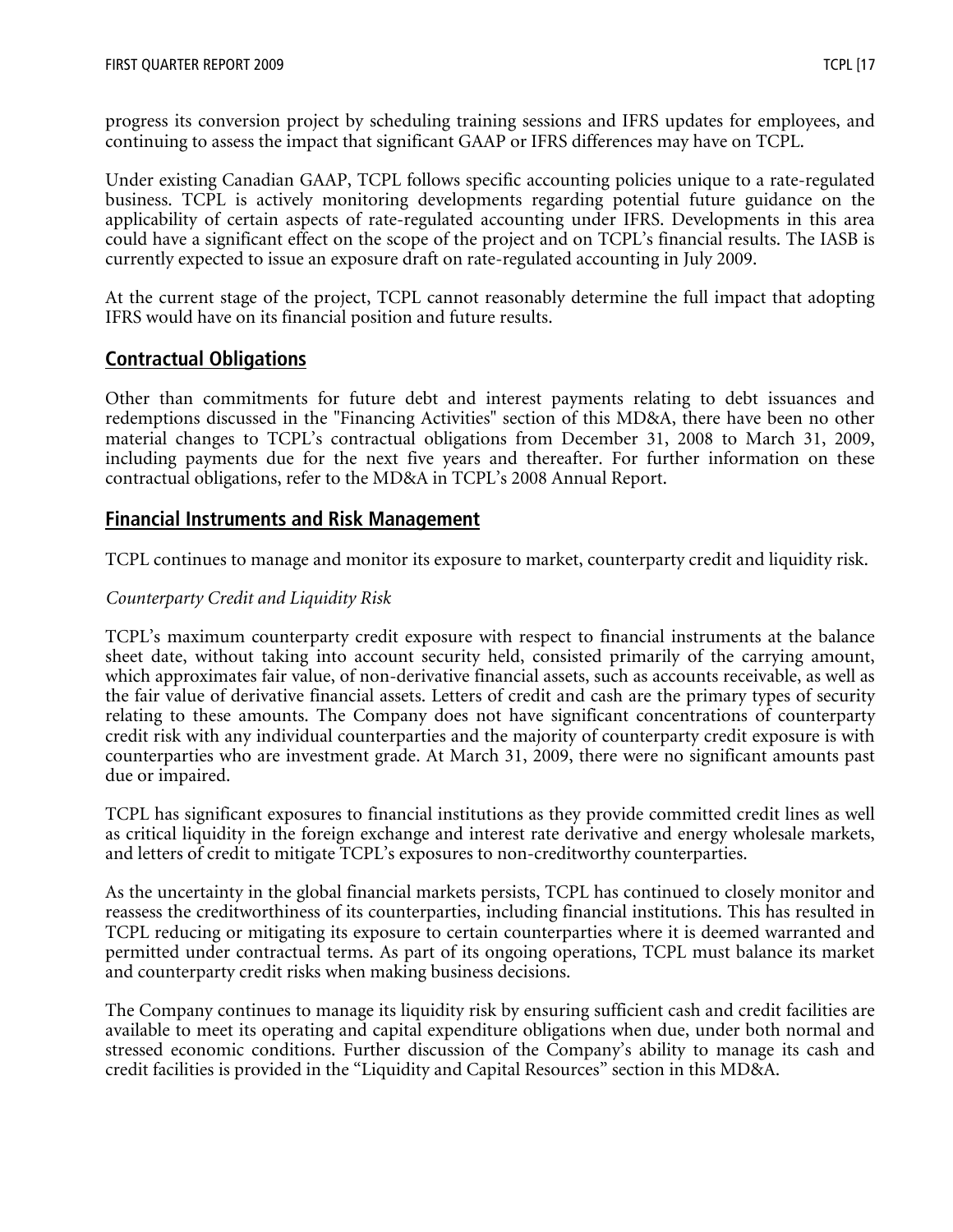At March 31, 2009, the fair value of proprietary natural gas inventory held in storage as measured by the one-month forward price for natural gas less selling costs was \$38 million (December 31, 2008 - \$76 million). These amounts are included in Inventories. The change in fair value of proprietary natural gas inventory in the three months ended March 31, 2009 resulted in a net unrealized loss of \$23 million, which was recorded as a decrease to Revenues and Inventories (2008 - gain of \$59 million). The net change in fair value of natural gas forward purchase and sales contracts in the three months ended March 31, 2009 resulted in a net unrealized gain of \$10 million (2008 - loss of \$76 million), which was included in Revenues.

## *Net Investment in Self-Sustaining Foreign Operations*

The Company hedges its net investment in self-sustaining foreign operations with U.S. dollardenominated debt, cross-currency swaps, forward foreign exchange contracts and options. At March 31, 2009, the Company had designated as a net investment hedge U.S. dollar-denominated debt with a carrying value of \$9.6 billion (US\$7.6 billion) and a fair value of \$8.5 billion (US\$6.7 billion). At March 31, 2009, Deferred Amounts included \$277 million for the fair value of derivatives used to hedge the Company's net U.S. dollar investment in foreign operations.

Information for the derivatives used to hedge the Company's net investment in its foreign operations is as follows:

#### **Derivatives Hedging Net Investment in Foreign Operations**

|                                                                                     | March 31, 2009<br>Notional or<br>Fair<br>Principal<br>Value <sup>(1)</sup><br>Amount |                   | December 31, 2008     |                                    |  |
|-------------------------------------------------------------------------------------|--------------------------------------------------------------------------------------|-------------------|-----------------------|------------------------------------|--|
| Asset/(Liability)<br>(unaudited)<br>(millions of dollars)                           |                                                                                      |                   | Fair<br>$Value^{(1)}$ | Notional or<br>Principal<br>Amount |  |
|                                                                                     |                                                                                      |                   |                       |                                    |  |
| U.S. dollar cross-currency swaps<br>(maturing 2009 to $2014^{(2)}$ )                | (280)                                                                                | <b>U.S. 1,550</b> | (218)                 | U.S. 1,650                         |  |
| U.S. dollar forward foreign exchange contracts<br>(maturing $2009$ ) <sup>(2)</sup> | 3                                                                                    | <b>U.S. 210</b>   | (42)                  | U.S. 2,152                         |  |
| U.S. dollar options<br>(matured 2009)                                               |                                                                                      |                   | 6                     | U.S. 300                           |  |
|                                                                                     | (277)                                                                                | <b>U.S. 1,760</b> | (254)                 | U.S. 4,102                         |  |

(1) Fair values are equal to carrying values.<br>
As at March 31, 2009.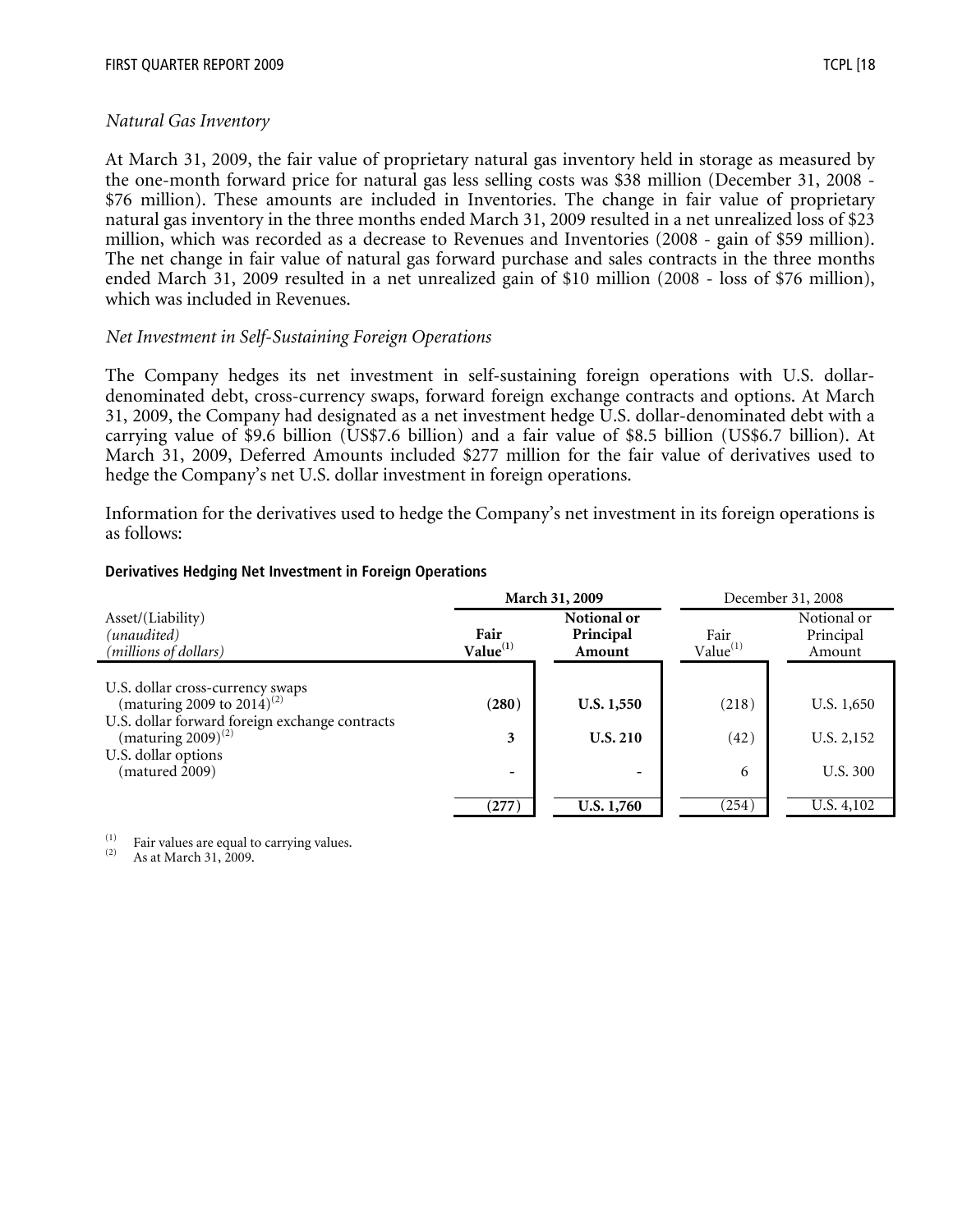#### *Non-Derivative Financial Instruments Summary*

The carrying and fair values of non-derivative financial instruments were as follows:

|                                                                                     | March 31, 2009     |                | December 31, 2008  |                |
|-------------------------------------------------------------------------------------|--------------------|----------------|--------------------|----------------|
| (unaudited)<br>(millions of dollars)                                                | Carrying<br>Amount | Fair<br>Value  | Carrying<br>Amount | Fair<br>Value  |
| Financial Assets <sup>(1)</sup>                                                     |                    |                |                    |                |
| Cash and cash equivalents<br>Accounts receivable and other assets <sup>(2)(3)</sup> | 2,220<br>1,207     | 2,220<br>1,207 | 1,300<br>1,404     | 1,300<br>1,404 |
| Due from TransCanada Corporation                                                    | 1,786              | 1,786          | 1,529              | 1,529          |
| Available-for-sale assets <sup>(2)</sup>                                            | 28                 | 28             | 27                 | 27             |
|                                                                                     | 5,241              | 5,241          | 4,260              | 4,260          |
| Financial Liabilities <sup>(1)(3)</sup>                                             |                    |                |                    |                |
| Notes payable                                                                       | 800                | 800            | 1,702              | 1,702          |
| Accounts payable and deferred amounts <sup>(4)</sup>                                | 1,327              | 1,327          | 1,364              | 1,364          |
| Accrued interest                                                                    | 416                | 416            | 361                | 361            |
| Due to TransCanada Corporation                                                      | 2,070              | 2,070          | 1,821              | 1,821          |
| Long-term debt and junior subordinated notes                                        | 20,379             | 19,871         | 17,367             | 16,152         |
| Long-term debt of joint ventures                                                    | 1,086              | 1,065          | 1,076              | 1,052          |
|                                                                                     | 26,078             | 25,549         | 23,691             | 22,452         |

(1) Consolidated Net Income in 2009 and 2008 included unrealized gains or losses of nil for the fair value adjustments to each of these financial instruments.

(2) At March 31, 2009, the Consolidated Balance Sheet included financial assets of \$1,070 million (December 31, 2008 – \$1,257 million) in Accounts Receivable and \$165 million (December 31, 2008 - \$174 million) in Other Assets.<br>
(3) Recorded at amortized cost.<br>
(4) At March 31, 2009, the Consolidated Balance Sheet included financial liabilities of \$1,306

(4) At March 31, 2009, the Consolidated Balance Sheet included financial liabilities of \$1,306 million (December 31, 2008 – \$1,342 million) in Accounts Payable and \$21 million (December 31, 2008 - \$22 million) in Deferred Amounts.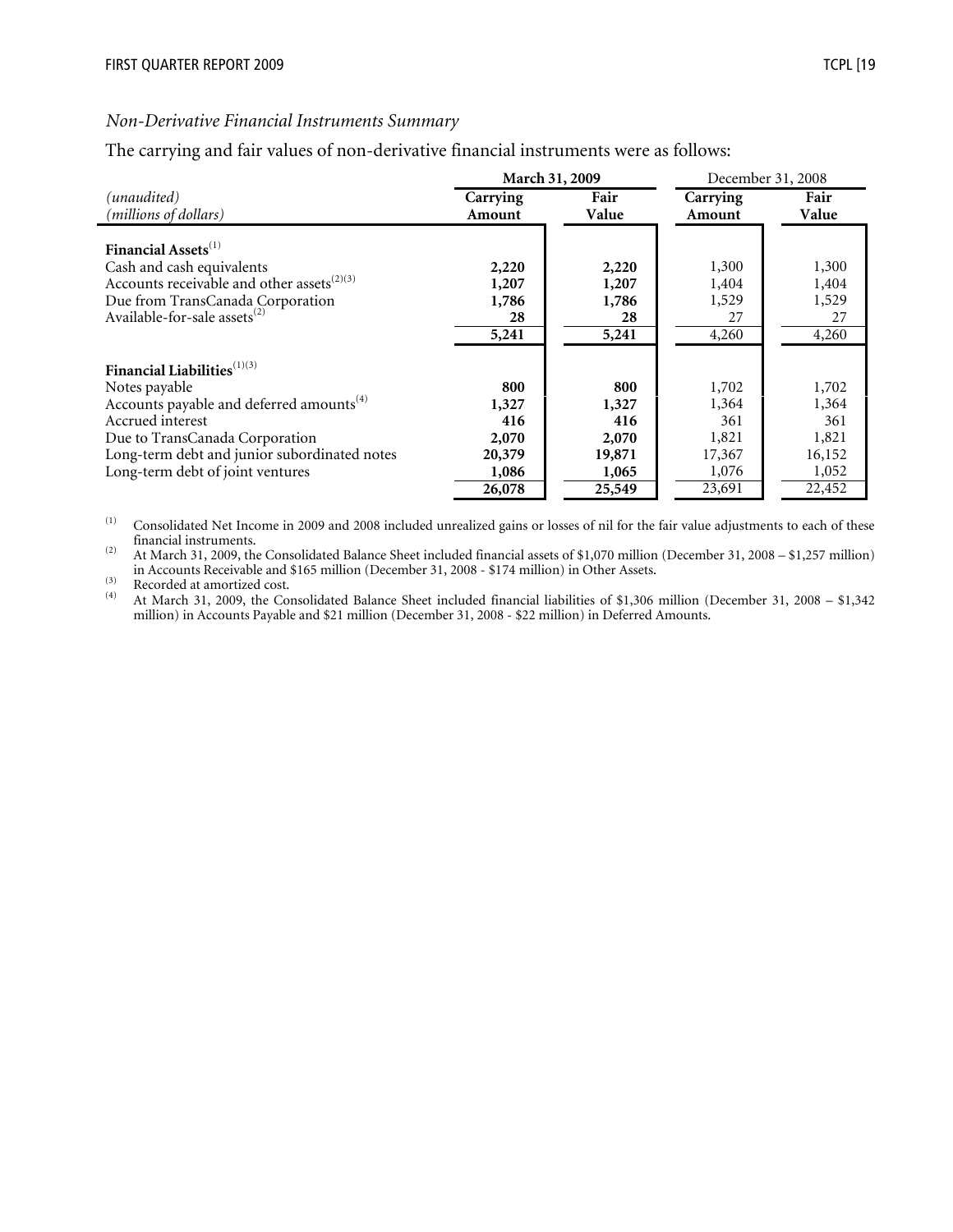Information for the Company's derivative financial instruments, excluding hedges of the Company's net investment in foreign operations, is as follows:

| March 31, 2009<br>(unaudited)                                            |           |           |                                            |                                |            |
|--------------------------------------------------------------------------|-----------|-----------|--------------------------------------------|--------------------------------|------------|
| (all amounts in millions unless                                          |           | Natural   | Oil                                        | Foreign                        |            |
| otherwise indicated)                                                     | Power     | Gas       | Products                                   | Exchange                       | Interest   |
|                                                                          |           |           |                                            |                                |            |
| <b>Derivative Financial Instruments</b>                                  |           |           |                                            |                                |            |
| Held for $\operatorname{Trading}^{(1)}$<br>Fair Values <sup>(2)</sup>    |           |           |                                            |                                |            |
| Assets                                                                   | \$202     | \$223     |                                            | \$28                           | \$53       |
| Liabilities                                                              | \$(127)   | \$(270)   | \$8                                        | \$(41)                         | \$(115)    |
| Notional Values                                                          |           |           |                                            |                                |            |
| Volumes $^{(3)}$                                                         |           |           |                                            |                                |            |
| Purchases                                                                | 5,313     | 230       | 180                                        |                                |            |
| Sales                                                                    | 7,165     | 184       | 324                                        |                                |            |
| Canadian dollars                                                         |           | L,        | $\overline{a}$                             |                                | 1,016      |
| U.S. dollars                                                             |           |           | $\overline{a}$                             | <b>U.S. 459</b>                | U.S. 1,575 |
| Japanese yen (in billions)                                               |           |           | $\overline{\phantom{0}}$<br>$\overline{a}$ | <b>JPY 2.9</b><br>227/U.S. 157 |            |
| Cross-currency                                                           |           |           |                                            |                                |            |
| Net unrealized gains/(losses) in                                         |           |           |                                            |                                |            |
| the three months ended March 31,<br>$2009^{(4)}$                         |           |           |                                            | \$1                            |            |
|                                                                          | \$21      | \$(35)    | \$7                                        |                                |            |
| Net realized gains/(losses) in the                                       |           |           |                                            |                                |            |
| three months ended March 31,<br>$2009^{(4)}$                             |           |           |                                            |                                |            |
|                                                                          | \$10      | \$26      | \$(3)                                      | \$6                            | \$(4)      |
| Maturity dates                                                           | 2009-2014 | 2009-2013 | 2009-2010                                  | 2009-2012                      | 2009-2018  |
| <b>Derivative Financial Instruments</b>                                  |           |           |                                            |                                |            |
| in Hedging Relationships <sup>(5)(6)</sup><br>Fair Values <sup>(2)</sup> |           |           |                                            |                                |            |
| Assets                                                                   | \$200     | \$1       |                                            | \$2                            | \$8        |
| Liabilities                                                              | \$(203)   | \$(34)    |                                            | \$(21)                         | \$(80)     |
| Notional Values<br>Volumes $^{(3)}$                                      |           |           |                                            |                                |            |
| Purchases                                                                | 10,470    | 13        |                                            |                                |            |
| Sales                                                                    | 11,463    |           | $\blacksquare$                             |                                |            |
| Canadian dollars                                                         |           |           | $\overline{\phantom{a}}$                   |                                |            |
| U.S. dollars                                                             |           |           | $\overline{a}$                             | <b>U.S. 10</b>                 | U.S. 1,225 |
| Cross-currency                                                           |           |           | $\overline{a}$                             | 136/U.S. 100                   |            |
| Net realized gains/(losses) in the                                       |           |           |                                            |                                |            |
| three months ended March 31,<br>$2009^{(4)}$                             |           |           |                                            |                                |            |
|                                                                          | \$26      | \$(10)    |                                            |                                | \$(7)      |
| Maturity dates                                                           | 2009-2014 | 2009-2012 | n/a                                        | 2009-2013                      | 2009-2013  |

 $(1)$  All derivative financial instruments in the held-for-trading classification have been entered into for risk management and risk reduction purposes and are subject to the Company's risk management strategies, policies and limits. These include derivatives that have not been designated as hedges or do not qualify for hedge accounting treatment but have been entered into as economic hedges to manage the Company's exposures to market risk, including purchases and sales of natural gas related to the Company's natural gas storage business.

Fair values are equal to carrying values.<br>  $\overline{a}$ <br>  $\overline{b}$ <br>  $\overline{c}$ <br>  $\overline{c}$ <br>  $\overline{c}$ <br>  $\overline{c}$ <br>  $\overline{c}$ <br>  $\overline{c}$ <br>  $\overline{c}$ <br>  $\overline{c}$ <br>  $\overline{c}$ <br>  $\overline{c}$ <br>  $\overline{c}$ <br>  $\overline{c}$ <br>  $\overline{c}$ <br>  $\overline{c}$ <br>  $\overline{c}$ <br>  $\overline{c}$ 

for trading are included in Revenues. Realized and unrealized gains and losses on interest rate and foreign exchange derivative financial instruments held for trading are included in Interest Expense and Interest Income and Other, respectively. The effective portion of unrealized gains and losses on derivative financial instruments in hedging relationships are initially recognized in Other Comprehensive Income, and are reclassified to Revenues, Interest Expense and Interest Income and Other, as appropriate, as the original hedged item settles.<br>
(5) All hedging relationships are designated as cash flow hedges except for interest-rate derivative financial instruments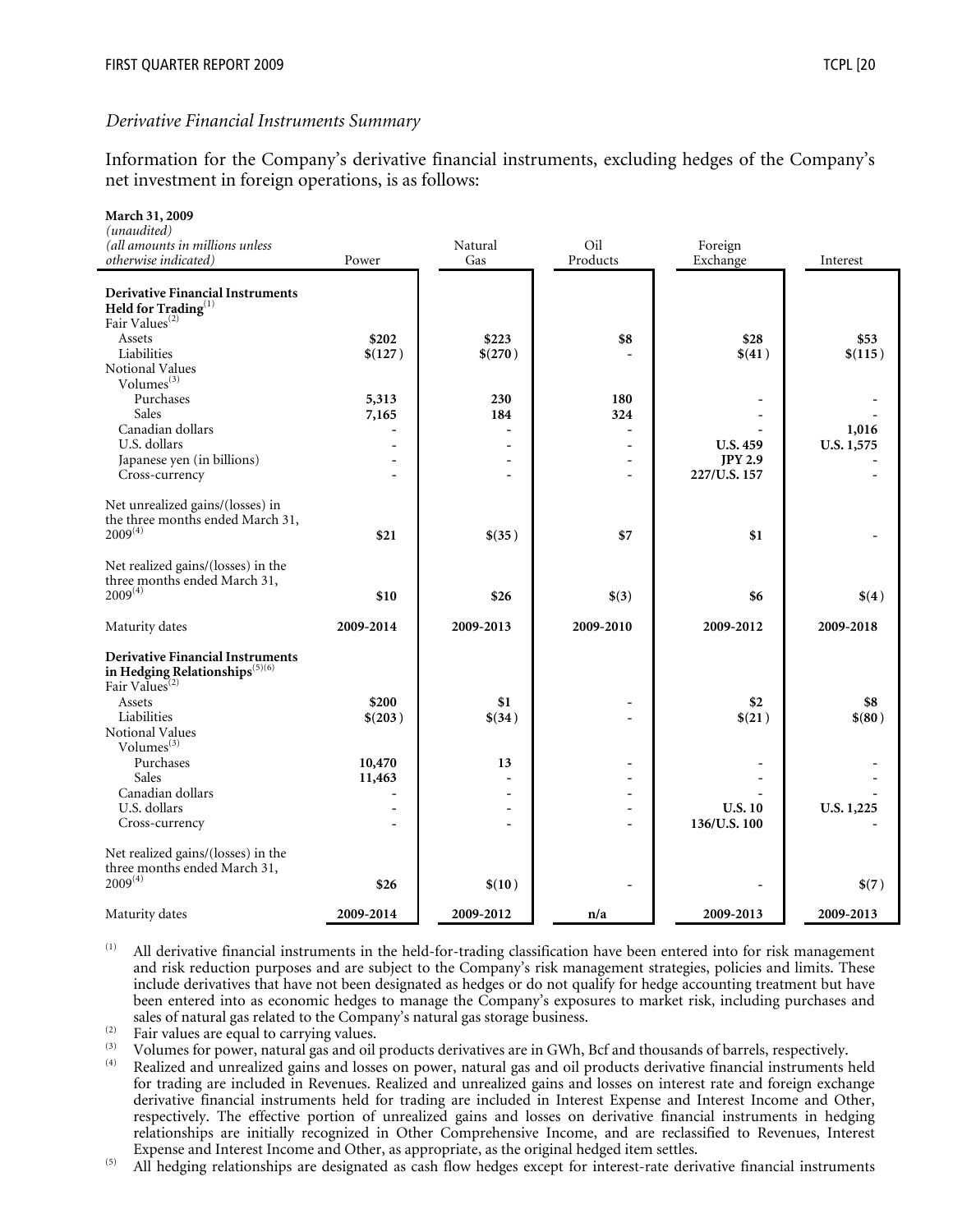**2008** 

designated as fair value hedges with a fair value of \$8 million and a notional amount of US\$50 million. Net realized gains on fair value hedges for the three months ended March 31, 2009 were \$1 million and were included in Interest Expense. In first quarter 2009, the Company did not record any amounts in Net Income related to ineffectiveness for

 $^{(6)}$  Net Income for the three months ended March 31, 2009 included gains of \$5 million for the changes in fair value of power and natural gas cash flow hedges that were ineffective in offsetting the change in fair value of their related underlying positions. There were no gains or losses included in Net Income for the three months ended March 31, 2009 for discontinued cash flow hedges. No amounts have been excluded from the assessment of hedge effectiveness.

| (unaudited)<br>(all amounts in millions unless                                                                         |                  | Natural          | Oil                                                          | Foreign                             |                  |
|------------------------------------------------------------------------------------------------------------------------|------------------|------------------|--------------------------------------------------------------|-------------------------------------|------------------|
| otherwise indicated)                                                                                                   | Power            | Gas              | Products                                                     | Exchange                            | Interest         |
| <b>Derivative Financial Instruments</b><br><b>Held for Trading</b><br>Fair Values <sup>(1)(4)</sup>                    |                  |                  |                                                              |                                     |                  |
| Assets<br>Liabilities<br>Notional Values <sup>(4)</sup><br>Volumes $^{(2)}$                                            | \$132<br>\$(82)  | \$144<br>\$(150) | \$10<br>\$(10)                                               | \$41<br>\$(55)                      | \$57<br>\$(117)  |
| Purchases<br>Sales<br>Canadian dollars                                                                                 | 4,035<br>5,491   | 172<br>162       | 410<br>252                                                   |                                     | 1,016            |
| U.S. dollars<br>Japanese yen (in billions)<br>Cross-currency                                                           |                  | ۳                | $\overline{a}$<br>L,<br>۳                                    | U.S. 479<br>JPY 4.3<br>227/U.S. 157 | U.S. 1,575       |
| Net unrealized gains/(losses) in<br>the three months ended March 31,<br>$2008^{(3)}$                                   | \$(3)            | \$(18)           |                                                              | \$(9)                               | \$(4)            |
| Net realized gains/(losses) in the<br>three months ended March 31,<br>$2008^{(3)}$                                     | \$1              | \$26             |                                                              | \$5                                 | \$3              |
| Maturity dates <sup>(4)</sup>                                                                                          | 2009-2014        | 2009-2011        | 2009                                                         | 2009-2012                           | 2009-2018        |
| <b>Derivative Financial Instruments</b><br>in Hedging Relationships <sup>(5)(6)</sup><br>Fair Values <sup>(1)(4)</sup> |                  |                  |                                                              |                                     |                  |
| Assets<br>Liabilities<br>Notional Values <sup>(4)</sup><br>Volumes <sup>(2)</sup>                                      | \$115<br>\$(160) | \$(18)           |                                                              | \$2<br>\$(24)                       | \$8<br>\$(122)   |
| Purchases<br><b>Sales</b>                                                                                              | 8,926<br>13,113  | 9                | $\equiv$                                                     |                                     |                  |
| Canadian dollars<br>U.S. dollars<br>Cross-currency                                                                     |                  |                  | $\overline{a}$<br>$\overline{\phantom{a}}$<br>$\overline{a}$ | <b>U.S. 15</b><br>136/U.S. 100      | 50<br>U.S. 1,475 |
| Net realized gains/(losses) in the<br>three months ended March 31,<br>$2008^{(3)}$                                     | \$(1)            | \$8              |                                                              |                                     | \$1              |
| Maturity dates <sup>(4)</sup>                                                                                          | 2009-2014        | 2009-2011        | n/a                                                          | 2009-2013                           | 2009-2019        |

Fair values are equal to carrying values.<br>
Volumes for power, natural gas and oil products derivatives are in GWh, Bcf and thousands of barrels, respectively.<br>
Realized and unrealized gains and losses on power, natural ga for trading are included in Revenues. Realized and unrealized gains and losses on interest rate and foreign exchange derivative financial instruments held for trading are included in Interest Expense and Interest Income and Other, respectively. The effective portion of unrealized gains and losses on derivative financial instruments in hedging relationships are initially recognized in Other Comprehensive Income, and are reclassified to Revenues, Interest Expense and Interest Income and Other, as appropriate, as the original hedged item settles.<br>
As at December 31, 2008.<br>
<sup>(5)</sup> All bedsing relationships are decignated as such flow bedges except for interest rate deri

(5) All hedging relationships are designated as cash flow hedges except for interest-rate derivative financial instruments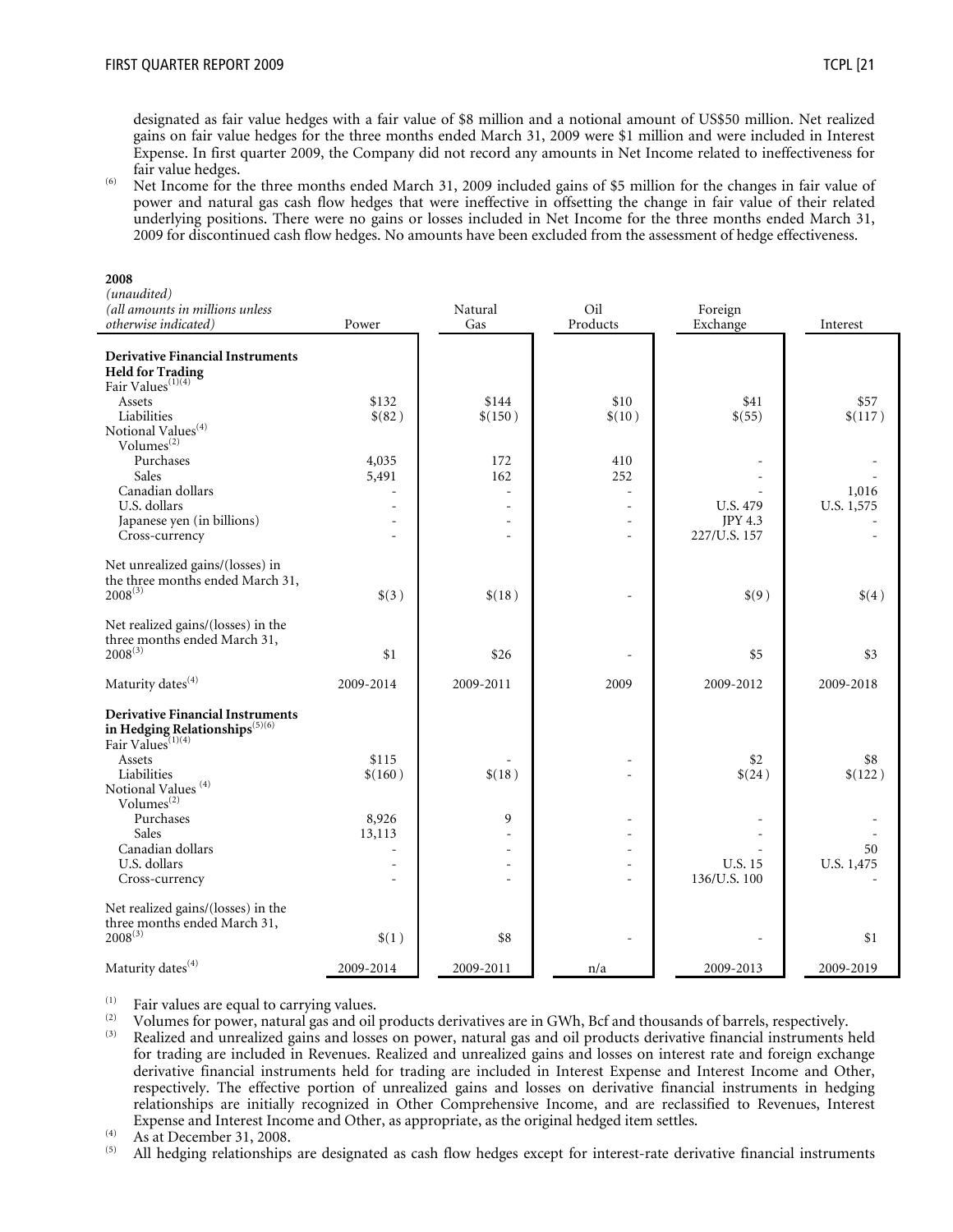designated as fair value hedges with a fair value of \$8 million and notional amounts of \$50 million and US\$50 million at December 31, 2008. There were no net realized gains or losses on fair value hedges for the three months ended March 31, 2008. In first quarter 2008, the Company did not record any amounts in Net Income related to ineffectiveness for fair value hedges.

<sup>(6)</sup> Net Income for the three months ended March 31, 2008 included gains of \$2 million for the changes in fair value of power and natural gas cash flow hedges that were ineffective in offsetting the change in fair value of their related underlying positions. There were no gains or losses included in Net Income for the three months ended March 31, 2008 for discontinued cash flow hedges. No amounts have been excluded from the assessment of hedge effectiveness.

#### *Balance Sheet Presentation of Derivative Financial Instruments*

The fair value of the derivative financial instruments in the Company's Balance Sheet was as follows:

| (unaudited)<br>(millions of dollars)                | March 31, 2009 | December 31, 2008 |
|-----------------------------------------------------|----------------|-------------------|
| Current<br>Other current assets<br>Accounts payable | 503<br>(532)   | 318<br>(298)      |
| Long-term<br>Other assets<br>Deferred amounts       | 222<br>(636)   | 191<br>(694)      |

#### *Other Risks*

Additional risks faced by the Company are discussed in the MD&A in TCPL's 2008 Annual Report. These risks remain substantially unchanged since December 31, 2008.

#### **Controls and Procedures**

As of March 31, 2009, an evaluation was carried out under the supervision of, and with the participation of management, including the President and Chief Executive Officer and the Chief Financial Officer, of the effectiveness of TCPL's disclosure controls and procedures as defined under the rules adopted by the Canadian securities regulatory authorities and by the SEC. Based on this evaluation, the President and Chief Executive Officer and the Chief Financial Officer concluded that the design and operation of TCPL's disclosure controls and procedures were effective as at March 31, 2009.

During the recent fiscal quarter, there have been no changes in TCPL's internal control over financial reporting that have materially affected, or are reasonably likely to materially affect, TCPL's internal control over financial reporting.

# **Outlook**

The recent economic turmoil and deterioration of financial markets in North America is having a slowing effect on certain aspects of the North American economy. TCPL does not expect this to have a material effect on the Company's financial position, access to capital markets, committed projects or corporate strategy.

Since the disclosure in TCPL's 2008 Annual Report, the Company's earnings outlook for 2009 has declined due to the negative impact of reduced market prices for power on Energy's results. With respect to the Pipelines segment, although the global economic downturn has an impact on throughput on certain pipelines and on some drilling activities, the short-term financial outlook for the Company's Pipelines segment is not expected to be materially impacted as the pipeline assets are generally underpinned by contracts or earn a regulated rate of return.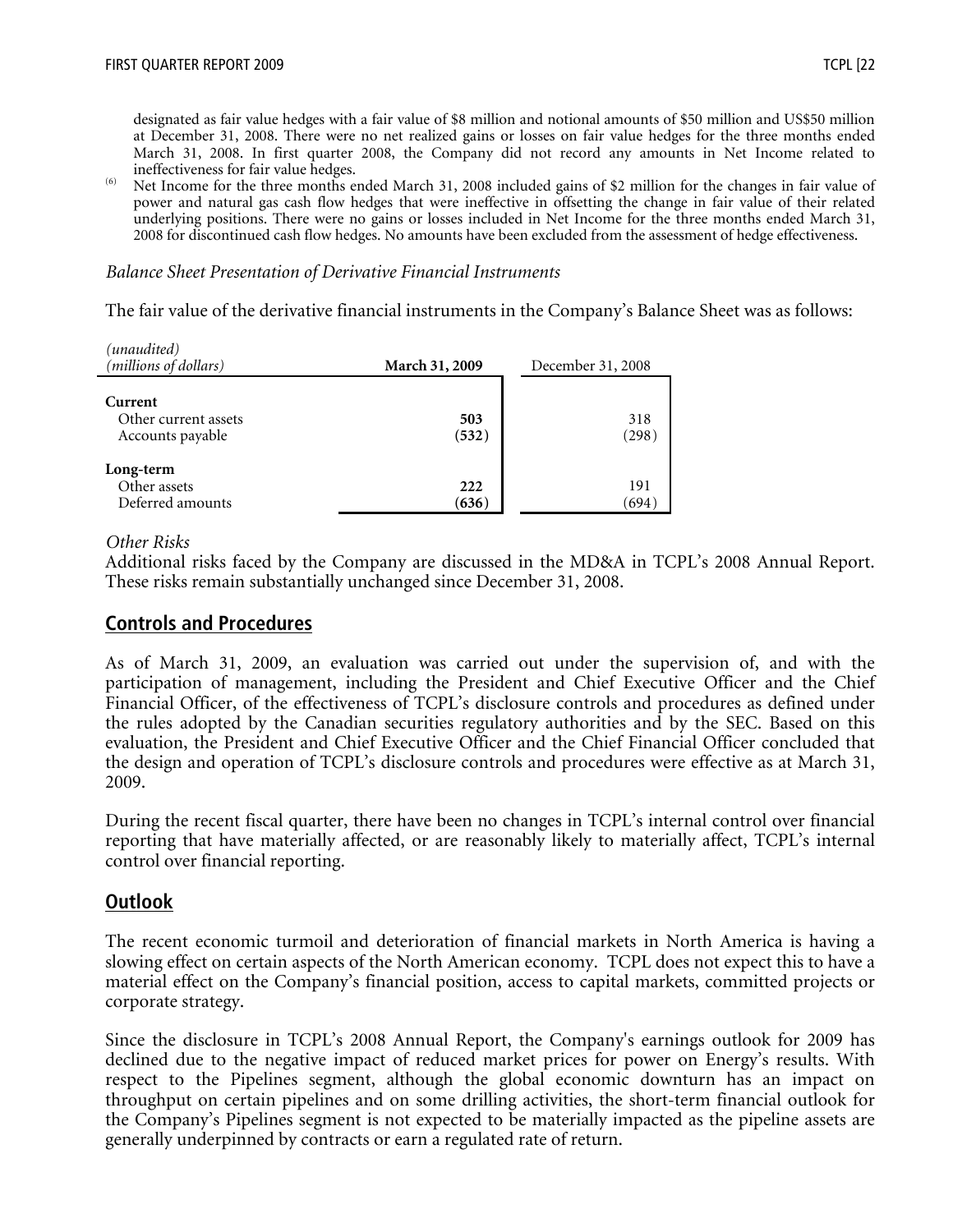TCPL completed the issuance of \$3.1 billion of long-term debt in first quarter 2009 and \$1.1 billion of common shares at the end of 2008. While these offerings will impact future net income, through carrying costs and dilution, when combined with \$0.8 billion of operating cash flow in first quarter 2009, they have contributed to a cash balance of \$2.2 billion at March 31, 2009 and are expected to provide much of the necessary financing for the Company's 2009 capital expenditure program. This strategy of strengthening TCPL's liquidity and financial position through its ability to successfully access capital markets in very volatile and uncertain economic times has reduced the Company's future financing risk around its committed growth program, however, it is also expected to result in a reduction to the Company's net income in 2009 as the cash is held in secure temporary investments prior to its ultimate utilization. For further information on outlook, refer to the MD&A in TCPL's 2008 Annual Report.

Since December 31, 2008, there have been no changes to TCPL's credit ratings. TransCanada Corporation's issuer rating assigned by Moody's Investors Service (Moody's) is Baa1 with a stable outlook. TCPL's senior unsecured debt is rated A with a stable outlook by DBRS, A3 with a stable outlook by Moody's and A- with a stable outlook by Standard and Poor's.

## **Recent Developments**

## **Pipelines**

## Canadian Mainline

On April 9, 2009, the NEB approved TCPL's application for 2009 final tolls on the Canadian Mainline, effective May 1, 2009. The tolls reflect the terms of a five-year settlement with the NEB effective from 2007 to 2011 which incorporates the NEB's ROE formula of 8.57 per cent on deemed common equity of 40 per cent.

## Alberta System

On February 26, 2009, the NEB determined that the Alberta System is within federal jurisdiction and is subject to regulation by the NEB under the *National Energy Board Act (Canada)*, effective April 29, 2009. As a result of changing from AUC to NEB jurisdiction, TCPL withdrew from the AUC's 2009 Generic Cost of Capital proceeding.

The Alberta System is currently operating under interim tolls approved by the AUC effective January 1, 2009. TCPL will work with stakeholders to migrate the 2008 - 2009 Revenue Requirement Settlement to NEB jurisdiction. Following these discussions, TCPL will apply to the NEB for approval of final 2009 tolls for the Alberta System.

In May 2009, the first section of the North Central Corridor expansion is expected to be completed at a total capital cost of approximately \$400 million. Construction of the remaining sections and associated facilities will continue throughout 2009 with final completion of the North Central Corridor expansion anticipated in April 2010.

On February 26, 2009, TCPL announced the successful completion of a binding open season, securing support for firm transportation contracts for a pipeline to connect new shale gas supply in the Horn River basin north of Fort Nelson, B.C. to the Alberta System. The contracts are expected to commence in 2011 and increase to 378 million cubic feet per day (mmcf/d) by second quarter 2013. Combined with the Montney volumes of 1.1 billion cubic feet per day (Bcf/d) by 2014, this represents a total of 1.5 Bcf/d of new transportation capacity out of this region.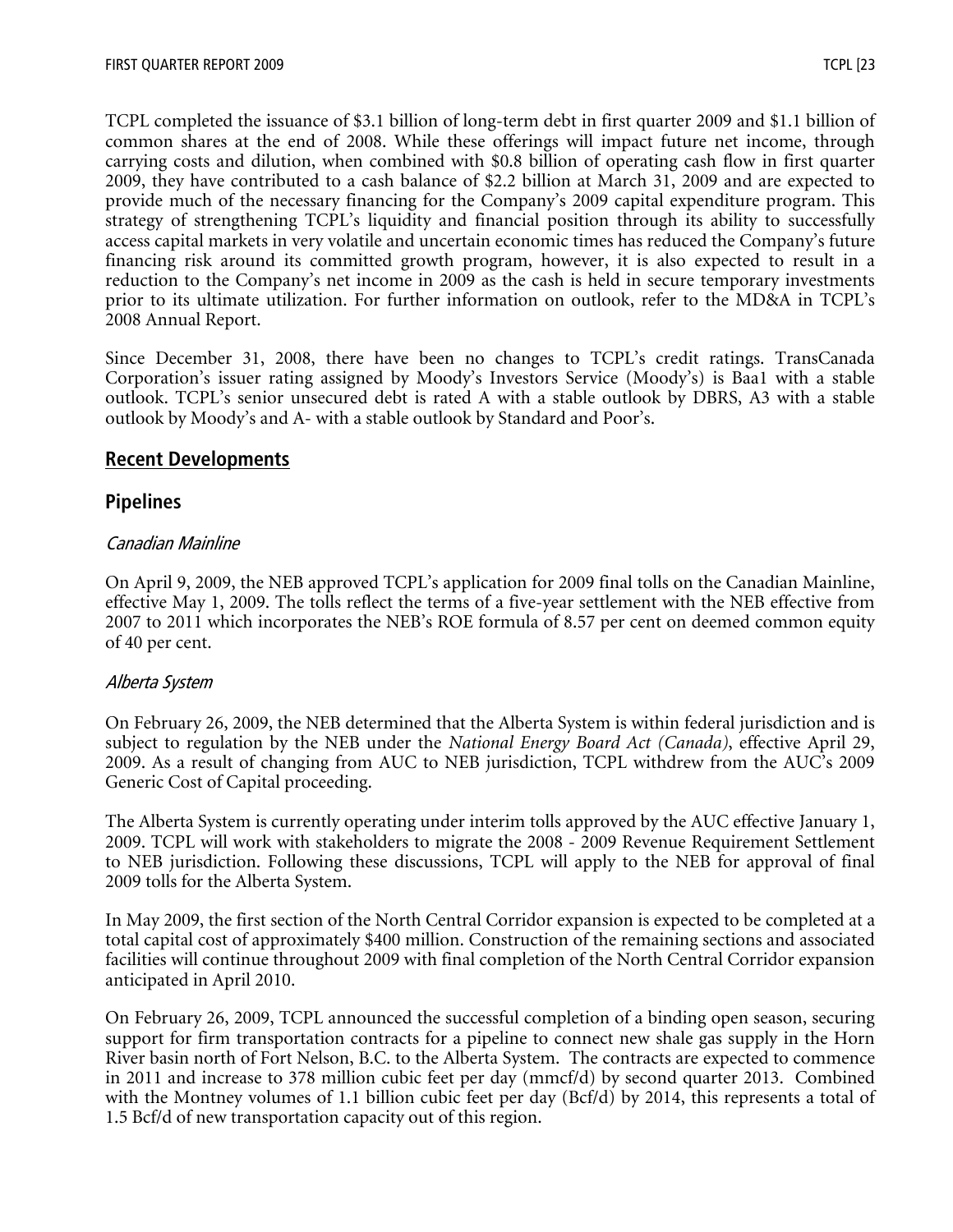## TQM

On March 19, 2009, TQM received the NEB's decision on its cost of capital application for the years 2007 and 2008, which requested the approval of an 11 per cent return on 40 per cent deemed common equity. In its decision, the NEB granted TQM's request to vary from the Multi-pipeline Cost of Capital Decision (RH-2-94) based on changes in financial markets and economic conditions and set a 6.4 per cent after-tax weighted average cost of capital (ATWACC) for each of the two years. The decision granted TQM an aggregate return on capital, leaving it to TQM to choose its optimal capital structure. This decision equates to a 9.85 per cent return on 40 per cent deemed common equity in 2007 and a 9.75 per cent return on 40 per cent deemed common equity in 2008. Prior to the decision, TQM was subject to the NEB ROE formula of 8.46 and 8.71 for 2007 and 2008, respectively, on deemed common equity of 30 per cent established in the RH-2-94 decision.

In April 2009, TQM filed an application with the NEB for final tolls for 2007 and 2008, and expects to recover the variance between interim and final tolls for 2007 and 2008 in 2009.

On March 23, 2009, the NEB issued a letter requesting comment on whether it should initiate a multipipeline review of the RH-2-94 decision pursuant to the *National Energy Board Act (Canada)*. The RH-2-94 decision established an ROE formula, tied to 10 year and 30 year Government of Canada bond rates, that has formed the basis of determining tolls for pipelines under NEB jurisdiction since January 1, 1995. Comments are due May 25, 2009 and subsequent initiatives by the NEB are expected to be based on the comments submitted.

## Keystone Pipeline System

TCPL has agreed to increase its equity ownership in the Keystone partnerships to 79.99 per cent with ConocoPhillips' equity ownership being reduced concurrently to 20.01 per cent. In accordance with this agreement, TCPL is funding 100 per cent of the construction expenditures until the participants' project capital contributions are aligned with the revised ownership interests. At March 31, 2009 and December 31, 2008, TCPL's equity ownership in the Keystone partnerships was approximately 71 per cent and 62 per cent, respectively.

Certain parties that have volume commitments for the Keystone expansion had options to acquire up to a combined 15 per cent ownership interest in the Keystone partnerships. If these options were not exercised, ConocoPhillips had an option to increase its ownership interest up to 32.51 per cent. None of these options were exercised and the target ownership between TCPL and ConocoPhillips remains at 79.99 per cent and 20.01 per cent, respectively.

On February 27, 2009, TCPL filed an application with the NEB to construct and operate the Canadian portion of the Keystone expansion to the U.S. Gulf Coast. A public hearing is anticipated to occur in September 2009 and a decision from the NEB is expected in early 2010.

A Presidential permit, an Environmental Impact Statement and several state permits are required to construct and operate the U.S. portion of the Keystone extension to the U.S. Gulf Coast. Permit applications have been filed with the respective jurisdictions and approvals are expected in second quarter 2010.

# Bison

The Bison pipeline project filed an application with the FERC on April 20, 2009 for the right to construct, own and operate the pipeline. The project is expected to have a capital cost of US\$610 million and will consist of approximately 486 kilometres (302 miles) of natural gas pipeline designed to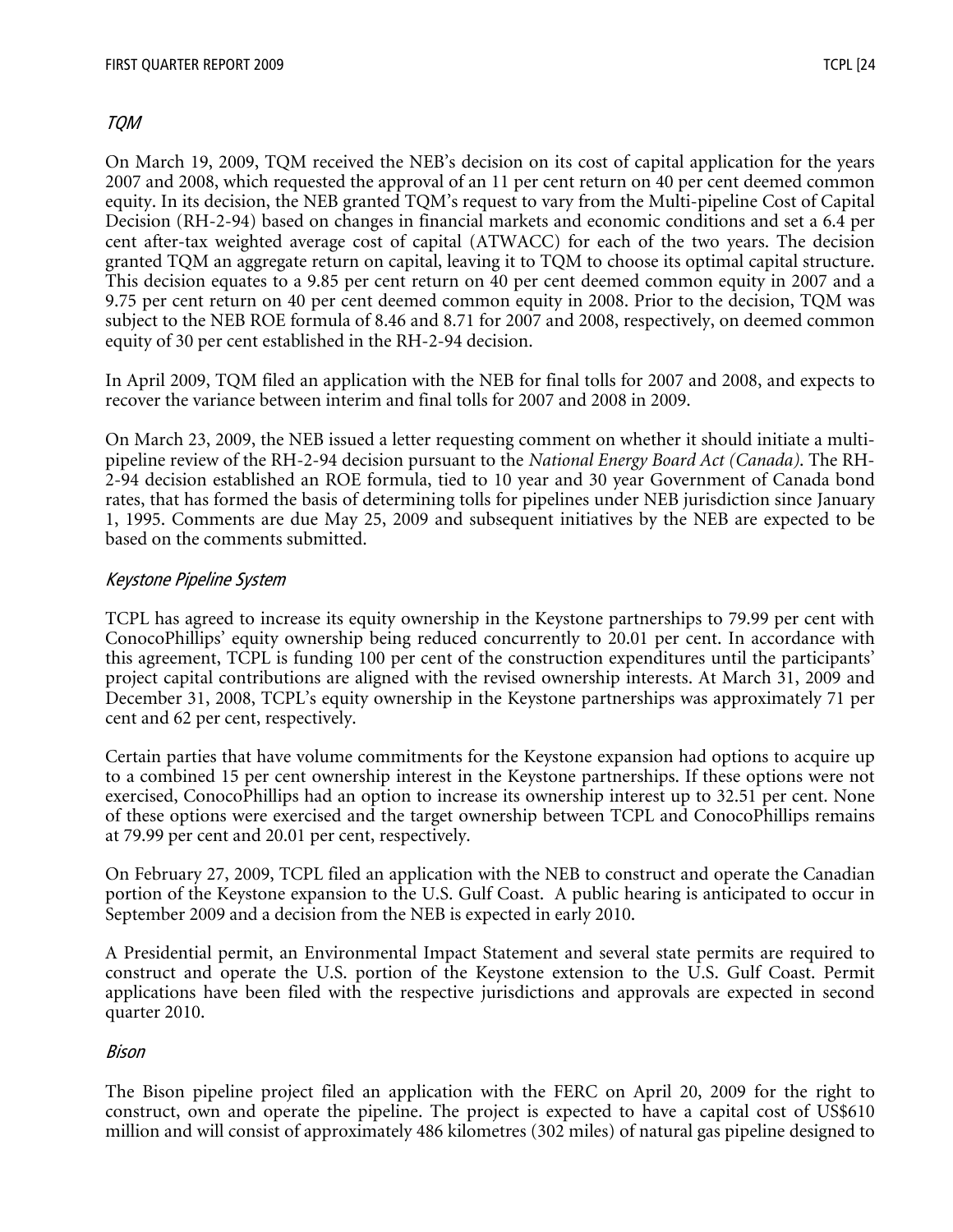transport natural gas from the Powder River Basin in Wyoming to the Midwest U.S. market with a contracted capacity of 407 mmcf/d with potential expandability of up to approximately 1 Bcf/d.

# **Energy**

## Portlands Energy

Portlands Energy was fully commissioned on April 22, 2009 under budget. The power plant, which is 50 per cent owned by TCPL, is able to provide 550 MW of electricity under a 20-year Accelerated Clean Air Supply contract with the Ontario Power Authority.

## Broadwater

In April 2009, the U.S. Department of Commerce issued a decision upholding New York State's objection to the proposed construction and operation of the Broadwater LNG project, a joint venture between TCPL and Shell US Gas and Power. The Broadwater Energy partnership is currently assessing the ruling and considering its options with respect to this project.

# **Share Information**

As at March 31, 2009, TCPL had 600 million issued and outstanding common shares.

# **Selected Quarterly Consolidated Financial Data**(1)

| (unaudited)<br>(millions of dollars except per share amounts)       | 2009<br>First | Fourth       | 2008<br>Third | Second       | First        | Fourth       | 2007<br>Third | Second       |
|---------------------------------------------------------------------|---------------|--------------|---------------|--------------|--------------|--------------|---------------|--------------|
| Revenues<br>Net Income Applicable to Common Shares                  | 2,380<br>330  | 2,332<br>274 | 2,137<br>383  | 2.017<br>318 | 2,133<br>445 | 2,189<br>373 | 2,187<br>320  | 2,208<br>254 |
| <b>Share Statistics</b><br>Net income per share – Basic and Diluted | \$0.55        | \$0.47       | \$0.70        | \$0.60       | \$0.84       | \$0.71       | \$0.61        | \$0.49       |

(1) The selected quarterly consolidated financial data has been prepared in accordance with Canadian GAAP. Certain comparative figures have been reclassified to conform with the current year's presentation.

## *Factors Impacting Quarterly Financial Information*

In Pipelines, which consists primarily of the Company's investments in regulated pipelines and regulated natural gas storage facilities, annual revenues and net income fluctuate over the long term based on regulators' decisions and negotiated settlements with shippers. Generally, quarter-overquarter revenues and net income during any particular fiscal year remain relatively stable with fluctuations resulting from adjustments being recorded due to regulatory decisions and negotiated settlements with shippers, seasonal fluctuations in short-term throughput volumes on U.S. pipelines, acquisitions and divestitures, and developments outside of the normal course of operations.

In Energy, which consists primarily of the Company's investments in electrical power generation plants and non-regulated natural gas storage facilities, quarter-over-quarter revenues and net income are affected by seasonal weather conditions, customer demand, market prices, planned and unplanned plant outages, acquisitions and divestitures, and developments outside of the normal course of operations.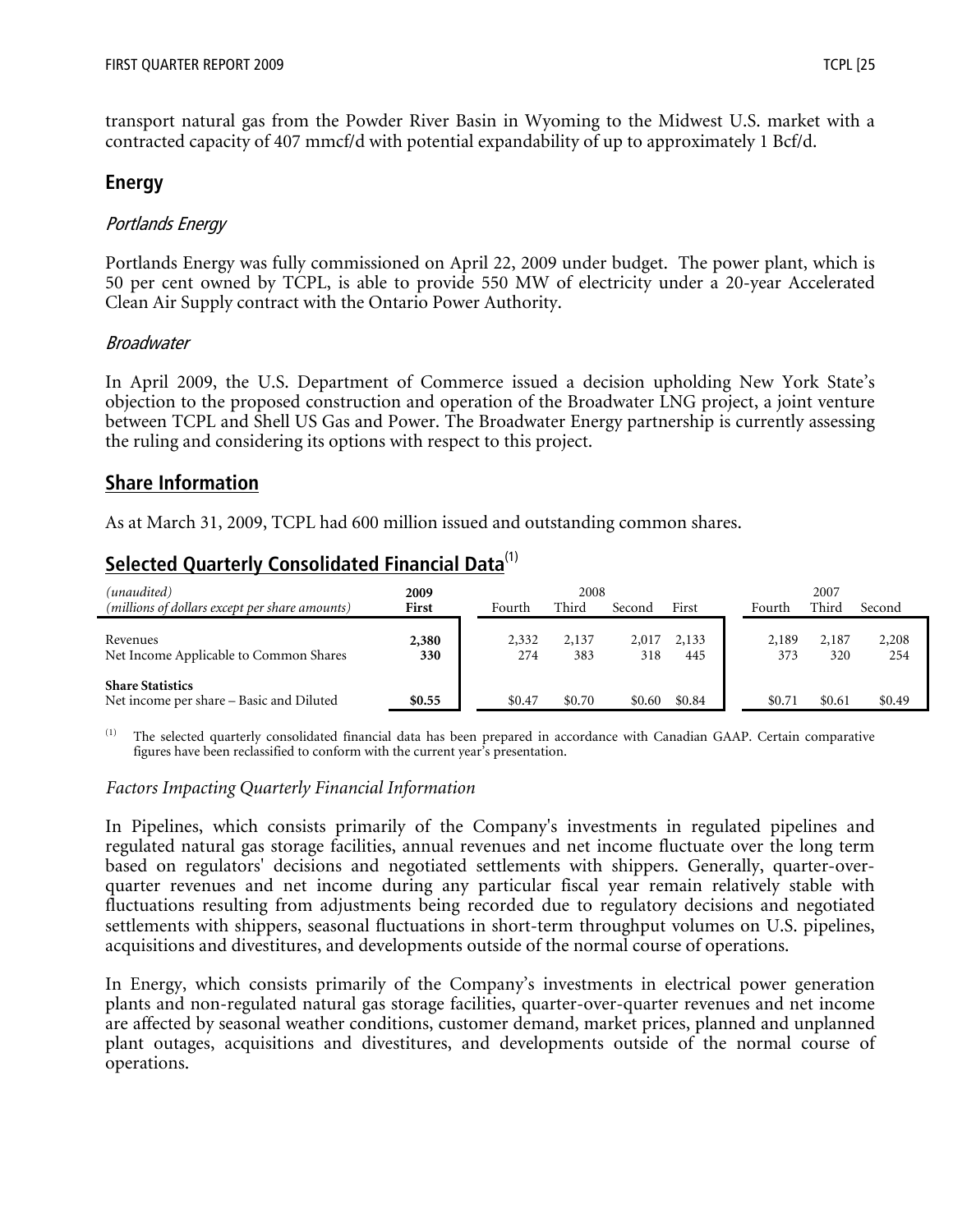Significant developments that impacted the last eight quarters' EBIT and Net Income are as follows:

- First quarter 2009, Energy's EBIT included net unrealized losses of \$13 million pre-tax (\$9) million after tax) due to changes in the fair value of proprietary natural gas storage inventory and natural gas forward purchase and sale contracts.
- Fourth quarter 2008, Energy's EBIT included net unrealized gains of \$7 million pre-tax (\$6 million after tax) due to changes in the fair value of proprietary natural gas storage inventory and natural gas forward purchase and sale contracts. Corporate's EBIT included net unrealized losses of \$57 million pre-tax (\$39 million after tax) for changes in the fair value of derivatives, which are used to manage the Company's exposure to rising interest rates but do not qualify as hedges for accounting purposes.
- Third quarter 2008, Energy's EBIT included contributions from the August 26, 2008 acquisition of Ravenswood. Net Income included favourable income tax adjustments of \$26 million from an internal restructuring and realization of losses.
- Second quarter 2008, Energy's EBIT included net unrealized gains of \$12 million pre-tax (\$8 million after tax) due to changes in the fair value of proprietary natural gas storage inventory and natural gas forward purchase and sale contracts. In addition, Western Power's revenues and EBIT increased due to higher overall realized prices and market heat rates in Alberta.
- First quarter 2008, Pipelines' EBIT included \$279 million pre-tax (\$152 million after tax) from the Calpine bankruptcy settlements received by GTN and Portland, and proceeds of \$17 million pre-tax (\$10 million after tax) from a lawsuit settlement. Energy's EBIT included a writedown of \$41 million pre-tax (\$27 million after tax) of costs related to the Broadwater LNG project and net unrealized losses of \$17 million pre-tax (\$12 million after tax) due to changes in the fair value of proprietary natural gas storage inventory and natural gas forward purchase and sale contracts.
- Fourth quarter 2007, Net Income included \$56 million of favourable income tax adjustments resulting from reductions in Canadian federal income tax rates and other legislative changes. Energy's EBIT increased due to a \$16 million pre-tax (\$14 million after-tax) gain on sale of land previously held for development. Pipelines' EBIT increased as a result of recording incremental earnings related to a rate case settlement reached for the GTN System, effective January 1, 2007. Energy's EBIT included net unrealized gains of \$15 million pre-tax (\$10 million after tax) due to changes in the fair value of proprietary natural gas storage inventory and natural gas forward purchase and sale contracts.
- Third quarter 2007, Net Income included \$15 million of favourable income tax reassessments and associated interest income relating to prior years.
- Second quarter 2007, Net Income included \$16 million related to favourable income tax adjustments resulting from reductions in Canadian federal income tax rates. Pipelines' EBIT increased as a result of a settlement reached on the Canadian Mainline, which was approved by the NEB in May 2007.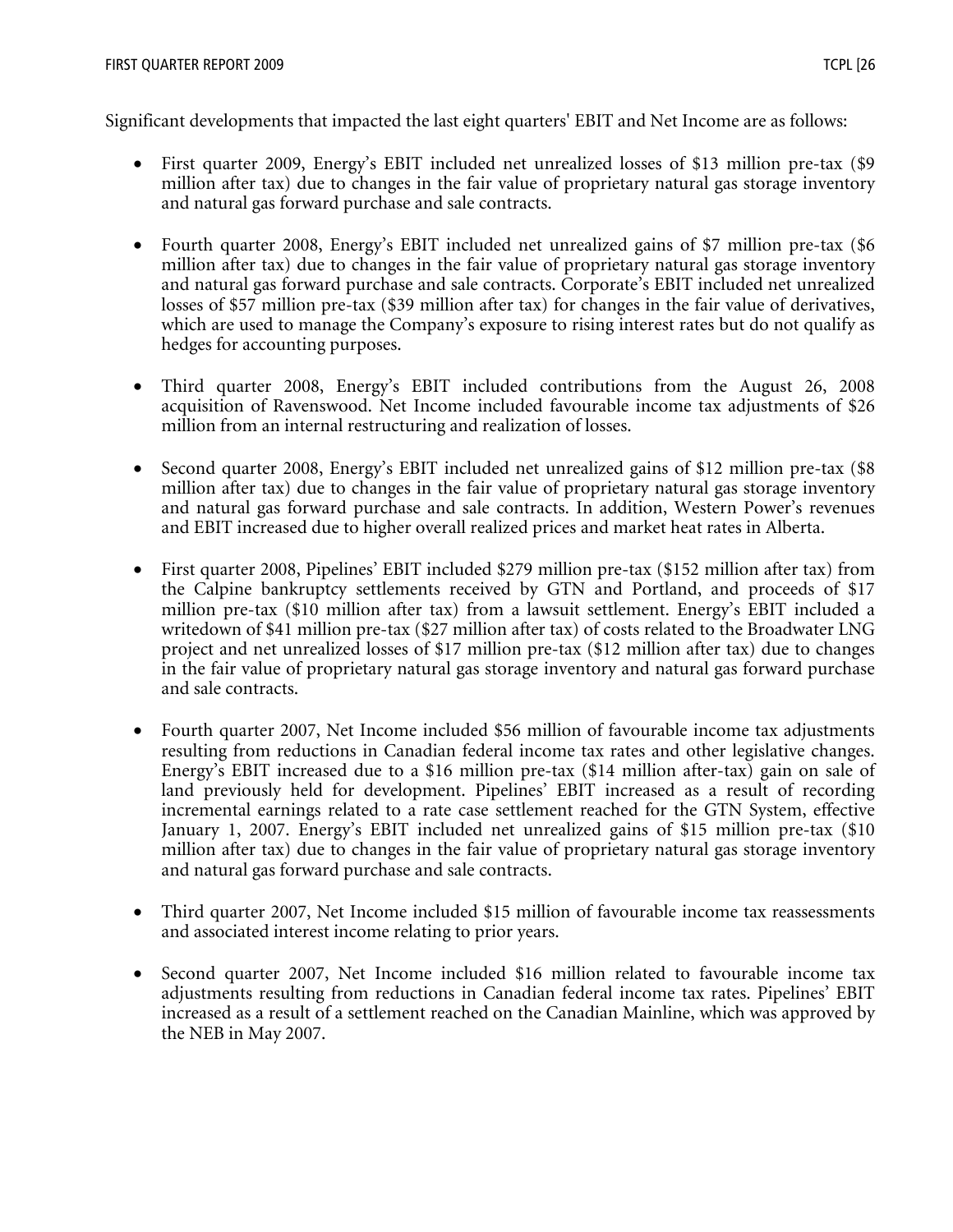# **Consolidated Income**

| (unaudited)                                   | Three months ended March 31 |       |  |
|-----------------------------------------------|-----------------------------|-------|--|
| (millions of dollars)                         | 2009                        | 2008  |  |
|                                               |                             |       |  |
| <b>Revenues</b>                               | 2,380                       | 2,133 |  |
|                                               |                             |       |  |
| <b>Operating and Other Expenses/(Income)</b>  |                             |       |  |
| Plant operating costs and other               | 820                         | 698   |  |
| Commodity purchases resold                    | 447                         | 396   |  |
| Other income                                  | (5)                         | (28)  |  |
| Calpine bankruptcy settlements                |                             | (279) |  |
| Writedown of Broadwater LNG project costs     |                             | 41    |  |
|                                               | 1,262                       | 828   |  |
|                                               | 1,118                       | 1,305 |  |
| Depreciation and amortization                 | 346                         | 310   |  |
|                                               | 772                         | 995   |  |
|                                               |                             |       |  |
| <b>Financial Charges/(Income)</b>             |                             |       |  |
| Interest expense                              | 301                         | 224   |  |
| Financial charges of joint ventures           | 14                          | 16    |  |
| Interest income and other                     | (22)                        | (11)  |  |
|                                               | 293                         | 229   |  |
|                                               |                             |       |  |
| Income before Income Taxes and Non-           |                             |       |  |
| <b>Controlling Interests</b>                  | 479                         | 766   |  |
|                                               |                             |       |  |
| <b>Income Taxes</b>                           |                             |       |  |
| Current                                       | 54                          | 246   |  |
| Future                                        | 60                          | 4     |  |
|                                               | 114                         | 250   |  |
| <b>Non-Controlling Interests</b>              |                             |       |  |
| Non-controlling interest in PipeLines LP      | 24                          | 21    |  |
| Non-controlling interest in Portland          | 5                           | 44    |  |
|                                               | 29                          | 65    |  |
| <b>Net Income</b>                             | 336                         | 451   |  |
|                                               |                             |       |  |
| <b>Preferred Share Dividends</b>              | 6                           | 6     |  |
| <b>Net Income Applicable to Common Shares</b> | 330                         | 445   |  |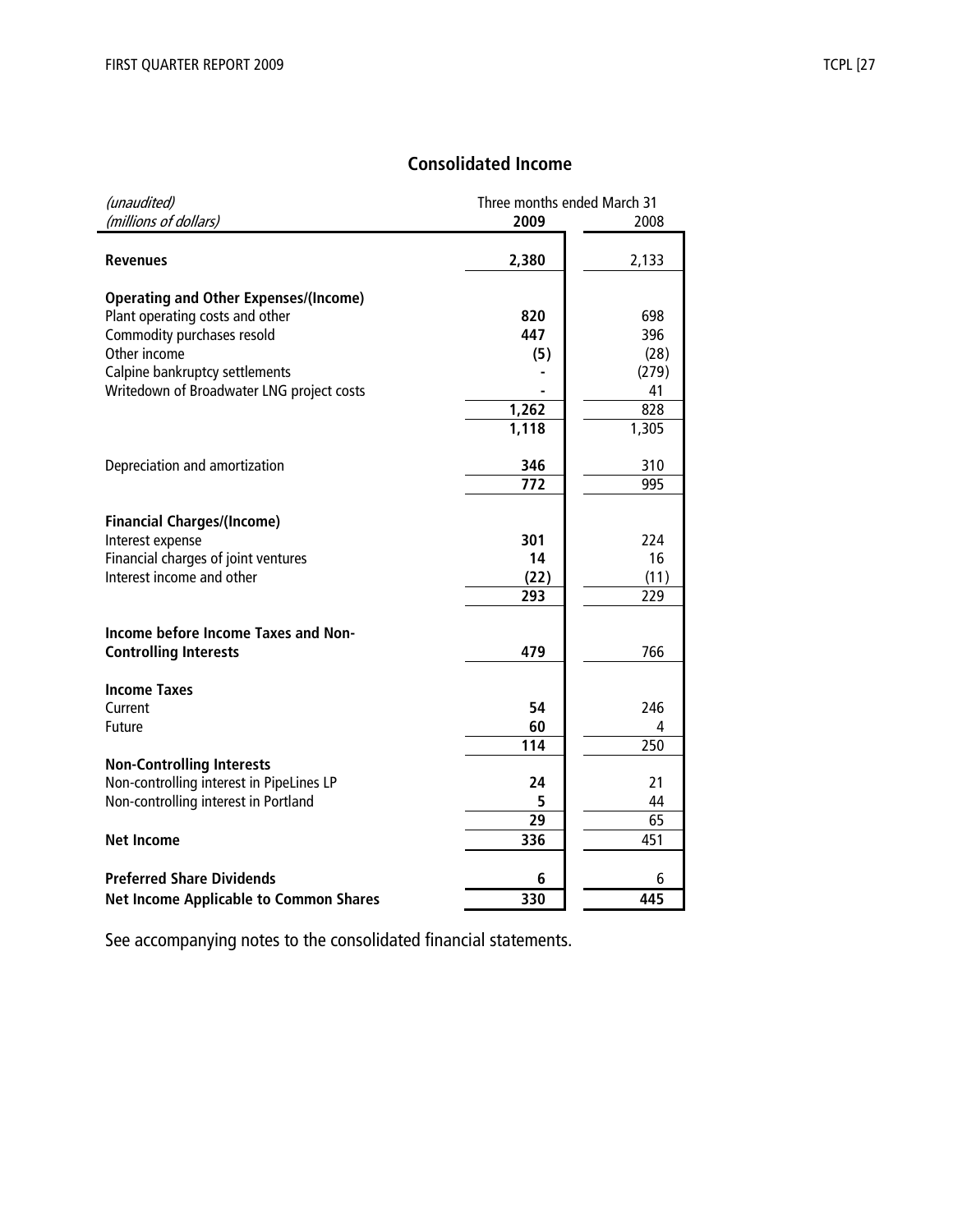# **Consolidated Cash Flows**

| (unaudited)                                            | Three months ended March 31 |       |
|--------------------------------------------------------|-----------------------------|-------|
| (millions of dollars)                                  | 2009                        | 2008  |
|                                                        |                             |       |
| <b>Cash Generated From Operations</b>                  |                             |       |
| Net income                                             | 336                         | 451   |
| Depreciation and amortization                          | 346                         | 310   |
| Future income taxes                                    | 60                          | 4     |
| Non-controlling interests                              | 29                          | 65    |
| Employee future benefits funding (in excess of)/ lower |                             |       |
| than expense                                           | (34)                        | 20    |
| Writedown of Broadwater LNG project costs              |                             | 41    |
| Other                                                  | 23                          | 26    |
|                                                        | 760                         | 917   |
| Decrease in operating working capital                  | 91                          | 25    |
| Net cash provided by operations                        | 851                         | 942   |
|                                                        |                             |       |
| <b>Investing Activities</b>                            |                             |       |
| Capital expenditures                                   |                             | (460) |
| Acquisitions, net of cash acquired                     | (1, 123)<br>(134)           |       |
| Deferred amounts and other                             |                             | (2)   |
|                                                        | (198)                       | 112   |
| Net cash used in investing activities                  | (1, 455)                    | (350) |
|                                                        |                             |       |
| <b>Financing Activities</b>                            |                             |       |
| Dividends on common and preferred shares               | (229)                       | (190) |
| Advances repaid to parent                              | (8)                         | (383) |
| Distributions paid to non-controlling interests        | (21)                        | (15)  |
| Notes payable (repaid)/issued, net                     | (917)                       | 336   |
| Long-term debt issued, net of issue costs              | 3,085                       | 112   |
| Reduction of long-term debt                            | (482)                       | (394) |
| Long-term debt of joint ventures issued                | 16                          | 17    |
| Reduction of long-term debt of joint ventures          | (20)                        | (29)  |
| Common shares issued                                   | 74                          | 56    |
| Net cash provided by/(used in) financing activities    | 1,498                       | (490) |
|                                                        |                             |       |
| <b>Effect of Foreign Exchange Rate Changes on Cash</b> |                             |       |
| and Cash Equivalents                                   | 26                          | 23    |
|                                                        |                             |       |
| <b>Increase in Cash and Cash Equivalents</b>           | 920                         | 125   |
|                                                        |                             |       |
| <b>Cash and Cash Equivalents</b>                       |                             |       |
| Beginning of period                                    | 1,300                       | 504   |
|                                                        |                             |       |
| <b>Cash and Cash Equivalents</b>                       |                             |       |
| End of period                                          | 2,220                       | 629   |
|                                                        |                             |       |
| <b>Supplementary Cash Flow Information</b>             |                             |       |
| Income taxes paid                                      | 57                          | 164   |
| Interest paid                                          | 263                         | 202   |
|                                                        |                             |       |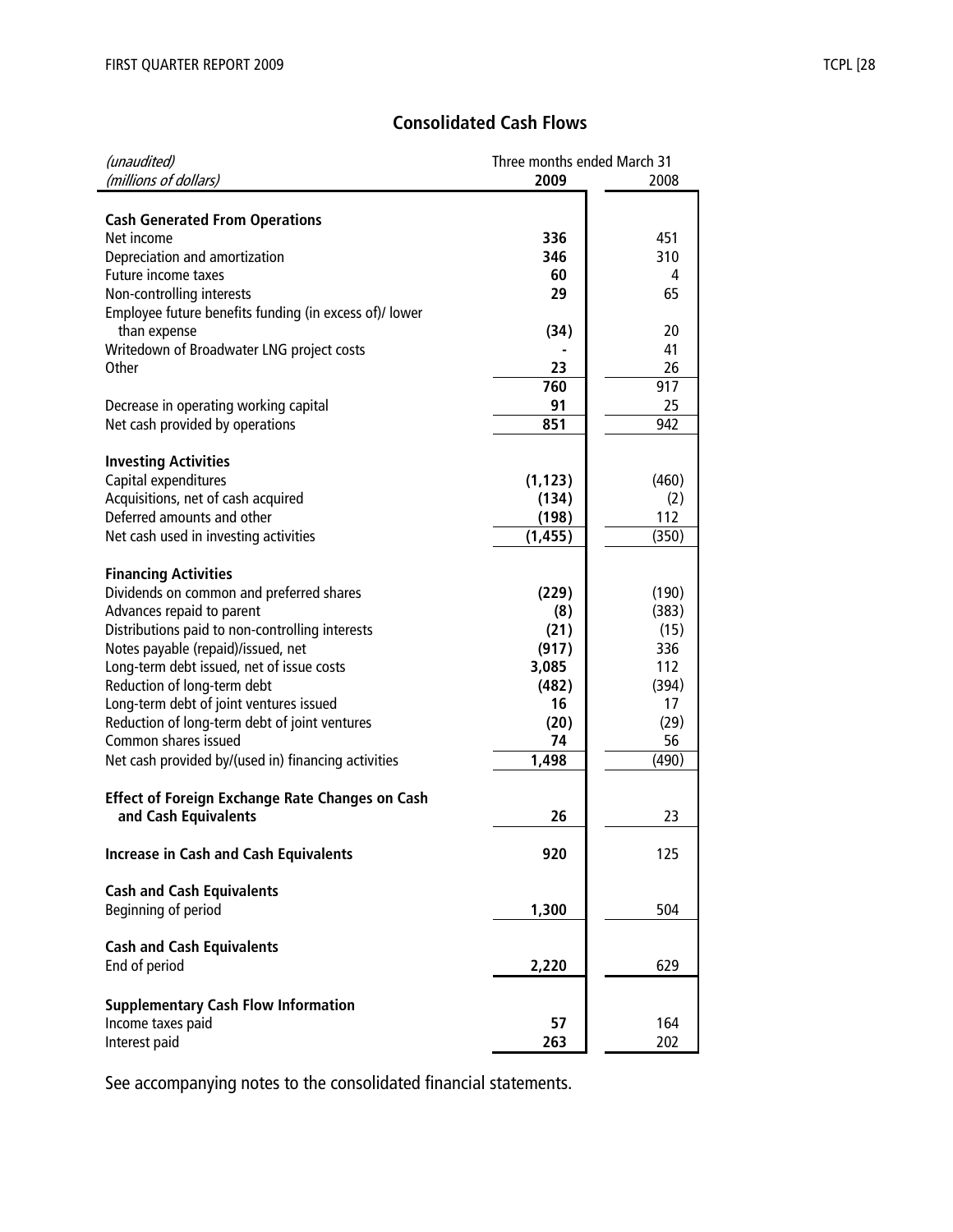# **Consolidated Balance Sheet**

| (unaudited)                                         | March 31, | December 31, |
|-----------------------------------------------------|-----------|--------------|
| (millions of dollars)                               | 2009      | 2008         |
|                                                     |           |              |
| <b>ASSETS</b>                                       |           |              |
| <b>Current Assets</b>                               |           |              |
| Cash and cash equivalents                           | 2,220     | 1,300        |
| Accounts receivable                                 | 1,070     | 1,280        |
| Due from TransCanada Corporation                    | 1,786     | 1,529        |
| Inventories                                         | 481       | 489          |
| Other                                               | 809       | 523          |
|                                                     | 6,366     | 5,121        |
| <b>Plant, Property and Equipment</b>                | 30,412    | 29,189       |
| Goodwill                                            | 4,520     | 4,397        |
| <b>Regulatory Assets</b>                            | 1,596     | 201          |
| <b>Other Assets</b>                                 | 2,231     | 2,027        |
|                                                     | 45,125    | 40,935       |
|                                                     |           |              |
| <b>LIABILITIES AND SHAREHOLDERS' EQUITY</b>         |           |              |
| <b>Current Liabilities</b>                          |           |              |
| Notes payable                                       | 800       | 1,702        |
| Accounts payable                                    | 2,057     | 1,868        |
| Due to TransCanada Corporation                      | 2,070     | 1,821        |
| <b>Accrued interest</b>                             | 416       | 361          |
| Current portion of long-term debt                   | 474       | 786          |
| Current portion of long-term debt of joint ventures | 211       | 207          |
|                                                     | 6,028     | 6,745        |
| <b>Regulatory Liabilities</b>                       | 507       | 551          |
| <b>Deferred Amounts</b>                             | 1,119     | 1,168        |
| <b>Future Income Taxes</b>                          | 2,729     | 1,253        |
| <b>Long-Term Debt</b>                               | 18,656    | 15,368       |
| <b>Long-Term Debt of Joint Ventures</b>             | 875       | 869          |
| <b>Junior Subordinated Notes</b>                    | 1,249     | 1,213        |
|                                                     | 31,163    | 27,167       |
| <b>Non-Controlling Interests</b>                    |           |              |
| Non-controlling interest in PipeLines LP            | 743       | 721          |
| Non-controlling interest in Portland                | 93        | 84           |
|                                                     | 836       | 805          |
| <b>Shareholders' Equity</b>                         | 13,126    | 12,963       |
|                                                     | 45,125    | 40,935       |
|                                                     |           |              |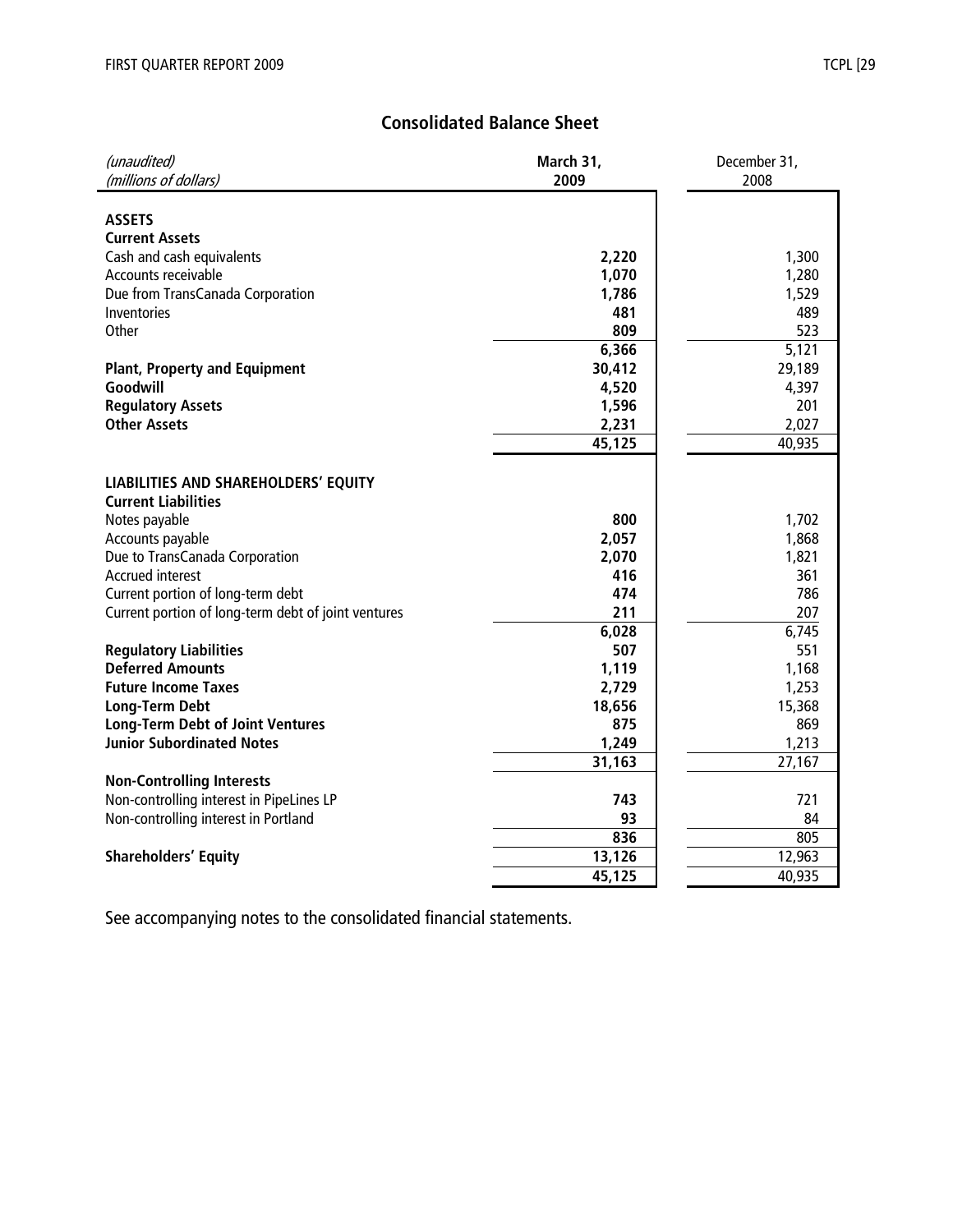| (unaudited)                                                                                           |      | Three months ended March 31 |  |  |
|-------------------------------------------------------------------------------------------------------|------|-----------------------------|--|--|
| (millions of dollars)                                                                                 | 2009 | 2008                        |  |  |
| <b>Net Income</b>                                                                                     | 336  | 451                         |  |  |
| Other Comprehensive Income/(Loss), Net of                                                             |      |                             |  |  |
| <b>Income Taxes</b>                                                                                   |      |                             |  |  |
| Change in foreign currency translation gains and                                                      |      |                             |  |  |
| losses on investments in foreign operations <sup>(1)</sup>                                            | (38) | 53                          |  |  |
| Change in gains and losses on hedges of                                                               |      |                             |  |  |
| investments in foreign operations <sup>(2)</sup>                                                      |      | (41)                        |  |  |
| Change in gains and losses on derivative<br>instruments designated as cash flow hedges <sup>(3)</sup> | 27   | 4                           |  |  |
| Reclassification to net income of gains and losses                                                    |      |                             |  |  |
| on derivative instruments designated as cash                                                          |      |                             |  |  |
| flow hedges pertaining to prior periods <sup>(4)</sup>                                                | 4    | (19)                        |  |  |
| Other Comprehensive Income/(Loss)                                                                     | (7)  | (3)                         |  |  |
| <b>Comprehensive Income</b>                                                                           | 329  | 448                         |  |  |
|                                                                                                       |      |                             |  |  |

# **Consolidated Comprehensive Income**

(1) Net of income tax recovery of \$6 million for the three months ended March 31, 2009 (2008 - \$25 million recovery).<br>(2) Net of income tax expense of \$4 million for the three months ended March 31, 2009 (2008 - \$22 milli

(2) Net of income tax expense of \$4 million for the three months ended March 31, 2009 (2008 - \$22 million recovery).<br>Net of income tax recovery of \$3 million for the three months ended March 31, 2009 (2008 - \$12 million e

(3) Net of income tax recovery of \$3 million for the three months ended March 31, 2009 (2008 - \$12 million expense).<br>(4) Net of income tax expense of \$1 million for the three months ended March 31, 2009 (2008 - \$9 million

Net of income tax expense of \$1 million for the three months ended March 31, 2009 (2008 - \$9 million recovery).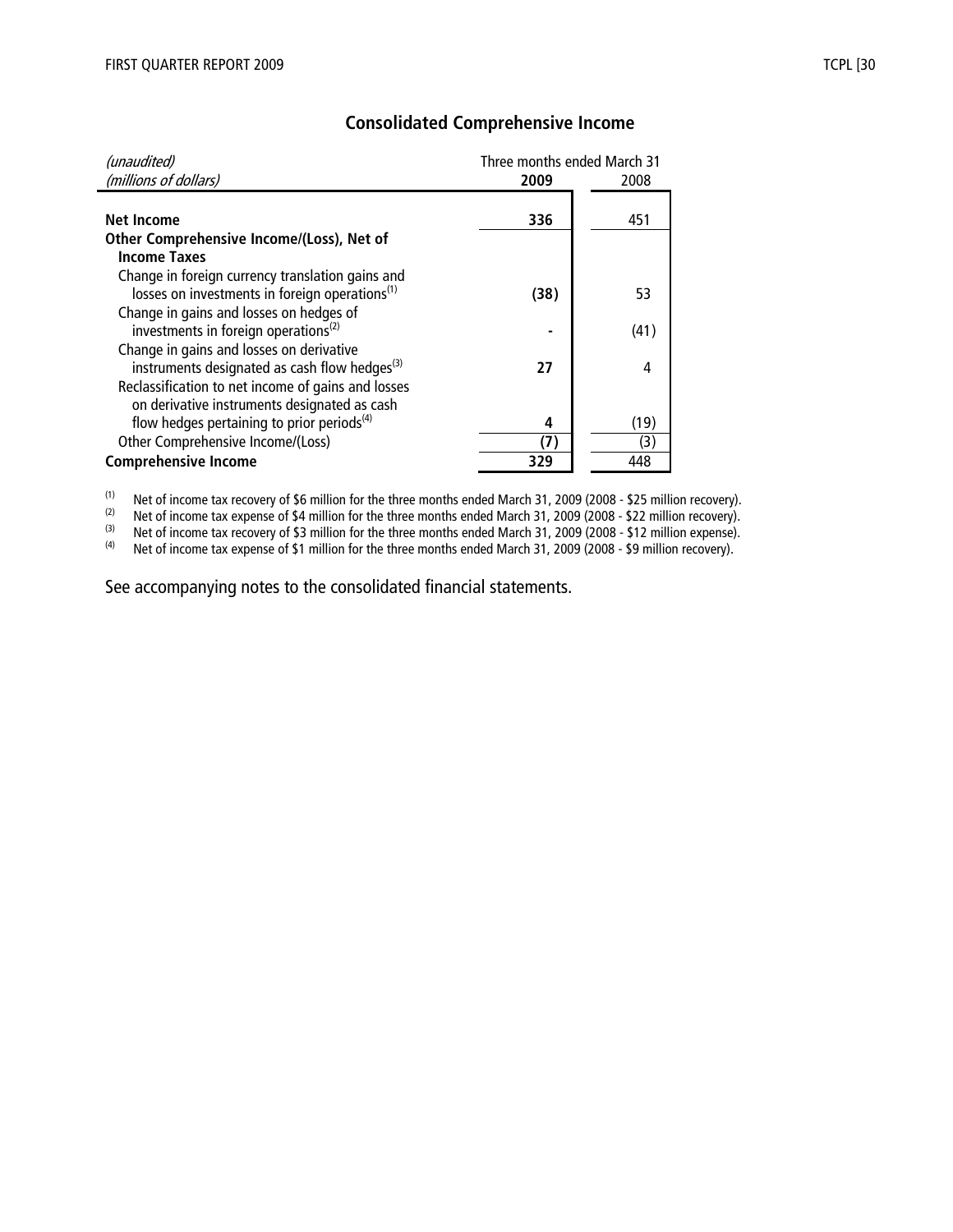|                                                                                                                              | Currency           | Cash Flow  |       |
|------------------------------------------------------------------------------------------------------------------------------|--------------------|------------|-------|
| (unaudited)                                                                                                                  | <b>Translation</b> | Hedges and |       |
| (millions of dollars)                                                                                                        | Adjustments        | Other      | Total |
| Balance at December 31, 2008                                                                                                 | (379)              | (93)       | (472) |
| Change in foreign currency translation gains and losses on                                                                   |                    |            |       |
| investments in foreign operations <sup>(1)</sup>                                                                             | (38)               |            | (38)  |
| Change in gains and losses on hedges of investments in foreign<br>operations <sup>(2)</sup>                                  |                    |            |       |
| Changes in gains and losses on derivative instruments<br>designated as cash flow hedges <sup>(3)</sup>                       |                    | 27         | 27    |
| Reclassification to net income of gains and losses on derivative<br>instruments designated as cash flow hedges pertaining to |                    |            |       |
| prior periods <sup>(4)(5)</sup>                                                                                              |                    | 4          | 4     |
| Balance at March 31, 2009                                                                                                    | (417)              | (62)       | (479) |
|                                                                                                                              |                    |            |       |
| Balance at December 31, 2007                                                                                                 | (361)              | (12)       | (373) |
| Change in foreign currency translation gains and losses on<br>investments in foreign operations <sup>(1)</sup>               | 53                 |            | 53    |
| Change in gains and losses on hedges of investments in foreign<br>operations <sup>(2)</sup>                                  | (41)               |            | (41)  |
| Changes in gains and losses on derivative instruments<br>designated as cash flow hedges <sup>(3)</sup>                       |                    | 4          | 4     |
| Reclassification to net income of gains and losses on derivative<br>instruments designated as cash flow hedges pertaining to |                    |            |       |
| prior periods <sup>(4)</sup>                                                                                                 |                    | (19)       | (19)  |
| Balance at March 31, 2008                                                                                                    | (349)              | (27)       | (376) |

#### **Consolidated Accumulated Other Comprehensive Income**

(1) Net of income tax recovery of \$6 million for the three months ended March 31, 2009 (2008 - \$25 million recovery).<br>(2) Net of income tax expense of \$4 million for the three months ended March 31, 2009 (2008 - \$22 milli

(2) Net of income tax expense of \$4 million for the three months ended March 31, 2009 (2008 - \$22 million recovery).<br>(3) Net of income tax recovery of \$3 million for the three months ended March 31, 2009 (2008 - \$12 milli

(3) Net of income tax recovery of \$3 million for the three months ended March 31, 2009 (2008 - \$12 million expense).<br>(4) Net of income tax expense of \$1 million for the three months ended March 31, 2009 (2008 - \$9 million

(4) Net of income tax expense of \$1 million for the three months ended March 31, 2009 (2008 - \$9 million recovery).<br>(5) The amount of gains related to cash flow bedges reported in accumulated other comprehensive income th

The amount of gains related to cash flow hedges reported in accumulated other comprehensive income that is expected to be reclassified to net income in the next 12 months is estimated to be \$50 million (\$46 million, net of tax). These estimates assume constant commodity prices, interest rates and foreign exchange rates over time, however, the amounts reclassified will vary based on the actual value of these factors at the date of settlement.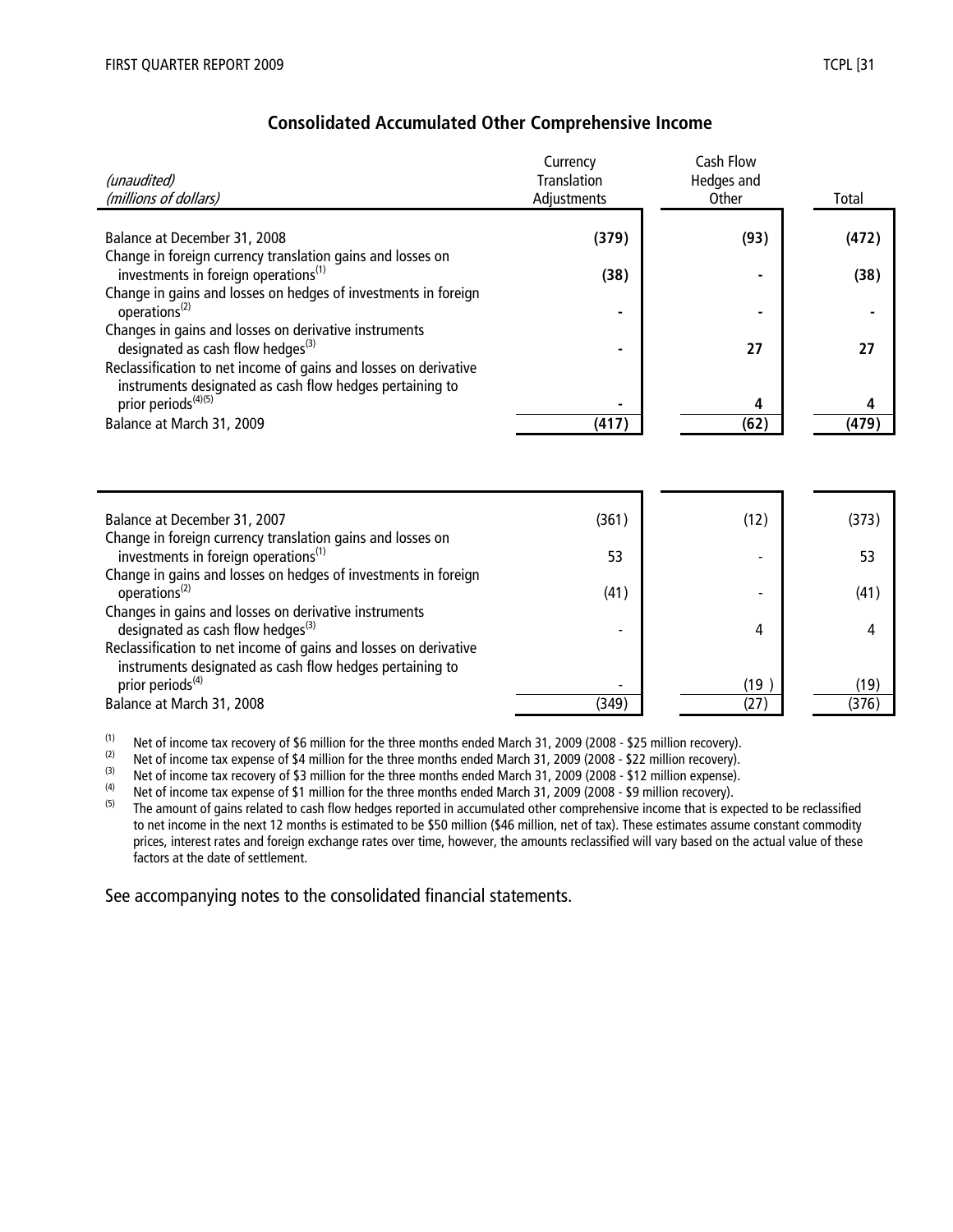# **Consolidated Shareholders' Equity**

| (unaudited)                                   |        | Three months ended March 31 |  |  |
|-----------------------------------------------|--------|-----------------------------|--|--|
| (millions of dollars)                         | 2009   | 2008                        |  |  |
| <b>Preferred Shares</b>                       | 389    | 389                         |  |  |
| <b>Common Shares</b>                          |        |                             |  |  |
| Balance at beginning of period                | 8,973  | 6,554                       |  |  |
| Proceeds from common shares issued            | 74     | 56                          |  |  |
| Balance at end of period                      | 9,047  | 6,610                       |  |  |
| <b>Contributed Surplus</b>                    |        |                             |  |  |
| Balance at beginning of period                | 284    | 281                         |  |  |
| Other                                         | 2      |                             |  |  |
| Balance at end of period                      | 286    | 282                         |  |  |
| <b>Retained Earnings</b>                      |        |                             |  |  |
| Balance at beginning of period                | 3,789  | 3,202                       |  |  |
| Net income                                    | 336    | 451                         |  |  |
| Preferred share dividends                     | (6)    | (6)                         |  |  |
| Common share dividends                        | (236)  | (195)                       |  |  |
| Balance at end of period                      | 3,883  | 3,452                       |  |  |
| <b>Accumulated Other Comprehensive Income</b> |        |                             |  |  |
| Balance at beginning of period                | (472)  | (373)                       |  |  |
| Other comprehensive income                    | (7)    | (3)                         |  |  |
| Balance at end of period                      | (479)  | (376)                       |  |  |
|                                               | 3,404  | 3,076                       |  |  |
| <b>Total Shareholders' Equity</b>             | 13,126 | 10,357                      |  |  |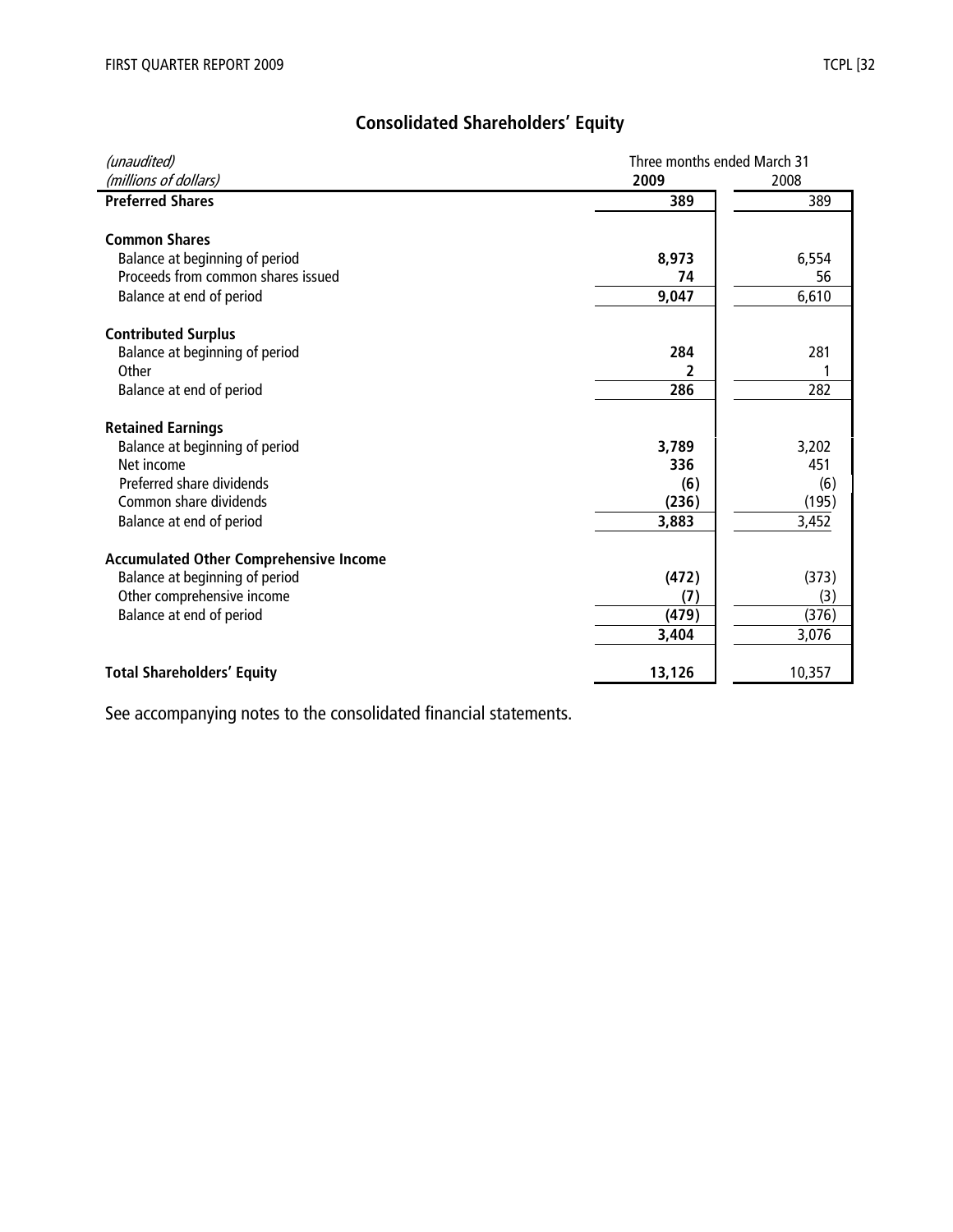## **Notes to Consolidated Financial Statements**

## **(Unaudited)**

# **1. Significant Accounting Policies**

The consolidated financial statements of TransCanada PipeLines Limited (TCPL or the Company) have been prepared in accordance with Canadian generally accepted accounting principles (GAAP). The accounting policies applied are consistent with those outlined in TCPL's annual audited Consolidated Financial Statements for the year ended December 31, 2008. These Consolidated Financial Statements reflect all normal recurring adjustments that are, in the opinion of management, necessary to present fairly the financial position and results of operations for the respective periods. These Consolidated Financial Statements do not include all disclosures required in the annual financial statements and should be read in conjunction with the 2008 audited Consolidated Financial Statements included in TCPL's 2008 Annual Report. Unless otherwise indicated, "TCPL" or "the Company" includes TransCanada PipeLines Limited and its subsidiaries. Amounts are stated in Canadian dollars unless otherwise indicated.

In Pipelines, which consists primarily of the Company's investments in regulated pipelines and regulated natural gas storage facilities, annual revenues and net income fluctuate over the long term based on regulators' decisions and negotiated settlements with shippers. Generally, quarter-over-quarter revenues and net income during any particular fiscal year remain relatively stable with fluctuations resulting from adjustments being recorded due to regulatory decisions and negotiated settlements with shippers, seasonal fluctuations in short-term throughput volumes on U.S. pipelines, acquisitions and divestitures, and developments outside of the normal course of operations.

In Energy, which consists primarily of the Company's investments in electrical power generation plants and non-regulated natural gas storage facilities, quarter-over-quarter revenues and net income are affected by seasonal weather conditions, customer demand, market prices, planned and unplanned plant outages, acquisitions and divestitures, and developments outside of the normal course of operations.

In preparing these financial statements, TCPL is required to make estimates and assumptions that affect both the amount and timing of recording assets, liabilities, revenues and expenses as the determination of these items may be dependent on future events. The Company uses the most current information available and exercises careful judgement in making these estimates and assumptions. In the opinion of management, these consolidated financial statements have been properly prepared within reasonable limits of materiality and within the framework of the Company's significant accounting policies.

# **2. Changes in Accounting Policies**

The Company's accounting policies have not changed materially from those described in TCPL's 2008 Annual Report except as follows:

# 2009 Accounting Changes

# **Rate-Regulated Operations**

Effective January 1, 2009, the temporary exemption was withdrawn from the Canadian Institute of Chartered Accountants (CICA) Handbook Section 1100 "Generally Accepted Accounting Principles", which permitted the recognition and measurement of assets and liabilities arising from rate regulation. In addition, Section 3465 "Income Taxes" was amended to require the recognition of future income tax assets and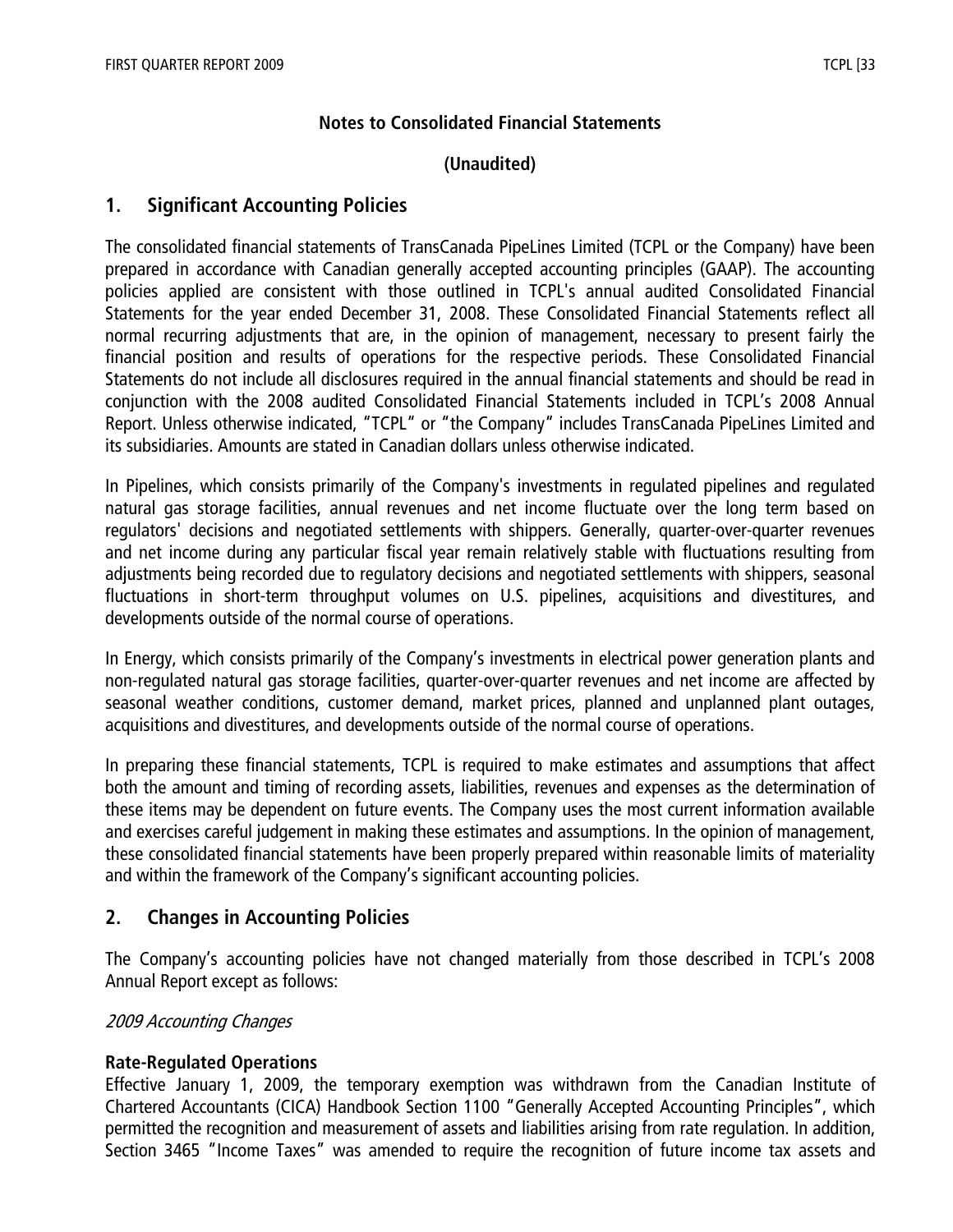liabilities for rate-regulated entities. The Company chose to adopt accounting policies consistent with the U.S. Financial Accounting Standards Board's Financial Accounting Standard (FAS) 71 "Accounting for the Effects of Certain Types of Regulation". As a result, TCPL retained its current method of accounting for its rate-regulated operations, except that TCPL will be required to recognize future income tax assets and liabilities, instead of using the taxes payable method, and will record an offsetting adjustment to regulatory assets and liabilities. As a result of adopting this accounting change, additional future income tax liabilities and a regulatory asset in the amount of \$1.4 billion were recorded in each of Future Income Taxes and Other Assets, respectively.

Adjustments to the first quarter 2009 financial statements have been made in accordance with the transitional provisions for Section 3465, which required a cumulative adjustment in the current period to future income taxes and a regulatory asset. Restatement of prior periods' financial statements was not permitted under Section 3465.

#### **Intangible Assets**

Effective January 1, 2009, the Company adopted CICA Handbook Section 3064 "Goodwill and Intangible Assets", which replaced Section 3062 "Goodwill and Other Intangible Assets". Section 3064 gives guidance on the recognition of intangible assets as well as the recognition and measurement of internally developed intangible assets. In addition, Section 3450 "Research and Development Costs" was withdrawn from the Handbook. Adopting this accounting change did not have a material effect on the Company's financial statements.

## **Credit Risk and the Fair Value of Financial Assets and Financial Liabilities**

Effective January 1, 2009, the Company adopted the accounting provisions of Emerging Issues Committee (EIC) Abstract EIC 173, "Credit Risk and the Fair Value of Financial Assets and Financial Liabilities". Under EIC 173 an entity's own credit risk and the credit risk of its counterparties is taken into account in determining the fair value of financial assets and financial liabilities, including derivative instruments. Adopting this accounting change did not have a material effect on the Company's financial statements.

## Future Accounting Changes

## **International Financial Reporting Standards**

The CICA's Accounting Standards Board announced that Canadian publicly accountable enterprises are required to adopt International Financial Reporting Standards (IFRS), as issued by the International Accounting Standards Board (IASB), effective January 1, 2011. TCPL is currently considering the impact a conversion to IFRS or U.S. GAAP would have on its accounting systems and financial statements. TCPL's conversion project includes an analysis of project structure and governance, resources and training, analysis of key GAAP differences and a phased approach to the assessment of current accounting policies and conversion implementation. TCPL continues to progress its conversion project by scheduling training sessions and IFRS updates for employees, and continuing to assess the impact that significant GAAP or IFRS differences may have on TCPL.

Under existing Canadian GAAP, TCPL follows specific accounting policies unique to a rate-regulated business. TCPL is actively monitoring developments regarding potential future guidance on the applicability of certain aspects of rate-regulated accounting under IFRS. Developments in this area could have a significant effect on the scope of the project and on TCPL's financial results. The IASB is currently expected to issue an exposure draft on rate-regulated accounting in July 2009.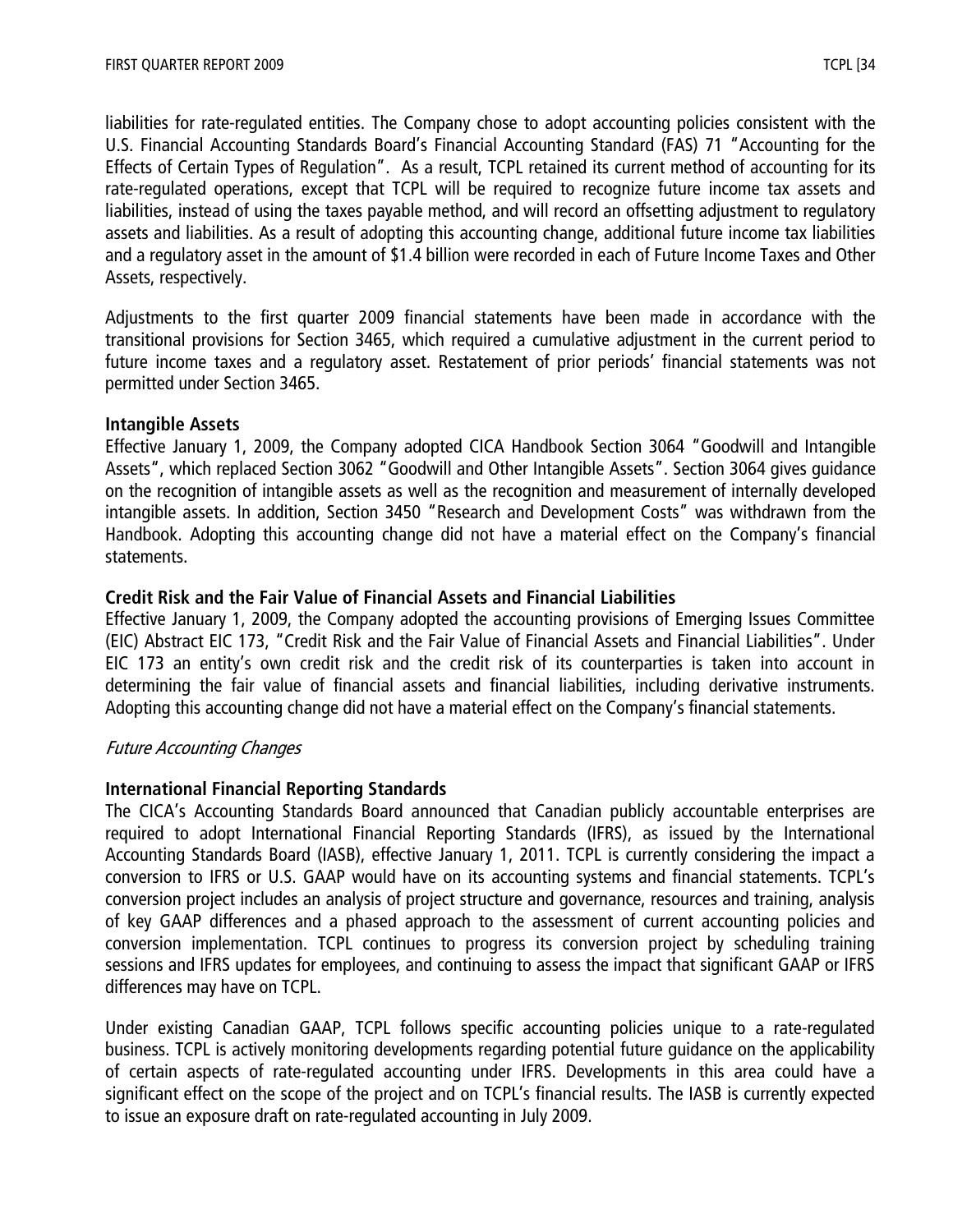At the current stage of the project, TCPL cannot reasonably determine the full impact that adopting IFRS would have on its financial position and future results.

## **3. Segmented Information**

Effective January 1, 2009, TCPL revised its presentation of certain income and expense items in the Consolidated Statement of Income to better reflect the operating and financing structure of the Company. To conform with the new presentation, certain of the income and expense amounts pertaining to operations that were previously classified as Other Expenses/(Income) are now included in Operating and Other Expenses/(Income). Depreciation expense has been redefined as Depreciation and Amortization expense and includes amortization of \$14 million in first quarter 2009 (2008 - \$14 million) for power purchase arrangements, which was previously included in Commodity Purchases Resold. Support services costs previously allocated to Pipelines and Energy of \$31 million in first quarter 2009 (2008 - \$26 million) will now be included in Corporate. In addition, amounts related to interest and other financial charges, income taxes, interest and other income, and non-controlling interests will no longer be reported on a segmented basis. Segmented information has been retroactively reclassified to reflect all changes. These changes had no impact on Consolidated Net Income.

| Three months ended March 31             | Pipelines |       | Energy |                          | Corporate |      | Total |       |
|-----------------------------------------|-----------|-------|--------|--------------------------|-----------|------|-------|-------|
| (unaudited)(millions of dollars)        | 2009      | 2008  | 2009   | 2008                     | 2009      | 2008 | 2009  | 2008  |
|                                         |           |       |        |                          |           |      |       |       |
| Revenues                                | 1,264     | 1,176 | 1,116  | 957                      |           |      | 2,380 | 2,133 |
| Plant operating costs and other         | (397)     | (380) | (392)  | (291)                    | (31)      | (27) | (820) | (698) |
| Commodity purchases resold              |           |       | (447)  | (396)                    |           |      | (447) | (396) |
| Other income                            | 4         | 23    |        | $\overline{\phantom{a}}$ |           | 5    |       | 28    |
| Calpine bankruptcy settlements          |           | 279   |        | ۰                        |           |      |       | 279   |
| Writedown of Broadwater LNG project     |           |       |        |                          |           |      |       |       |
| costs                                   |           |       |        | (41)                     |           |      |       | (41)  |
|                                         | 871       | 1,098 | 277    | 229                      | (30)      | (22) | 1,118 | 1,305 |
| Depreciation and amortization           | (260)     | (254) | (86)   | (56)                     |           |      | (346) | (310) |
|                                         | 611       | 844   | 191    | 173                      | (30)      | (22) | 772   | 995   |
| Interest expense                        |           |       |        |                          |           |      | (301) | (224) |
| Financial charges of joint ventures     |           |       |        |                          |           |      | (14)  | (16)  |
| Interest income and other               |           |       |        |                          |           |      | 22    | 11    |
| Income taxes                            |           |       |        |                          |           |      | (114) | (250) |
| Non-controlling interests and preferred |           |       |        |                          |           |      |       |       |
| share dividends                         |           |       |        |                          |           |      | (35)  | (71)  |
| Net Income Applicable to Common         |           |       |        |                          |           |      |       |       |
| <b>Shares</b>                           |           |       |        |                          |           |      | 330   | 445   |
|                                         |           |       |        |                          |           |      |       |       |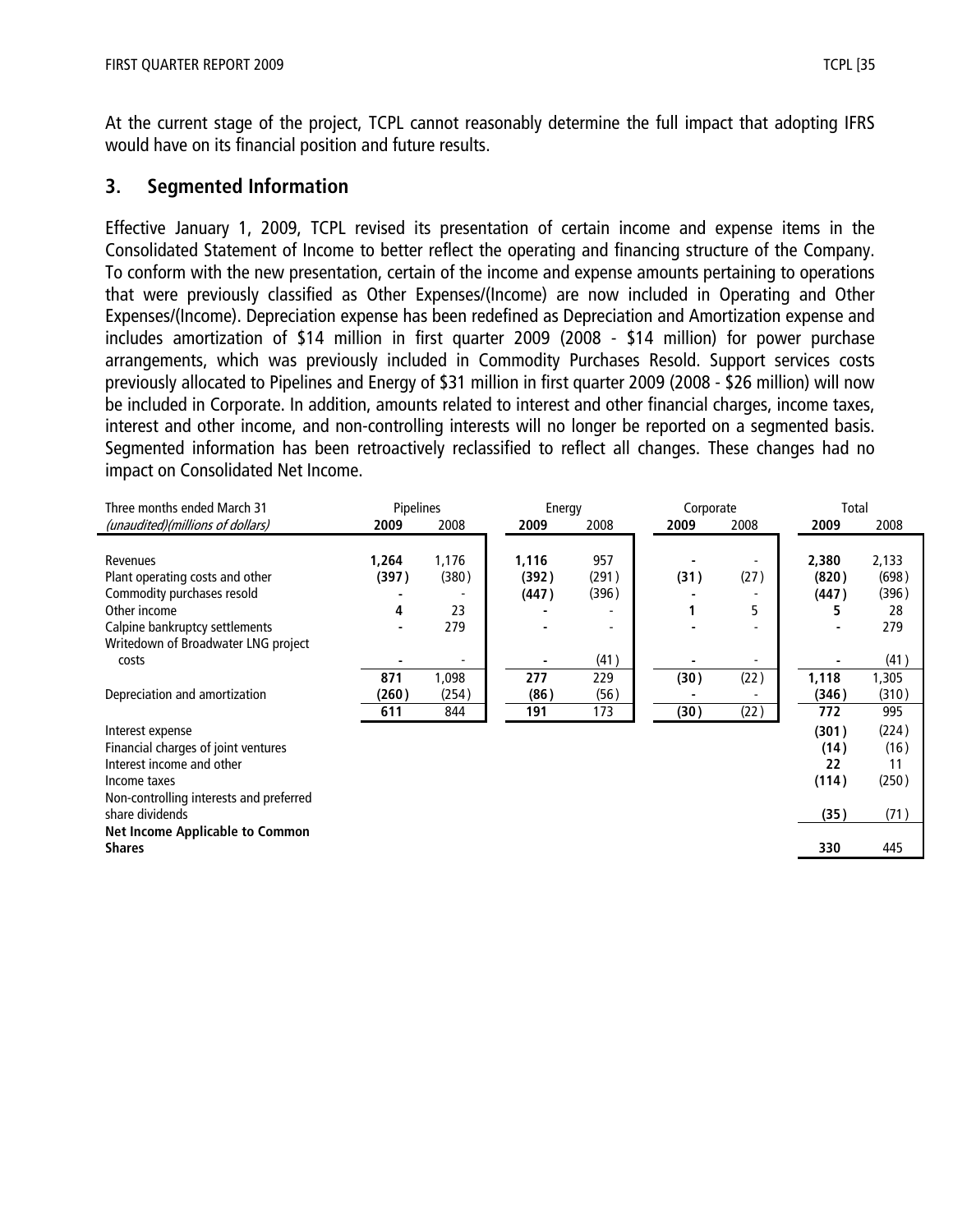For the years ended December 31, 2008 and 2007, segmented information has been retroactively reclassified to reflect all changes.

| For the year ended December 31<br>(unaudited)                                                                                                               | <b>Pipelines</b>        |                           | Energy                              |                                   | Corporate      |                | Total                                       |                                   |
|-------------------------------------------------------------------------------------------------------------------------------------------------------------|-------------------------|---------------------------|-------------------------------------|-----------------------------------|----------------|----------------|---------------------------------------------|-----------------------------------|
| (millions of dollars)                                                                                                                                       | 2008                    | 2007                      | 2008                                | 2007                              | 2008           | 2007           | 2008                                        | 2007                              |
| Revenues<br>Plant operating costs and other<br>Commodity purchases resold<br>Calpine bankruptcy settlements<br>Writedown of Broadwater LNG<br>project costs | 4,650<br>(1,645)<br>279 | 4,712<br>(1,590)<br>(72)  | 3,969<br>(1,307)<br>(1,453)<br>(41) | 4,116<br>(1,336)<br>(1,829)<br>16 | (110)          | (104)          | 8,619<br>(3,062)<br>(1, 453)<br>279<br>(41) | 8,828<br>(3,030)<br>(1,901)<br>16 |
| Other income                                                                                                                                                | 31                      | 27                        |                                     | 3                                 | 6              |                | 38                                          | 32                                |
| Depreciation and amortization                                                                                                                               | 3,315<br>(989)<br>2,326 | 3,077<br>(1,021)<br>2,056 | 1,169<br>(258)<br>911               | 970<br>(216)<br>754               | (104)<br>(104) | (102)<br>(102) | 4,380<br>(1,247)<br>3,133                   | 3,945<br>(1, 237)<br>2,708        |
| Interest expense<br>Financial charges of joint ventures<br>Interest income and other<br>Income taxes                                                        |                         |                           |                                     |                                   |                |                | (962)<br>(72)<br>42<br>(591)                | (961)<br>(75)<br>118<br>(483)     |
| Non-controlling interests and<br>preferred share dividends<br><b>Net Income Applicable to</b><br><b>Common Shares</b>                                       |                         |                           |                                     |                                   |                |                | (130)<br>1,420                              | (97)<br>1,210                     |

## **Total Assets**

| (unaudited)           | March 31, | December 31, |
|-----------------------|-----------|--------------|
| (millions of dollars) | 2009      | 2008         |
| <b>Pipelines</b>      | 27,870    | 25,020       |
| Energy                | 12,539    | 12,006       |
| Corporate             | 4,716     | 3,909        |
|                       | 45,125    | 40,935       |

## **4. Long-Term Debt**

On April 23, 2009, TCPL filed a \$2.0 billion Canadian Medium-Term Notes shelf prospectus to replace a March 2007 \$1.5 billion Canadian Medium-Term Notes shelf prospectus, which expired in April 2009.

On February 17, 2009, the Company issued Medium-Term Notes of \$300 million and \$400 million maturing in February 2014 and February 2039, respectively, and bearing interest at 5.05 per cent and 8.05 per cent, respectively. These notes were issued under the \$1.5 billion debt shelf prospectus filed in March 2007.

On January 9, 2009, the Company issued Senior Unsecured Notes of US\$750 million and US\$1.25 billion maturing in January 2019 and January 2039, respectively, and bearing interest at 7.125 per cent and 7.625 per cent, respectively. These notes were issued under a US\$3.0 billion debt shelf prospectus filed in January 2009, which now has capacity of US\$1.0 billion remaining.

In the three months ended March 31, 2009, the Company capitalized interest related to capital projects of \$54 million (2008 - \$27 million).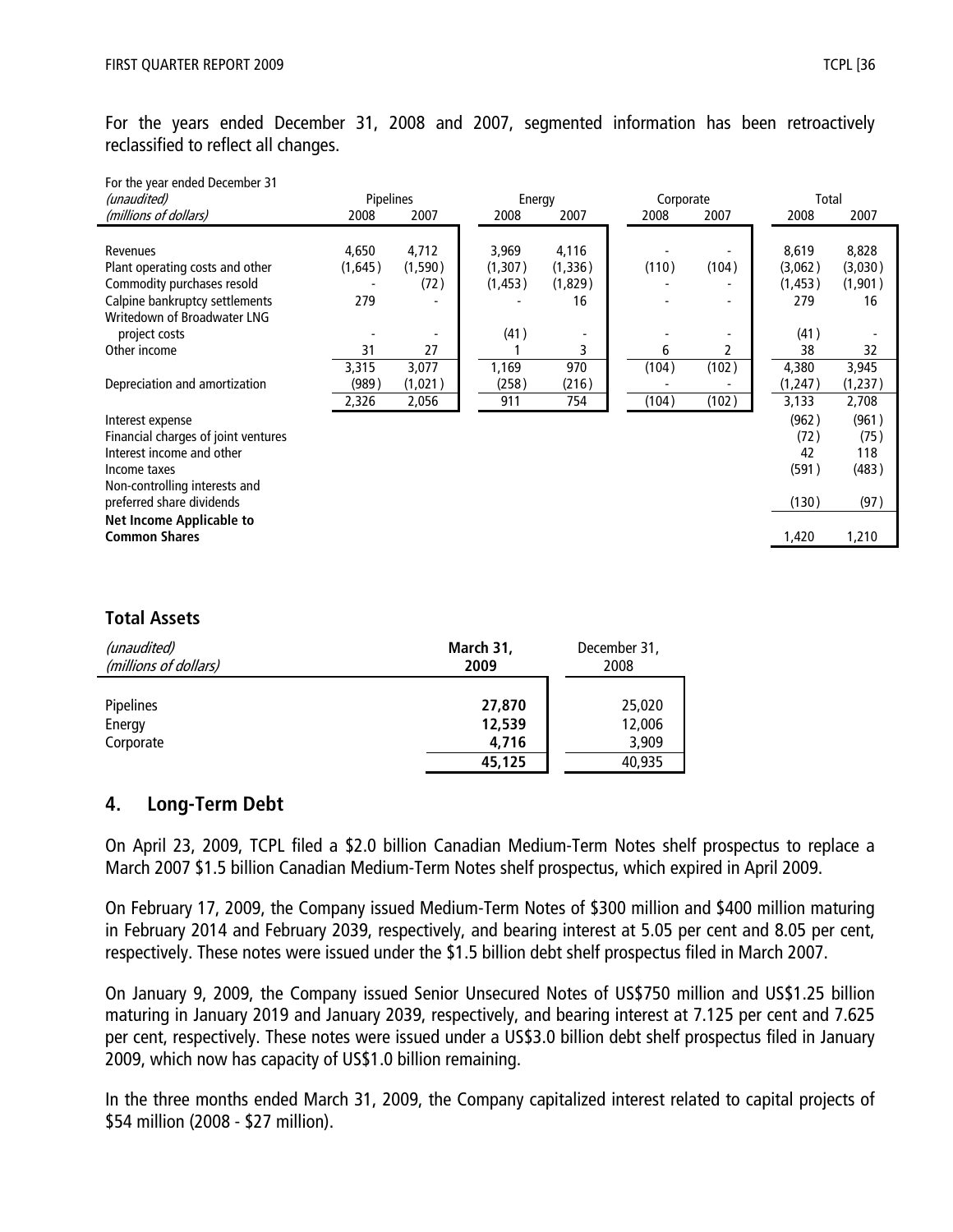# **5. Share Capital**

In the three months ended March 31, 2009, TCPL issued 2.2 million (2008 – 1.5 million) common shares to TransCanada Corporation (TransCanada) for proceeds of approximately \$74 million (2008 - \$56 million).

# **6. Financial Instruments and Risk Management**

TCPL continues to manage and monitor its exposure to market, counterparty credit and liquidity risk.

## Counterparty Credit and Liquidity Risk

TCPL's maximum counterparty credit exposure with respect to financial instruments at the balance sheet date, without taking into account security held, consisted primarily of the carrying amount, which approximates fair value, of non-derivative financial assets, such as accounts receivable, as well as the fair value of derivative financial assets. Letters of credit and cash are the primary types of security relating to these amounts. The Company does not have significant concentrations of counterparty credit risk with any individual counterparties and the majority of counterparty credit exposure is with counterparties who are investment grade. At March 31, 2009, there were no significant amounts past due or impaired.

TCPL has significant exposures to financial institutions as they provide committed credit lines as well as critical liquidity in the foreign exchange and interest rate derivative and energy wholesale markets, and letters of credit to mitigate TCPL's exposures to non-creditworthy counterparties.

As the uncertainty in the global financial markets persists, TCPL has continued to closely monitor and reassess the creditworthiness of its counterparties, including financial institutions. This has resulted in TCPL reducing or mitigating its exposure to certain counterparties where it is deemed warranted and permitted under contractual terms. As part of its ongoing operations, TCPL must balance its market and counterparty credit risks when making business decisions.

The Company continues to manage its liquidity risk by ensuring sufficient cash and credit facilities are available to meet its operating and capital expenditure obligations when due, under both normal and stressed economic conditions.

## Natural Gas Inventory

At March 31, 2009, the fair value of proprietary natural gas inventory held in storage as measured by the one-month forward price for natural gas less selling costs was \$38 million (December 31, 2008 - \$76 million). These amounts are included in Inventories. The change in fair value of proprietary natural gas inventory in the three months ended March 31, 2009 resulted in a net unrealized loss of \$23 million, which was recorded as a decrease to Revenues and Inventories (2008 - gain of \$59 million). The net change in fair value of natural gas forward purchase and sales contracts in the three months ended March 31, 2009 resulted in a net unrealized gain of \$10 million (2008 - loss of \$76 million), which was included in Revenues.

## Net Investment in Self-Sustaining Foreign Operations

The Company hedges its net investment in self-sustaining foreign operations with U.S. dollar-denominated debt, cross-currency swaps, forward foreign exchange contracts and options. At March 31, 2009, the Company had designated as a net investment hedge U.S. dollar-denominated debt with a carrying value of \$9.6 billion (US\$7.6 billion) and a fair value of \$8.5 billion (US\$6.7 billion). At March 31, 2009, Deferred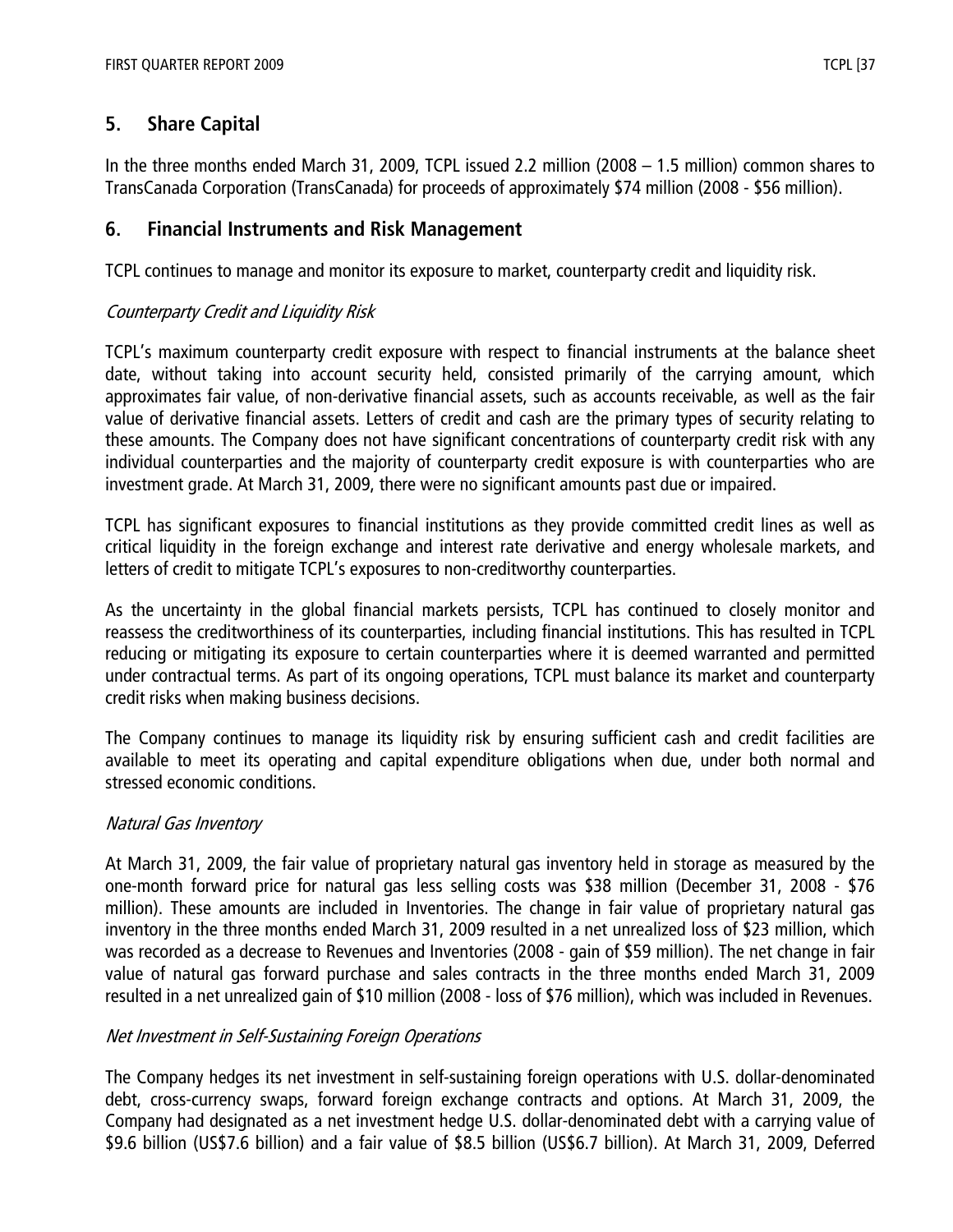Amounts included \$277 million for the fair value of derivatives used to hedge the Company's net U.S. dollar investment in foreign operations.

Information for the derivatives used to hedge the Company's net investment in its foreign operations is as follows:

#### **Derivatives Hedging Net Investment in Foreign Operations**

|                                                                                                |                                                                                  | March 31, 2009  | December 31, 2008            |                                    |  |
|------------------------------------------------------------------------------------------------|----------------------------------------------------------------------------------|-----------------|------------------------------|------------------------------------|--|
| Asset/(Liability)<br>(unaudited)<br>(millions of dollars)                                      | <b>Notional or</b><br>Fair<br><b>Principal</b><br>Value <sup>(1)</sup><br>Amount |                 | Fair<br>Value <sup>(1)</sup> | Notional or<br>Principal<br>Amount |  |
| U.S. dollar cross-currency swaps                                                               |                                                                                  |                 |                              |                                    |  |
| (maturing 2009 to 2014) <sup>(2)</sup>                                                         | (280)                                                                            | U.S. 1,550      | (218)                        | U.S. 1,650                         |  |
| U.S. dollar forward foreign exchange contracts<br>(maturing 2009) $(2)$<br>U.S. dollar options | 3                                                                                | <b>U.S. 210</b> | (42)                         | U.S. 2,152                         |  |
| (matured 2009)                                                                                 | ۰                                                                                |                 | 6                            | U.S. 300                           |  |
|                                                                                                | (277)                                                                            | U.S. 1,760      | (254)                        | U.S. 4,102                         |  |

(1) Fair values are equal to carrying values.<br>(2)  $\Delta s$  at March 31 2009

As at March 31, 2009.

#### Non-Derivative Financial Instruments Summary

The carrying and fair values of non-derivative financial instruments were as follows:

|                                                      |                 | March 31, 2009 | December 31, 2008 |        |
|------------------------------------------------------|-----------------|----------------|-------------------|--------|
| (unaudited)                                          | <b>Carrying</b> | Fair           | Carrying          | Fair   |
| (millions of dollars)                                | <b>Amount</b>   | Value          | <b>Amount</b>     | Value  |
|                                                      |                 |                |                   |        |
| Financial Assets <sup>(1)</sup>                      |                 |                |                   |        |
| Cash and cash equivalents                            | 2,220           | 2,220          | 1,300             | 1,300  |
| Accounts receivable and other assets $^{(2)(3)}$     | 1,207           | 1,207          | 1,404             | 1,404  |
| Due from TransCanada Corporation                     | 1,786           | 1,786          | 1,529             | 1,529  |
| Available-for-sale assets <sup>(2)</sup>             | 28              | 28             | 27                | 27     |
|                                                      | 5,241           | 5,241          | 4,260             | 4,260  |
|                                                      |                 |                |                   |        |
| Financial Liabilities <sup>(1)(3)</sup>              |                 |                |                   |        |
| Notes payable                                        | 800             | 800            | 1,702             | 1,702  |
| Accounts payable and deferred amounts <sup>(4)</sup> | 1,327           | 1,327          | 1,364             | 1,364  |
| Accrued interest                                     | 416             | 416            | 361               | 361    |
| Due to TransCanada Corporation                       | 2,070           | 2,070          | 1,821             | 1,821  |
| Long-term debt and junior subordinated notes         | 20,379          | 19,871         | 17,367            | 16,152 |
| Long-term debt of joint ventures                     | 1,086           | 1,065          | 1,076             | 1,052  |
|                                                      | 26,078          | 25,549         | 23,691            | 22,452 |

(1) Consolidated Net Income Applicable to Common Shares in 2009 and 2008 included unrealized gains or losses of nil for the fair value adjustments to each of these financial instruments.

(2) At March 31, 2009, the Consolidated Balance Sheet included financial assets of \$1,070 million (December 31, 2008 – \$1,257 million) in Accounts Receivable and \$165 million (December 31, 2008 - \$174 million) in Other Assets.

 $(3)$  Recorded at amortized cost.<br> $(4)$  At March 31, 2009, the Con

(4) At March 31, 2009, the Consolidated Balance Sheet included financial liabilities of \$1,306 million (December 31, 2008 – \$1,342 million) in Accounts Payable and \$21 million (December 31, 2008 - \$22 million) in Deferred Amounts.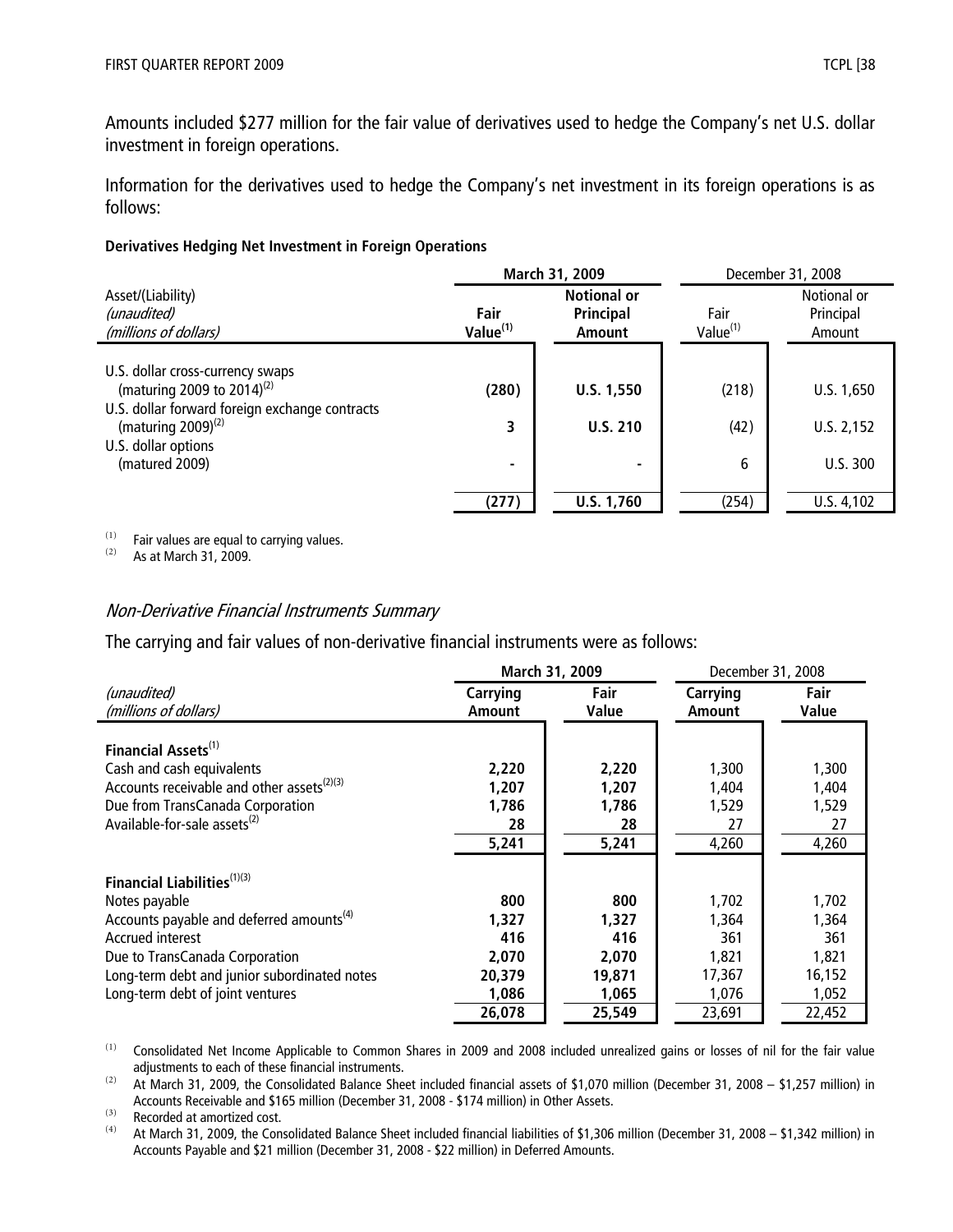**March 31, 2009** 

#### Derivative Financial Instruments Summary

Information for the Company's derivative financial instruments, excluding hedges of the Company's net investment in foreign operations, is as follows:

| כטט, נוסוויו<br>(unaudited)                                                |                |                |                                  |                 |            |
|----------------------------------------------------------------------------|----------------|----------------|----------------------------------|-----------------|------------|
| (all amounts in millions unless otherwise<br><i>indicated)</i>             |                | <b>Natural</b> | Oil                              | Foreign         |            |
|                                                                            | Power          | Gas            | Products                         | Exchange        | Interest   |
|                                                                            |                |                |                                  |                 |            |
| <b>Derivative Financial Instruments</b><br>Held for Trading <sup>(1)</sup> |                |                |                                  |                 |            |
| Fair Values <sup>(2)</sup>                                                 |                |                |                                  |                 |            |
| Assets                                                                     | \$202          | \$223          | \$8                              | \$28            | \$53       |
| <b>Liabilities</b>                                                         | \$(127)        | \$(270)        |                                  | \$(41)          | \$(115)    |
| <b>Notional Values</b>                                                     |                |                |                                  |                 |            |
| Volume <sup>(3)</sup>                                                      |                |                |                                  |                 |            |
| Purchases                                                                  | 5,313          | 230            | 180                              |                 |            |
| Sales                                                                      | 7,165          | 184            | 324                              |                 |            |
| Canadian dollars                                                           |                |                | $\blacksquare$                   |                 | 1,016      |
| U.S. dollars                                                               | $\blacksquare$ |                | $\ddot{\phantom{1}}$             | <b>U.S. 459</b> | U.S. 1,575 |
| Japanese yen (in billions)                                                 |                |                |                                  | <b>JPY 2.9</b>  |            |
| Cross-currency                                                             |                |                | $\blacksquare$                   | 227/U.S. 157    |            |
| Net unrealized gains/(losses) in the three                                 |                |                |                                  |                 |            |
| months ended March 31, 2009 <sup>(4)</sup>                                 | \$21           | \$(35)         | \$7                              | \$1             |            |
|                                                                            |                |                |                                  |                 |            |
| Net realized gains/(losses) in the three                                   |                |                |                                  |                 |            |
| months ended March 31, 2009 <sup>(4)</sup>                                 | \$10           | \$26           | \$(3)                            | \$6             | \$(4)      |
|                                                                            |                |                |                                  |                 |            |
| <b>Maturity dates</b>                                                      | 2009-2014      | 2009-2013      | 2009-2010                        | 2009-2012       | 2009-2018  |
| <b>Derivative Financial Instruments in</b>                                 |                |                |                                  |                 |            |
| Hedging Relationships <sup>(5)(6)</sup>                                    |                |                |                                  |                 |            |
| Fair Values <sup>(2)</sup>                                                 |                |                |                                  |                 |            |
| Assets                                                                     | \$200          | \$1            |                                  | \$2             | \$8        |
| <b>Liabilities</b>                                                         | \$(203)        | \$(34)         | $\overline{a}$                   | \$(21)          | \$(80)     |
| <b>Notional Values</b>                                                     |                |                |                                  |                 |            |
| Volumes <sup>(3)</sup>                                                     |                |                |                                  |                 |            |
| Purchases<br>Sales                                                         | 10,470         | 13             | $\blacksquare$                   |                 |            |
| Canadian dollars                                                           | 11,463         |                | $\blacksquare$<br>$\blacksquare$ |                 |            |
| U.S. dollars                                                               |                |                | $\blacksquare$                   | <b>U.S. 10</b>  | U.S. 1,225 |
| Cross-currency                                                             | $\overline{a}$ | $\overline{a}$ | ÷                                | 136/U.S. 100    |            |
|                                                                            |                |                |                                  |                 |            |
| Net realized gains/(losses) in the three                                   |                |                |                                  |                 |            |
| months ended March 31, 2009 <sup>(4)</sup>                                 | \$26           | \$(10)         |                                  |                 | \$(7)      |
|                                                                            |                |                |                                  |                 |            |
| Maturity dates                                                             | 2009-2014      | 2009-2012      | n/a                              | 2009-2013       | 2009-2013  |

<sup>(1)</sup> All derivative financial instruments in the held-for-trading classification have been entered into for risk management and risk reduction purposes and are subject to the Company's risk management strategies, policies and limits. These include derivatives that have not been designated as hedges or do not qualify for hedge accounting treatment but have been entered into as economic hedges to manage the Company's exposures to market risk, including purchases and sales of natural gas related to the Company's natural gas storage business.

 $(2)$  Fair values are equal to carrying values.<br> $(3)$  Volumes for nower natural gas and oil

(3) Volumes for power, natural gas and oil products derivatives are in gigawatt hours (GWh), billion cubic feet (Bcf) and thousands of barrels, respectively.

(4) Realized and unrealized gains and losses on power, natural gas and oil products derivative financial instruments held for trading are included in Revenues. Realized and unrealized gains and losses on interest rate and foreign exchange derivative financial instruments held for trading are included in Interest Expense and Interest Income and Other, respectively. The effective portion of unrealized gains and losses on derivative financial instruments in hedging relationships are initially recognized in Other Comprehensive Income, and are reclassified to Revenues, Interest Expense and Interest Income and Other, as appropriate, as the original hedged item settles.

<sup>(5)</sup> All hedging relationships are designated as cash flow hedges except for interest-rate derivative financial instruments designated as fair value hedges with a fair value of \$8 million and a notional amount of US\$50 million. Net realized gains on fair value hedges for the three months ended March 31, 2009 were \$1 million and were included in Interest Expense. In first quarter 2009, the Company did not record any amounts in Net Income related to ineffectiveness for fair value hedges.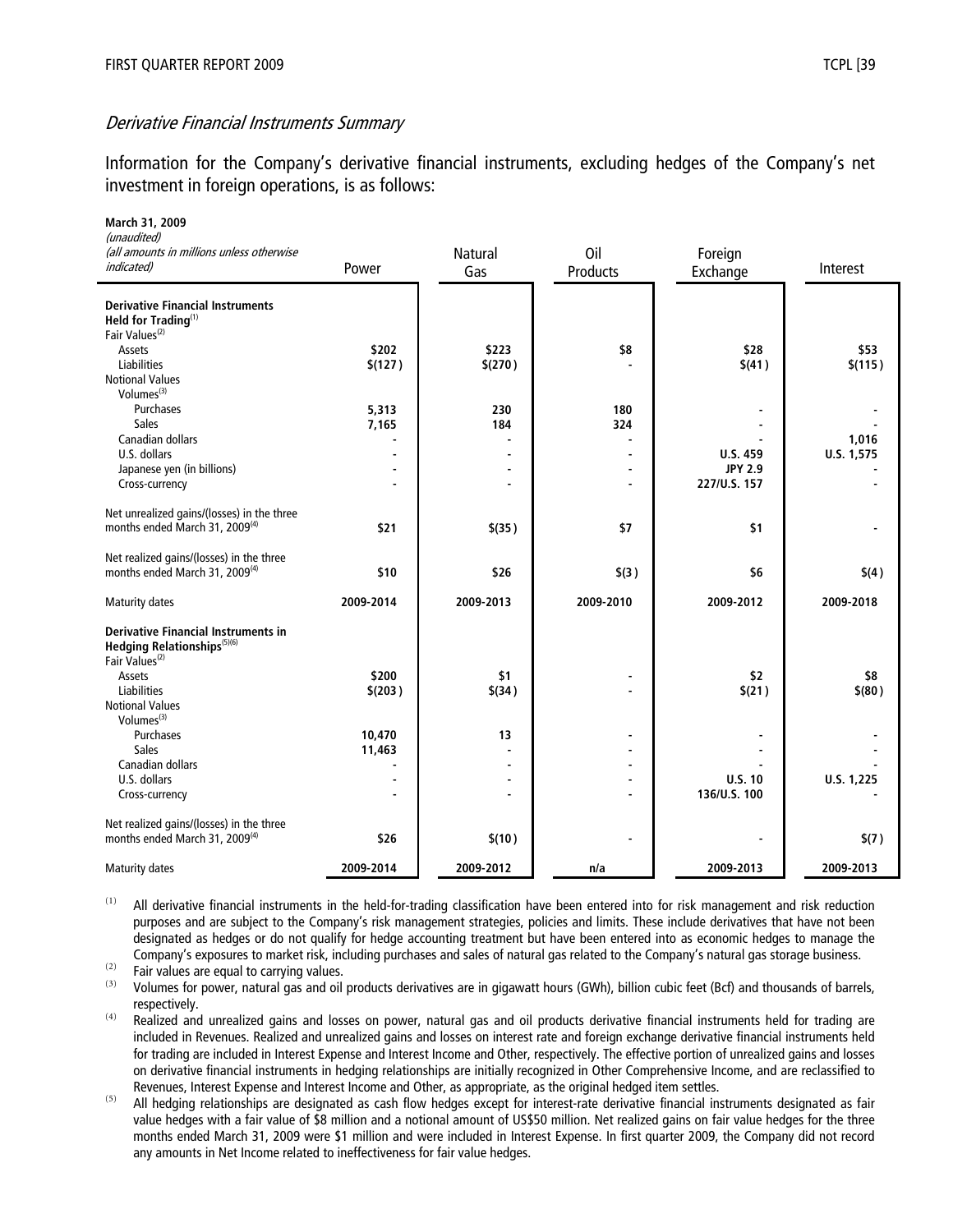$^{(6)}$  Net Income for the three months ended March 31, 2009 included gains of \$5 million for the changes in fair value of power and natural gas cash flow hedges that were ineffective in offsetting the change in fair value of their related underlying positions. There were no gains or losses included in Net Income for the three months ended March 31, 2009 for discontinued cash flow hedges. No amounts have been excluded from the assessment of hedge effectiveness.

| (unaudited)<br>(all amounts in millions unless                                                                          |                  | <b>Natural</b>   | Oil                  | Foreign                    |                  |
|-------------------------------------------------------------------------------------------------------------------------|------------------|------------------|----------------------|----------------------------|------------------|
| otherwise indicated)                                                                                                    | Power            | Gas              | Products             | Exchange                   | Interest         |
| <b>Derivative Financial Instruments</b><br><b>Held for Trading</b><br>Fair Values <sup>(1) (4)</sup>                    |                  |                  |                      |                            |                  |
| Assets<br>Liabilities<br>Notional Values <sup>(4)</sup>                                                                 | \$132<br>\$ (82) | \$144<br>\$(150) | \$10<br>\$(10)       | \$41<br>\$(55)             | \$57<br>\$(117)  |
| Volumes $(2)$                                                                                                           |                  |                  |                      |                            |                  |
| Purchases<br>Sales<br>Canadian dollars                                                                                  | 4,035<br>5,491   | 172<br>162       | 410<br>252           |                            | 1,016            |
| U.S. dollars<br>Japanese yen (in billions)                                                                              |                  |                  | L.<br>$\overline{a}$ | U.S. 479<br><b>JPY 4.3</b> | U.S. 1,575       |
| Cross-currency                                                                                                          |                  |                  |                      | 227/U.S. 157               |                  |
| Net unrealized gains/(losses) in the<br>three months ended March 31,<br>$2008^{(3)}$                                    | \$(3)            | \$(18)           |                      | \$(9)                      | \$(4)            |
| Net realized gains/(losses) in the<br>three months ended March 31,<br>$2008^{(3)}$                                      | \$1              | \$26             |                      | \$5                        | \$3              |
| Maturity dates <sup>(4)</sup>                                                                                           | 2009-2014        | 2009-2011        | 2009                 | 2009-2012                  | 2009-2018        |
| <b>Derivative Financial Instruments</b><br>in Hedging Relationships <sup>(5)(6)</sup><br>Fair Values <sup>(1) (4)</sup> |                  |                  |                      |                            |                  |
| Assets<br>Liabilities<br>Notional Values <sup>(4)</sup><br>Volumes <sup>(2)</sup>                                       | \$115<br>\$(160) | \$(18)           |                      | \$2<br>\$(24)              | \$8<br>\$(122)   |
| Purchases<br>Sales                                                                                                      | 8,926<br>13,113  | 9                |                      |                            |                  |
| Canadian dollars<br>U.S. dollars                                                                                        |                  | $\overline{a}$   |                      | <b>U.S. 15</b>             | 50<br>U.S. 1,475 |
| Cross-currency                                                                                                          |                  |                  |                      | 136/U.S. 100               |                  |
| Net realized gains/(losses) in the<br>three months ended March 31,                                                      |                  |                  |                      |                            |                  |
| $2008^{(3)}$                                                                                                            | \$(1)            | \$8              |                      |                            | \$1              |
| Maturity dates <sup>(4)</sup>                                                                                           | 2009-2014        | 2009-2011        | n/a                  | 2009-2013                  | 2009-2019        |

#### **2008**

(1) Fair values are equal to carrying values.<br>(2) Volumes for nower, patural are and eil

(2) Volumes for power, natural gas and oil products derivatives are in GWh, Bcf and thousands of barrels, respectively.<br>(3) Bealized and unrealized gains and losses on nower, natural gas and oil products derivative financ

Realized and unrealized gains and losses on power, natural gas and oil products derivative financial instruments held for trading are included in Revenues. Realized and unrealized gains and losses on interest rate and foreign exchange derivative financial instruments held for trading are included in Interest Expense and Interest Income and Other, respectively. The effective portion of unrealized gains and losses on derivative financial instruments in hedging relationships are initially recognized in Other Comprehensive Income, and are reclassified to Revenues, Interest Expense and Interest Income and Other, as appropriate, as the original hedged item settles.

 $^{(4)}$  As at December 31, 2008.

All hedging relationships are designated as cash flow hedges except for interest-rate derivative financial instruments designated as fair value hedges with a fair value of \$8 million and notional amounts of \$50 million and US\$50 million at December 31, 2008. There were no